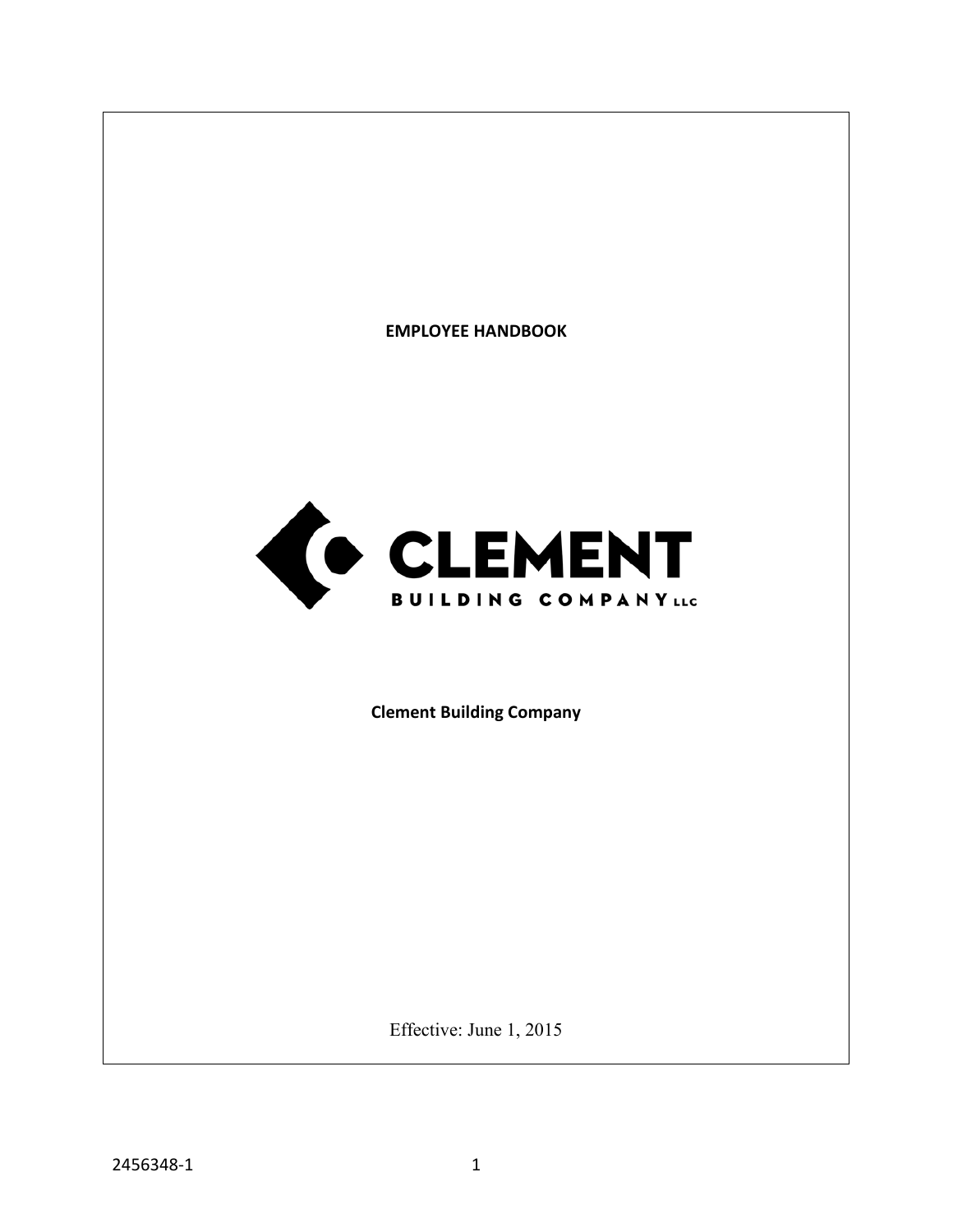# **TABLE OF CONTENTS**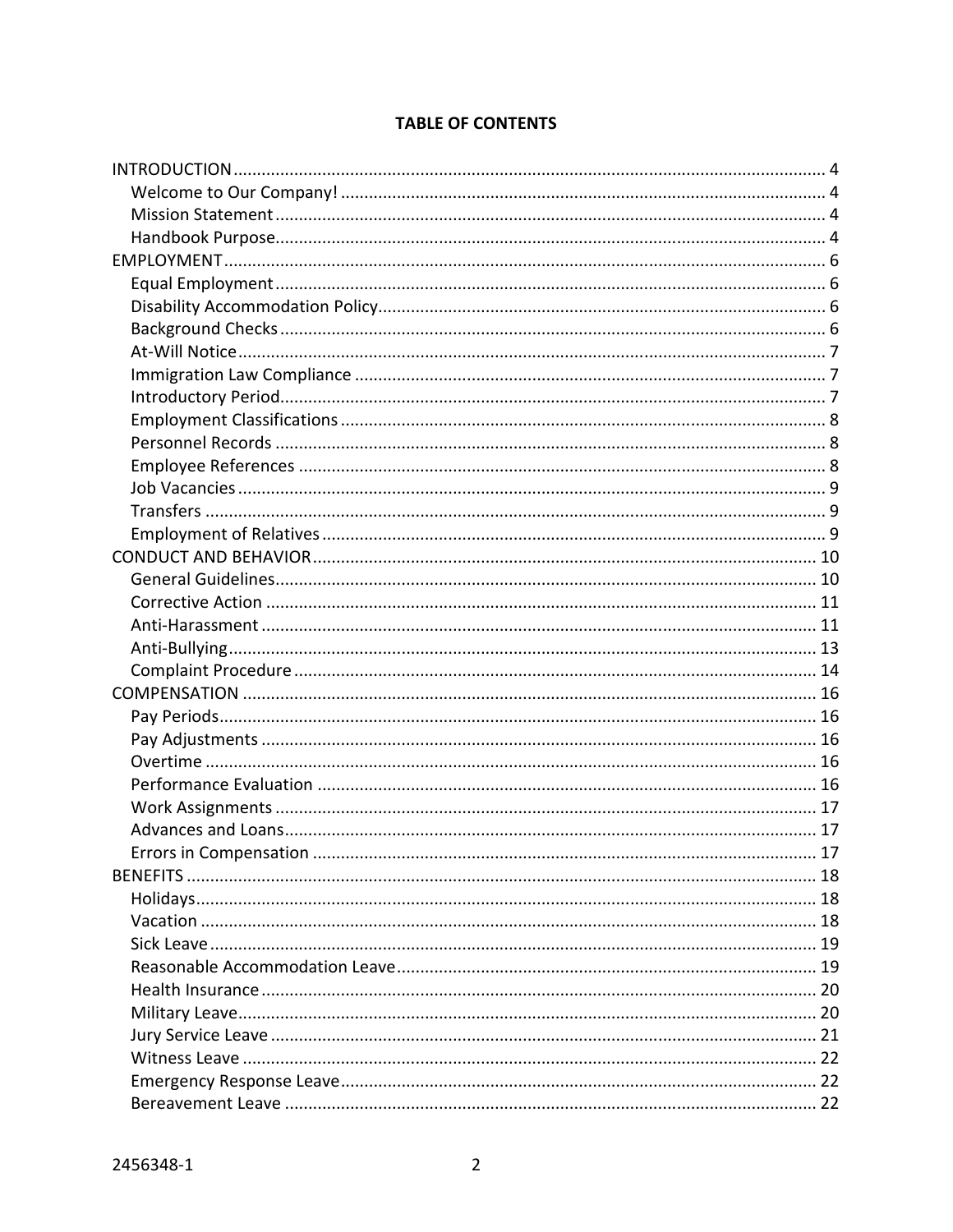| Termination |  |
|-------------|--|
|             |  |
|             |  |
|             |  |
|             |  |
|             |  |
|             |  |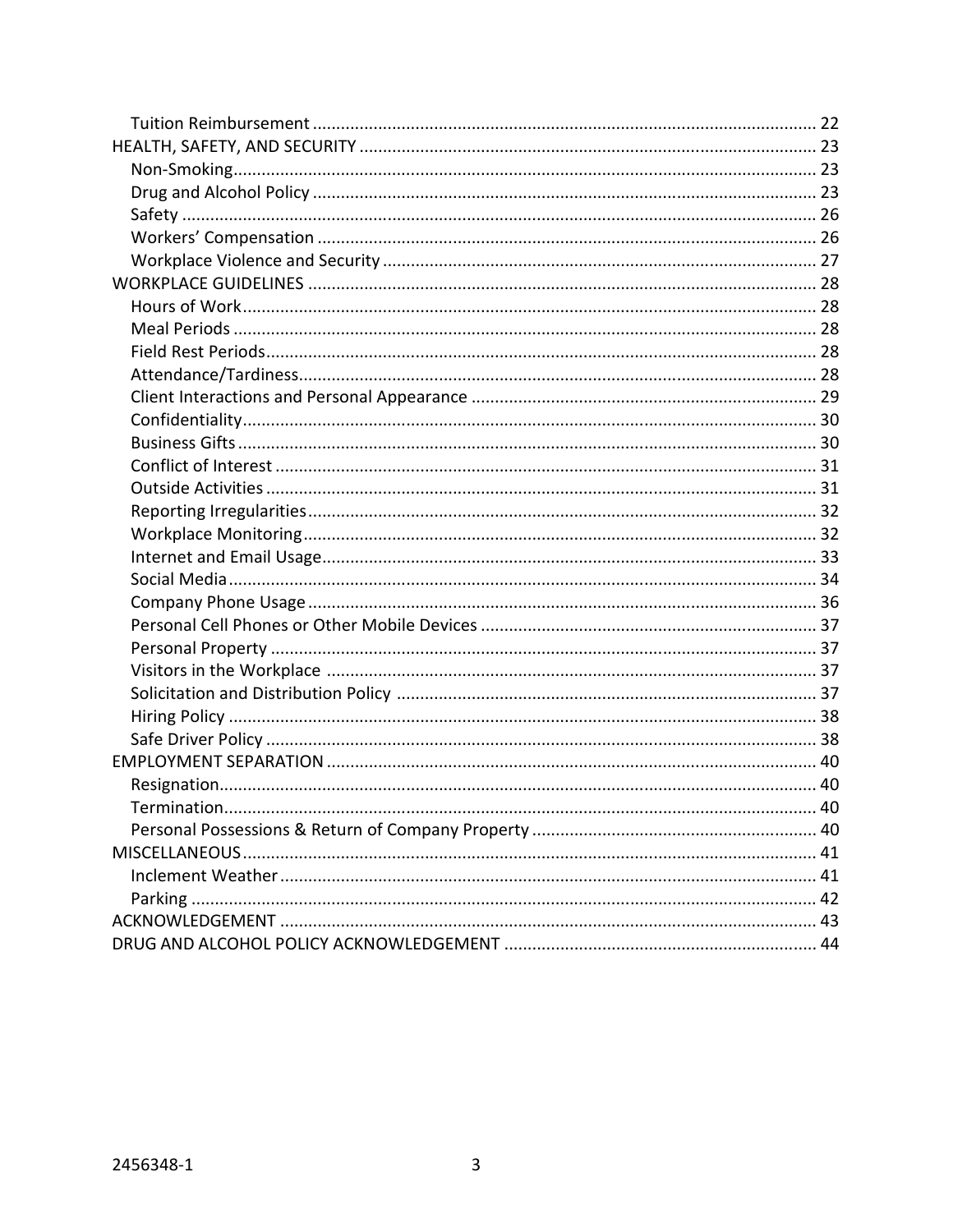# **INTRODUCTION**

### **WELCOME TO OUR COMPANY!**

We're very happy to welcome each employee to Clement Building Company, L.L.C. ("Clement Building" or "the Company"). Thanks for joining us! We would like our employees to feel that their association with the Company will be a mutually beneficial and pleasant one.

Our employees are joining an organization that has established an outstanding reputation for quality products and services. Credit for this goes to every one of our employees. We hope every employee too, will find satisfaction and take pride in their work here.

#### **MISSION STATEMENT**

The Company will provide exceptional value building services safely and effectively, meeting the diverse needs of our customers while enriching the lives of our employees, their families and the communities in which we live and do business.

#### How will we do this?

- We listen. On the front end, we work to fully understand our customers' needs and create solutions that are cost effective and "built to last."
- We never over promise and under deliver. The Company will provide the necessary management, labor and materials to assure that the only surprises are happy ones.
- We never take on more work than we can effectively manage or for which we lack the experience or expertise to assure the highest quality is maintained. Every job receives the same relentless attention to detail by our entire team.
- We plan every job using state of art technology and the collective experiences and knowledge of our entire team. Proper planning includes providing for the unexpected or unforeseen and is critical to achieving our mission.
- The Company always puts safety first. No one will ever be asked to, or allowed to, engage in an unsafe activity.
- No one will be asked to cut corners or rush a job at the expense of the quality we are committed to deliver.
- Our employees share our commitment. They are highly experienced, well trained and fairly compensated to assure their focus is on meeting the customers' needs.

# **HANDBOOK PURPOSE**

This Employee Handbook is presented as a matter of information and has been prepared to inform employees about the Company's philosophy, employment practices, and policies, as well as the benefits provided to our valued employees, and the conduct expected from them. While this handbook is not intended to be a book of rules and regulations or a contract, it does include some important guidelines about which employees should know. The policies contained in this Handbook supersede all prior policies, practices, representations, or memoranda, whether oral or written. Because our business is constantly changing, the Company reserves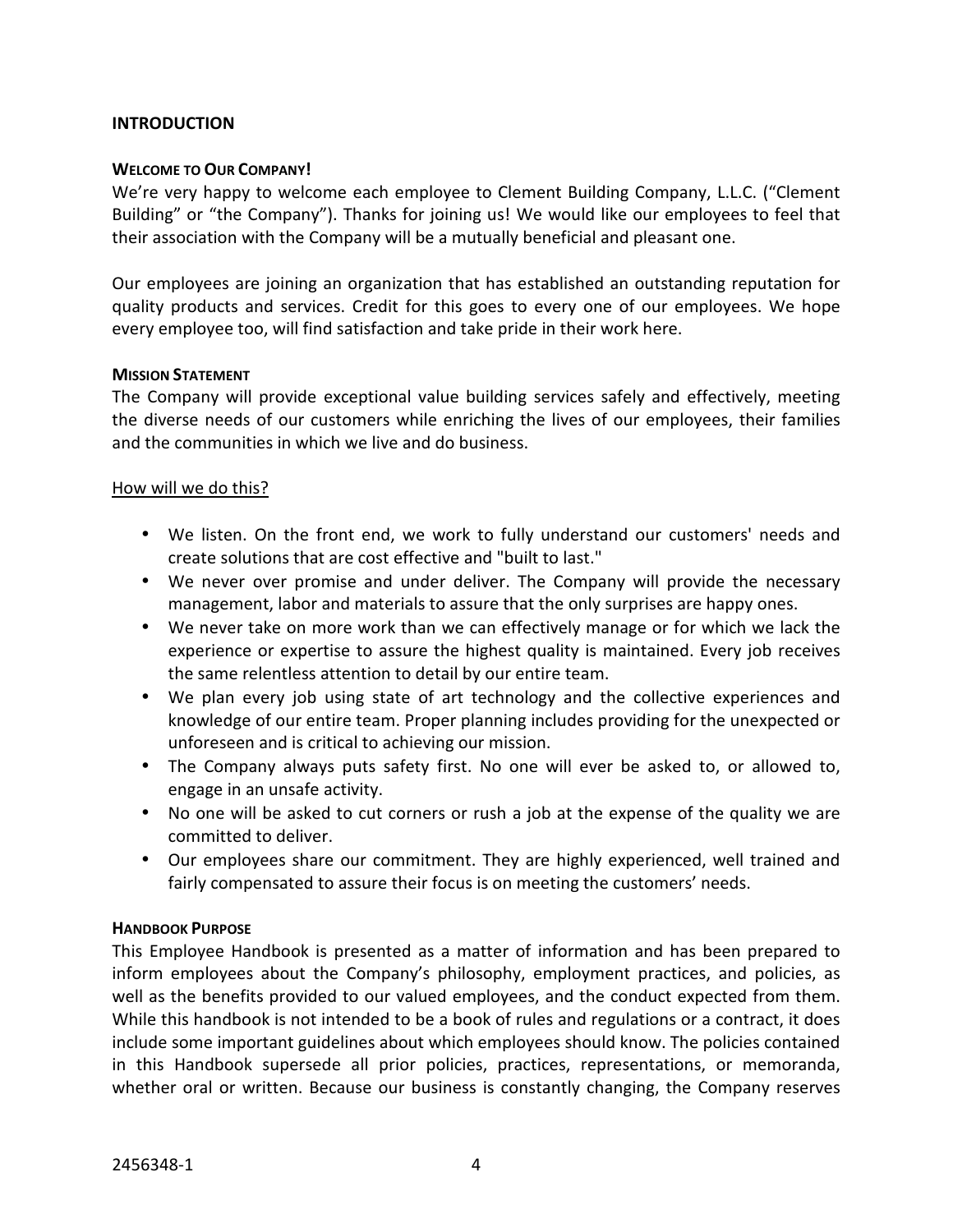the right for the Owners to modify, disregard, suspend or cancel at any time, without written or verbal notice all or part of these policies – except for the at-will employment provisions. However, no statement or promise by a non-owner supervisor, manager or designee is to be interpreted as a change in policy, nor will it constitute an agreement with an employee.

This Handbook is not a contract, express or implied, guaranteeing employment for any specific duration. It does not create contractual rights of any kind in favor of any employee.

This Employee Handbook will not answer every question employees may have, nor would the Company want to restrict the normal question and answer interchange among us. It is in our person-to-person conversations that we can better know each other, express our views, and work together in a harmonious relationship.

We hope this guide will help employees feel comfortable with us. The Company depends on its employees – their success is our success. Please don't hesitate to ask questions. Every manager will gladly answer them. We believe employees will enjoy their work and their fellow employees here. We also believe that employees will find the Company a good place to work.

Should any provision in this Employee Handbook be found to be unenforceable and invalid, such a finding does not invalidate the entire Employee Handbook, but only the subject provision. Nothing in this handbook is intended to interfere with, restrain, or prevent employee communications regarding wages, hours, other terms and conditions of employment or otherwise to infringe upon employee rights under Section Seven (7) of the National Labor Relations Act (NLRA) or be incompatible with the NLRA. The Company's employees have the right to engage in or refrain from such activities.

We ask that employees read this guide carefully, become familiar with the Company and our policies, and refer to it whenever questions arise. Compliance with this Handbook is the responsibility of every employee of the Company.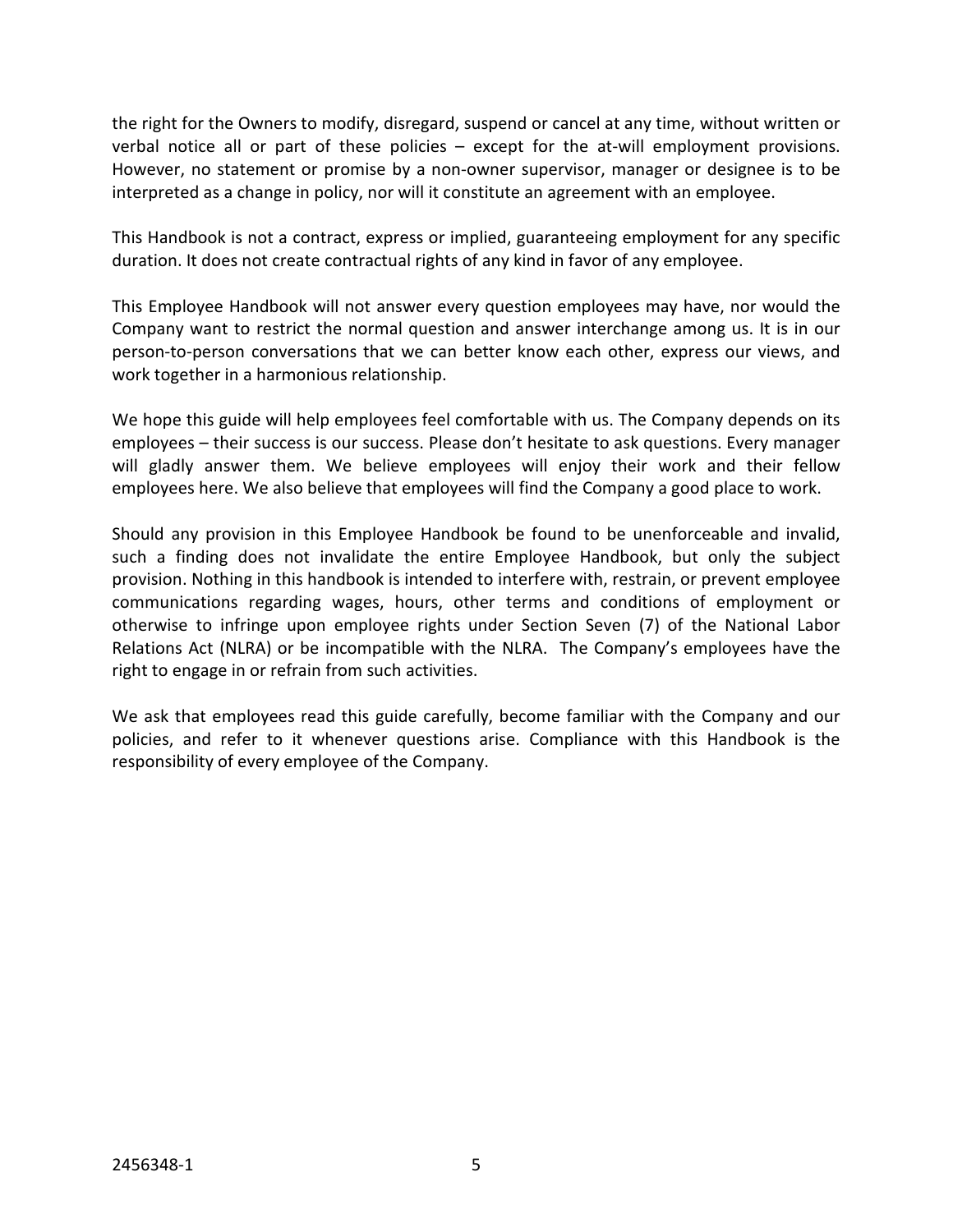#### **EMPLOYMENT**

#### **EQUAL EMPLOYMENT**

It is the established policy of Clement Building to provide equal employment opportunities to all qualified persons and to administer all terms and conditions of employment without regard to race, religion, color, sex, sexual orientation, pregnancy, age, national origin, ethnicity, disability, protected veteran status, genetic information, marital status, or any other protected classification, in accordance with applicable federal, state, and local laws. The Company takes allegations of discrimination, intimidation, harassment and retaliation very seriously and will promptly conduct an investigation when warranted.

Equal employment opportunity includes, but is not limited to, employment, training, promotion, demotion, transfer, leaves of absence and termination.

The Company will not tolerate unlawful discrimination. Anyone found to be engaging in any type of unlawful discrimination will be subject to disciplinary action, up to and including immediate termination of employment.

Any employees with questions or concerns about any type of discrimination in the workplace should immediately bring these issues to the Company's attention by contacting one of the Owners, Keith Clement or Kevin Clement. Employees can raise good-faith concerns and make reports without fear of retaliation. The Company has a compelling interest in protecting the integrity of its investigations. In every investigation, the Company has a strong desire to protect witnesses from harassment, intimidation and retaliation, to keep evidence from being destroyed, to ensure that testimony is not fabricated, and to prevent a cover-up. The Company may decide in some circumstances that in order to achieve these objectives, we must maintain the investigation and our role in it in strict confidence. If the Company reasonably imposes such a requirement and you do not maintain such confidentiality, you may be subject to disciplinary action up to and including immediate termination.

#### **DISABILITY ACCOMMODATION POLICY**

Clement Building complies with all applicable, federal, state, and local fair employment practices law. Along these lines, the Company is committed to providing equal employment opportunities, as well as reasonable accommodations, to all qualified individuals with disabilities in accordance with the law. Qualified individuals with a disability may make a written request for reasonable accommodation by contacting one of the Owners, Keith Clement or Kevin Clement

# **BACKGROUND CHECKS**

Prior to making an offer of employment or at any point during employment, the Company may conduct a job-related background check. A comprehensive background check may consist of prior employment verification, professional reference checks, education confirmation and/or criminal record and credit checks. Third-party services may be hired to perform these checks. All background checks are compliant with the requirements of the Federal Credit Reporting Act,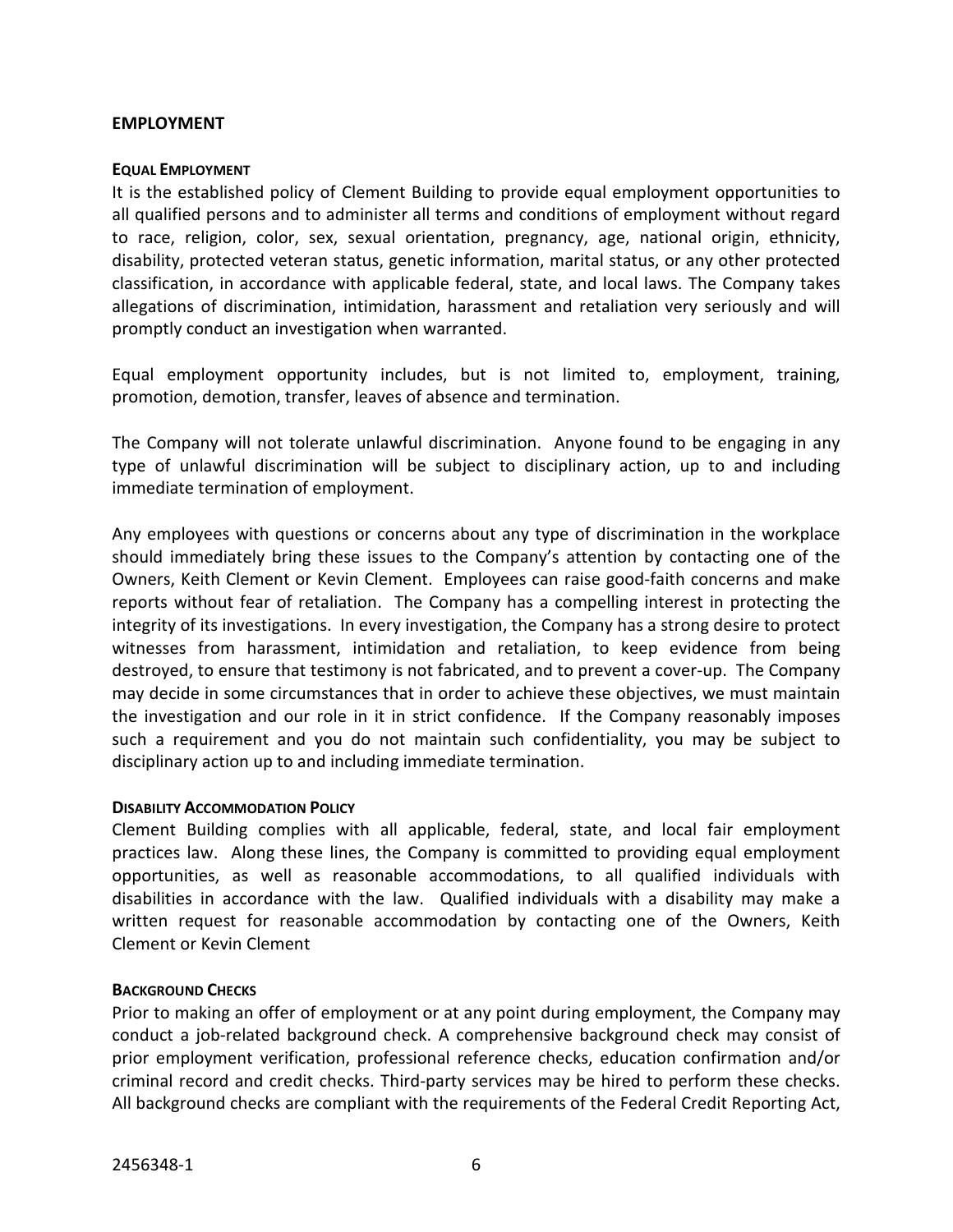as well as all other applicable federal, state, and local laws, and all employees or applicants will be required to consent to background checks in advance.

### **AT-WILL NOTICE**

Employees are not hired for any definite or specified period of time even though employee wages are paid regularly. Unless otherwise specified in a written contract between an employee and the Owners of the Company, employees are at-will with the Company and their employment can be terminated at any time, with or without cause and with or without prior notice by either the employee or the Company. This at-will policy cannot be changed by any oral modifications. There have been no implied or verbal agreements or promises to an employee that their employment will be terminated only under certain circumstances or after certain procedures are followed. There is no implied employment contract created by this Handbook or any other Company policy.

#### **IMMIGRATION LAW COMPLIANCE**

All individuals hired by the Company will be required to establish and certify their identity and right to work in the United States. Each individual employed by the Company will be required to produce and certify on the appropriate Form I-9, within three (3) days of reporting to work, proof of his/her identity and eligibility to work in the United States. Clement Building uses the E-Verify System to establish employment eligibility for all new hires and as otherwise permitted by applicable law. Anyone found not to be authorized to work in the United States will be denied employment.

#### **INTRODUCTORY PERIOD**

An employee's first ninety (90) days of employment with the Company are considered an introductory period. This introductory period will be a time for getting to know fellow employees, managers and the tasks involved in the position, as well as becoming familiar with the Company's products and services. The supervisor or manager will work closely with each employee to help them understand the needs and processes of their job.

This introductory period is a try-out time for the employee and the Company. During this introductory period, the Company will evaluate the employee's suitability for employment, and the employee can evaluate the Company as well. The introductory period is not a guarantee of employment for any set period, and either the Company or the employee may terminate the employment relationship at any time and for any reason during the introductory period. Satisfactory completion of the introductory period also does not create a contract of employment or guarantee employment for any specific duration.

At the end of the introductory period, the supervisor or manager will discuss the employee's job performance. During the course of the discussion, employees also are encouraged to give their comments and ideas.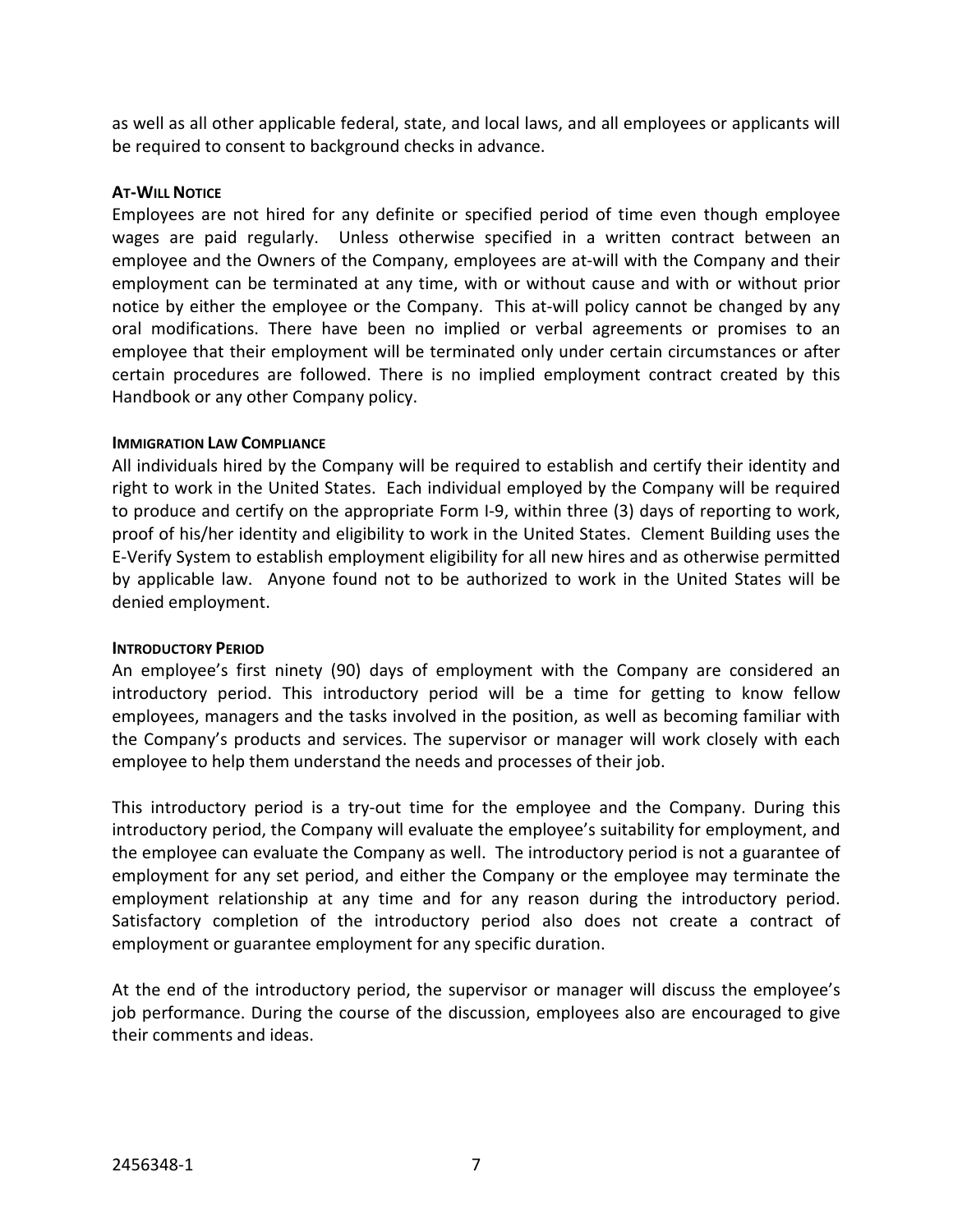A former employee who has been rehired after a separation from the Company of more than one year is considered an introductory employee during his/her first ninety (90) days following rehire.

# **EMPLOYMENT CLASSIFICATIONS**

The Company has established the following Employee Classifications for compensation and benefit purposes only. An employee's supervisor or manager will inform the employee of his or her classification, status, and responsibilities at the time of hire, rehire, promotion or at any time a change in status occurs. These classifications do not alter the employee's at-will status.

- Regular Full-Time Employee: An employee who is regularly scheduled to work no less than 100% of the scheduled work hours in a work week on a fixed work schedule (not less than 40 hours). The employee may be exempt or non-exempt and is eligible for all employment benefits offered by the Company.
- Regular Part-Time Employee: An employee who is regularly scheduled to work less than 40 hours in a work week. Regular part-time employees working at least 30 hours per week are eligible for health insurance, as well as vacation, sick and holiday pay on a prorated basis.
- Temporary Employee: An employee who is scheduled to work on a specific need of the Company. The employee will not receive any benefits unless specifically authorized in writing or otherwise required by law. The employee is non-exempt and is compensated on an hourly basis.
- Exempt: Employees whose positions meet specific tests established by the Fair Labor Standards Act (FLSA) and applicable state law and who are exempt from overtime pay requirements. The basic premise of exempt status is that the exempt employee is to work the hours required to meet his/her work responsibilities. Exempt employees will receive written notification of their status from management.
- Non-Exempt: Employees whose positions do not meet FLSA and state exemption tests and who are paid at least time and a half of their regular rate of pay for overtime hours worked. Unless notified otherwise in writing by Management, all employees of the Company are non-exempt.

# **PERSONNEL RECORDS**

The Company will maintain various employment files while individuals remain an employee of the Company. Examples of these files are: employee personnel files, attendance files, I-9 file and separate confidential medical files. If any changes with respect to personal information, such as a change in home address and telephone number or a change of name occur, employees are required to notify their supervisor so the appropriate updates can be made to the files.

# **EMPLOYEE REFERENCES**

The Company does not provide employment references, but instead will only confirm dates of employment and positions held with the Company. This is done to protect the Company and its employees. This information will only be released by authorized management.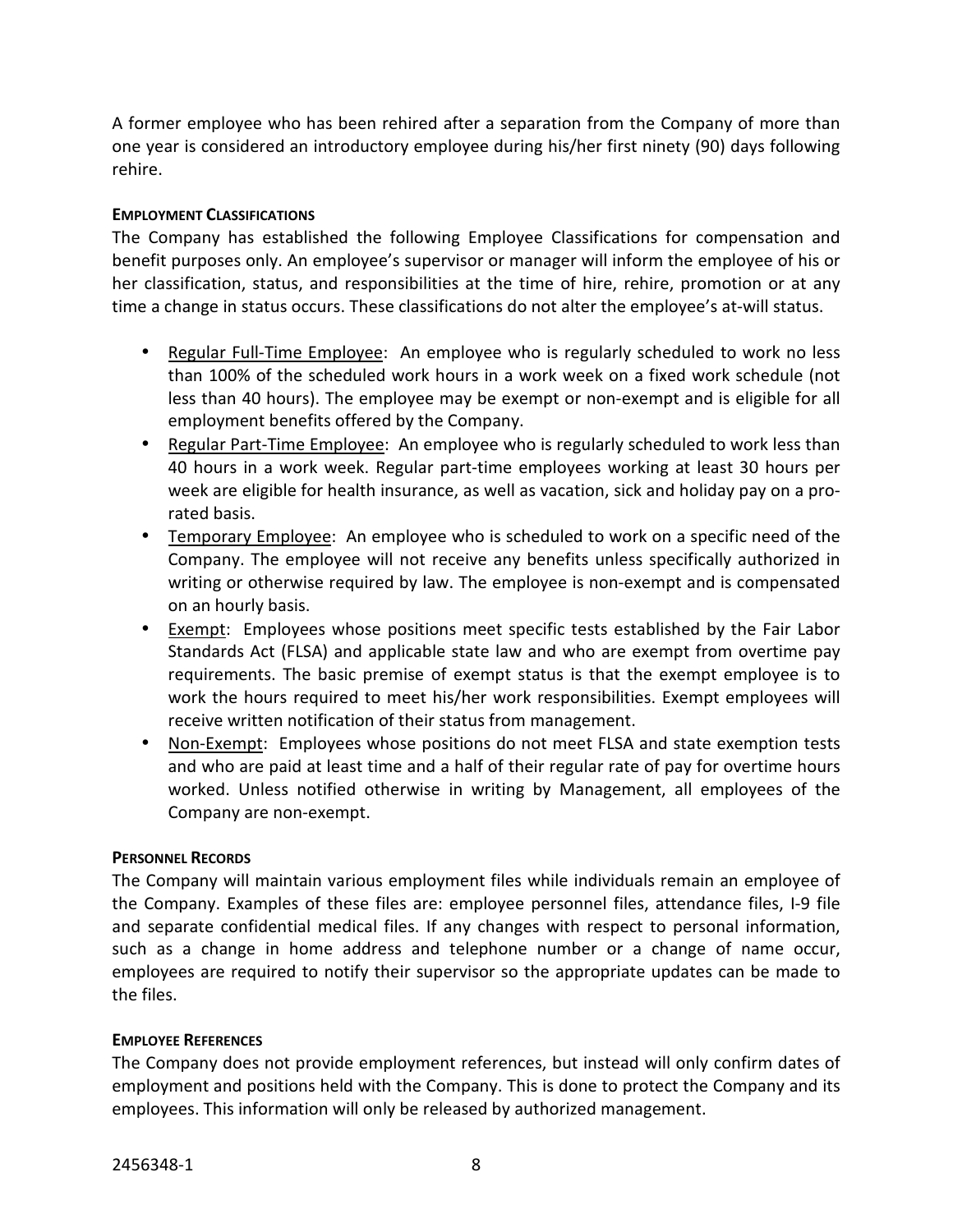#### **JOB VACANCIES**

In general, the Company seeks to promote qualified individuals from within rather than to select persons from outside the Company to fill vacancies in established positions or to fill newly created positions. The Company reserves the right, in its sole discretion, to fill vacancies from outside the Company, however.

Along these lines, when job openings occur, the Company will, at its discretion, post those openings in order to provide Company employees the opportunity to submit their applications.

#### **TRANSFERS**

Management reserves its right to place employees where, and in whatever jobs it deems necessary. All job transfers, job changes, reassignments, promotions or lateral transfers are at the discretion of the Company.

#### **EMPLOYMENT OF RELATIVES**

The Company does not have a general prohibition against hiring relatives. However, a few restrictions have been established to help prevent problems of harassment, safety, security, supervision and morale.

Close family members generally may not be hired or transferred into positions where they have access to sensitive information regarding a close family member, or if there is an actual or apparent conflict of interest (including but not limited to establishing an immediate supervisor/employee relationship).

These restrictions apply to the following degrees of relationships, whether established by blood, marriage, or other legal action: spouse, domestic partner (including parties to a civil union), child, step-child, parent, step-parent, sibling, grandparent, grandchild, parent-in-law, son-in-law, daughter-in-law, sister-in-law, brother-in-law, aunt, uncle, nephew, niece, cousin, or relations of the same degree of a domestic partner. This policy also applies to romantic relationships.

If marriage or other action creates these kinds of relationships, one of the employees affected must give up his or her position by the end of the fiscal year or within six months from the date the relationship was established (whichever is the greater period). The employees will be permitted to determine which of them will resign. If the employees cannot make a decision, the Company will decide who will remain with the Company. At the sole discretion of the Company, either or both of the employees may be allowed to transfer to other positions within the Company.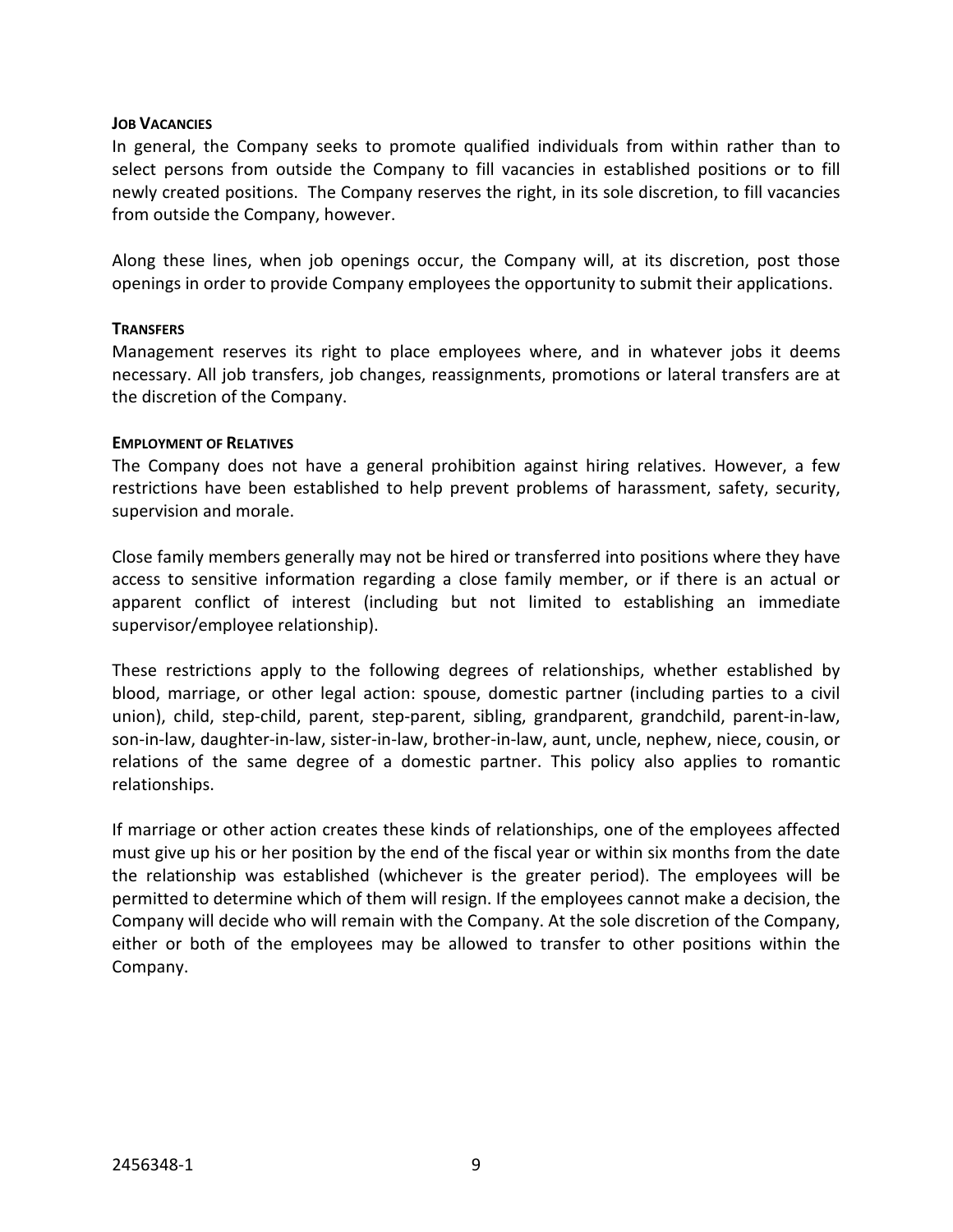# **CONDUCT AND BEHAVIOR**

#### **GENERAL GUIDELINES**

Orderly and efficient operation of the Company requires that employees maintain proper standards of conduct and observe certain procedures. These guidelines are provided for informational purposes only and are not intended to be all-inclusive. Nothing herein is intended or shall be construed to change or replace, in any manner, the "at-will" employment relationship between the Company and the employee. The Company views the following as inappropriate behavior that may result in disciplinary action, up to and including termination of employment:

- 1. Negligence, carelessness or inconsiderate treatment of Company clients and/or their matters/files.
- 2. Theft, misappropriation or unauthorized possession or use of property, documents, records or funds belonging to the Company, or any client or employee; removal of same from Company premises without authorization.
- 3. Divulging confidential information, of any kind, to any unauthorized person(s) or to any person(s) without an official need to know. Confidential information may include, without limitation, business secrets, confidential financial data or other non-public proprietary company information, customer lists, pricing information and strategies, marketing materials and sales figures, other information relating to client development and retention, personal identifiers or other confidential information of a client, or personal identifiers of employees.
- 4. Obtaining unauthorized confidential information (as previously defined in subsection 3, above).
- 5. Changing or falsifying client records, Company records, personnel or pay records, including time sheets, without authorization.
- 6. Willfully or carelessly damaging, defacing or mishandling property of a client, the Company or other employees.
- 7. Taking or giving bribes of any nature, or anything of value, as an inducement to obtain special treatment, to provide confidential information or to obtain a position. Acceptance of any gratuities or gifts must be reported to a supervisor or manager.
- 8. Entering Company premises without authorization during off-duty hours.
- 9. Violation of security, safety, or fire prevention equipment or regulations, or Company safety policies.
- 10. Unauthorized use of a personal vehicle for Company business.
- 11. Being disrespectful or unprofessional to co-workers, clients, or competitors.
- 12. Being insubordinate, threatening, intimidating, disrespectful, or assaulting a supervisor, co-worker, or customer.
- 13. Failure to observe scheduled work hours, failure to contact a supervisor or manager in the event of illness or any absence within thirty (30) minutes of the scheduled start of work; failure to report to work when scheduled; unauthorized use of sick leave or any other unexcused leave of absence.
- 14. Sleeping or loitering during regular working hours.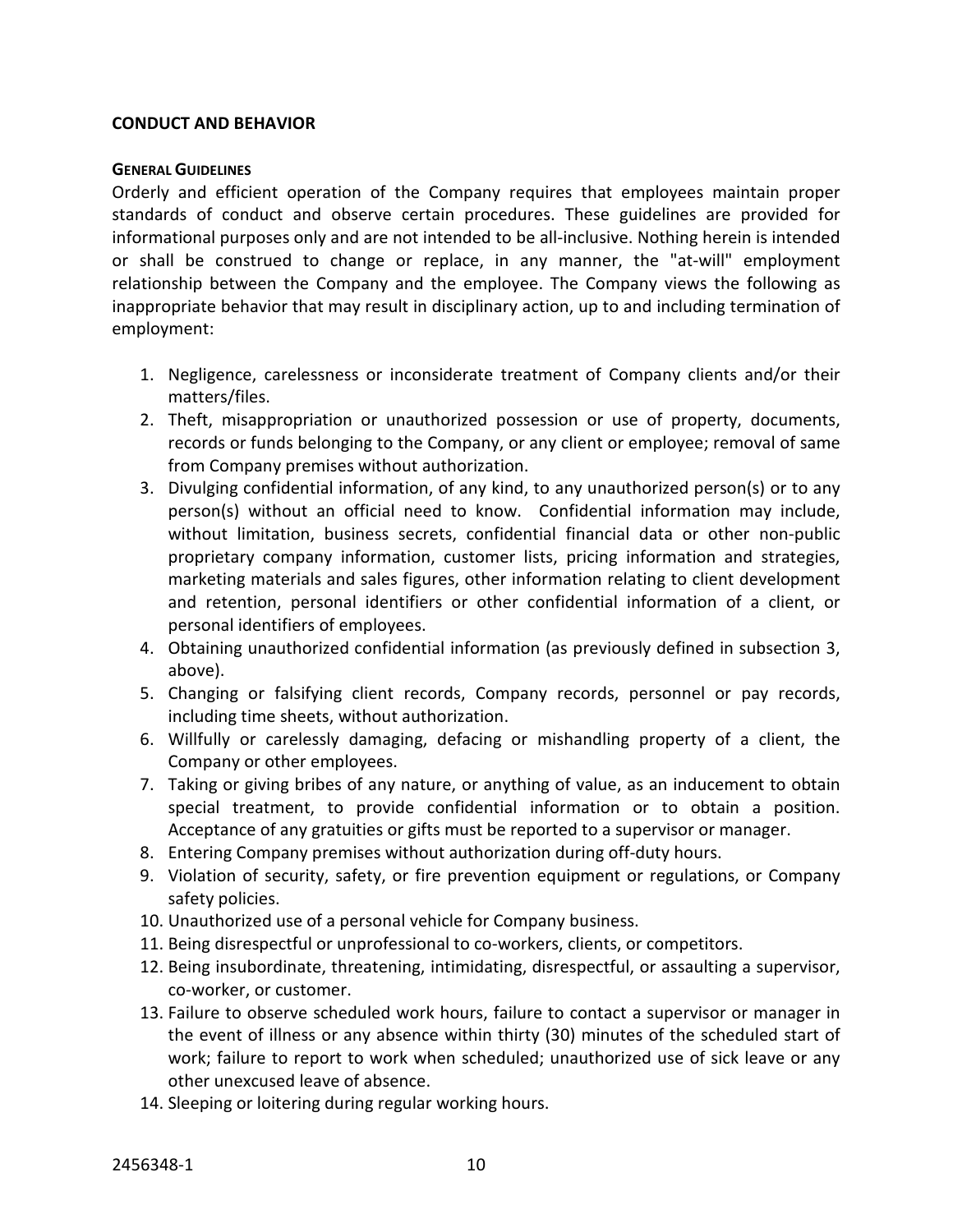- 15. Recording time for another employee or having time recorded to or by another employee.
- 16. Use or possession of narcotics, marijuana, drugs or intoxicating beverages (under state, federal or local laws) on Company premises during working hours or reporting to work under the influence of these substances, or having any detectable amounts of these substances in an employee's system or other violation of the Company's Drug and Alcohol Policy.
- 17. Unauthorized possession of a weapon on Company premises or other violation of the Company's Violence or Anti-Bullying Policies.
- 18. Illegal gambling on Company premises.
- 19. Falsification of one's employment application, medical or employment history or any other act of dishonesty..
- 20. Violation of the Company's Equal Employment Policy, Anti-Harassment Policy, or any other Company policy contained within this Employee Handbook (or elsewhere).

The particular disciplinary action taken in response to any violation is at the sole and exclusive discretion of Clement Building.

# **CORRECTIVE ACTION**

A high level of job performance is expected of each and every employee. In the event that an employee's job performance does not meet the standards established for the position, employees should seek assistance from their supervisor or manager to attain an acceptable level of performance. If an employee fails to respond to or fails to make positive efforts toward improvement, corrective action may ensue, including termination of employment.

It is the policy of the Company to regard discipline as an instrument for developing total job performance rather than as punishment. Corrective action is one tool the Company may select to enhance job performance. The Company is not required to take any disciplinary action before making an adverse employment decision, including discharge. Corrective action may be in the form of a written or oral reprimand, notice(s) of inadequate job performance, suspension, discharge or in any combination of the above, at the Company's sole discretion. The Company reserves its prerogative to discipline, and the manner and form of discipline to be imposed.

If an employee violates established Company policies or guidelines, or exhibits behavior that violates commonly accepted standards of honesty and integrity or creates an appearance of impropriety, the employee may be subject to disciplinary action, up to and including termination of employment. Nothing in this Policy modifies the Company's at-will employment policy.

# **ANTI-HARASSMENT**

The Company affirms its commitment to provide a work environment free from intimidation and harassment. Harassment on the basis of race, religion, color, national origin, disability, marital status, sex, age, genetic information, sexual orientation (or any other protected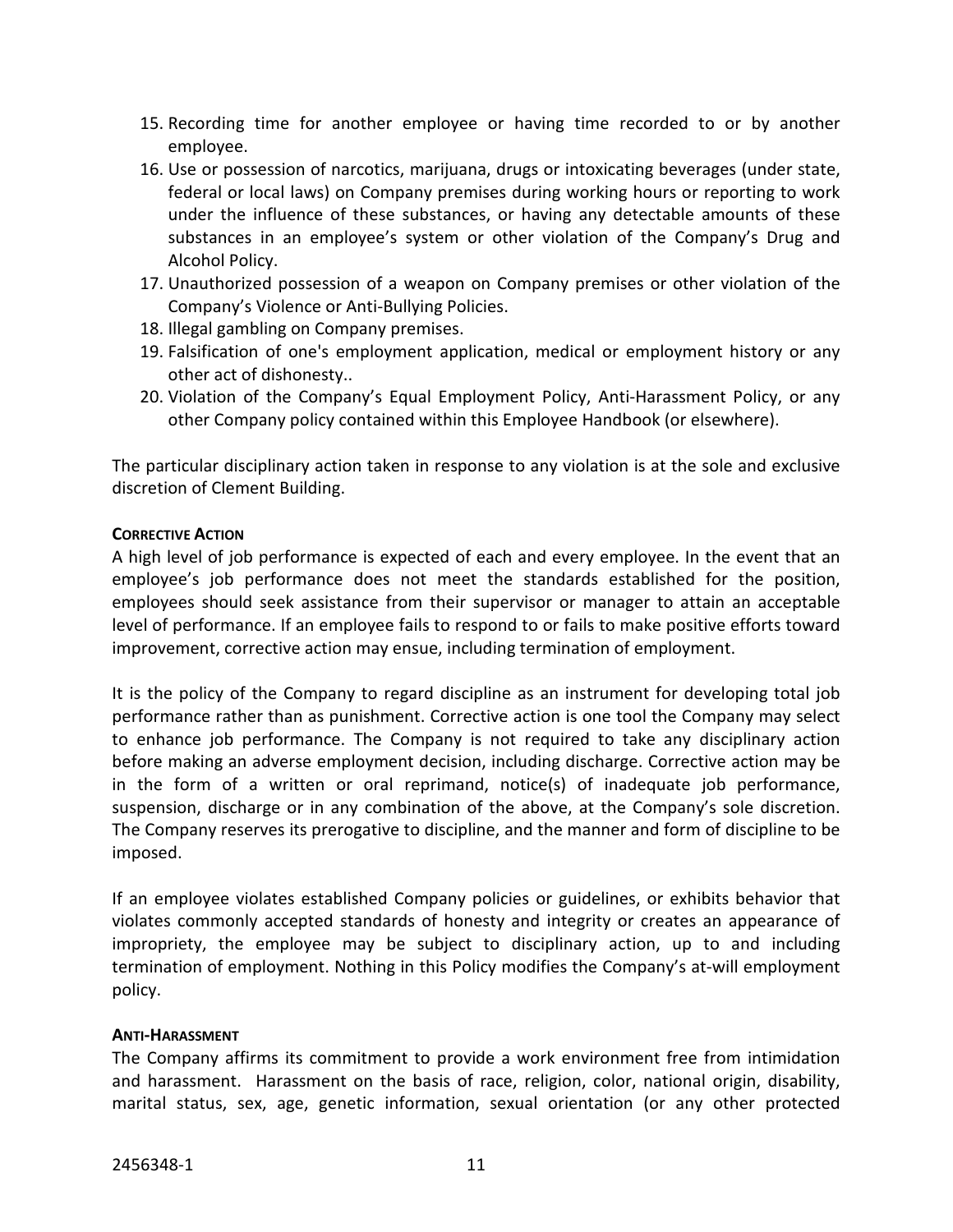classification in accordance with applicable federal, state and local laws) is prohibited and will result in disciplinary action, up to and including termination of employment.

Sexual harassment is one type of prohibited harassment. It is the express policy of the Company that sexual harassment is unacceptable and will not be tolerated. Unwelcome or unwanted sexual advances, requests for favors, or other visual, verbal or physical conduct will be deemed sexual harassment, especially when:

- 1. Submission to such conduct is explicitly or implicitly a condition of employment;
- 2. Submission to or rejection of such conduct is used as the basis of employment decisions; or
- 3. Such behavior has the purpose or effect of unreasonably interfering with an individual's work performance or creating an intimidating, hostile or offensive work environment.

In addition, the Company prohibits offensive or suggestive images or graphics of a sexual nature, whether physically present in the workplace or accessed over the Internet; possession of sexually suggestive objects; offensive and unwelcome physical conduct of a sexual nature, including the touching of another's body, the touching or display of one's own body, or any similar contact. Contrary to common misconceptions, sexual harassment can be physical and/or psychological in nature. Sexual harassment can involve males or females being harassed by members of either sex. Although sexual harassment sometimes involves a person in position of greater authority, individuals in a position of lesser or equal authority can also violate this Policy.

The Company has devised the following procedure to process any type of harassment complaint. If an employee experiences or witnesses prohibited harassment, the employee should:

- 1. Make his or her disapproval directly known to the harasser.
- 2. Make a written record of the date, time and nature of the incident, and note any witnesses.
- 3. Report the alleged act(s) promptly (within two (2) working days) or as soon as possible to one of the Owners, Keith Clement or Kevin Clement, giving details as related to the complaint.
- 4. Upon receipt of the complaint, the Company shall take immediate and appropriate steps to investigate the complaint.
- 5. Following the investigation of the complaint, the Company shall weigh the facts and determine the validity of the charge. If the complaint is determined to be valid, the offender(s) shall face immediate and appropriate disciplinary action based upon the severity of the charge. This may include written warning and/or suspension, and/or termination of employment. If the offender is a supervisor or manager, he/she also may be demoted.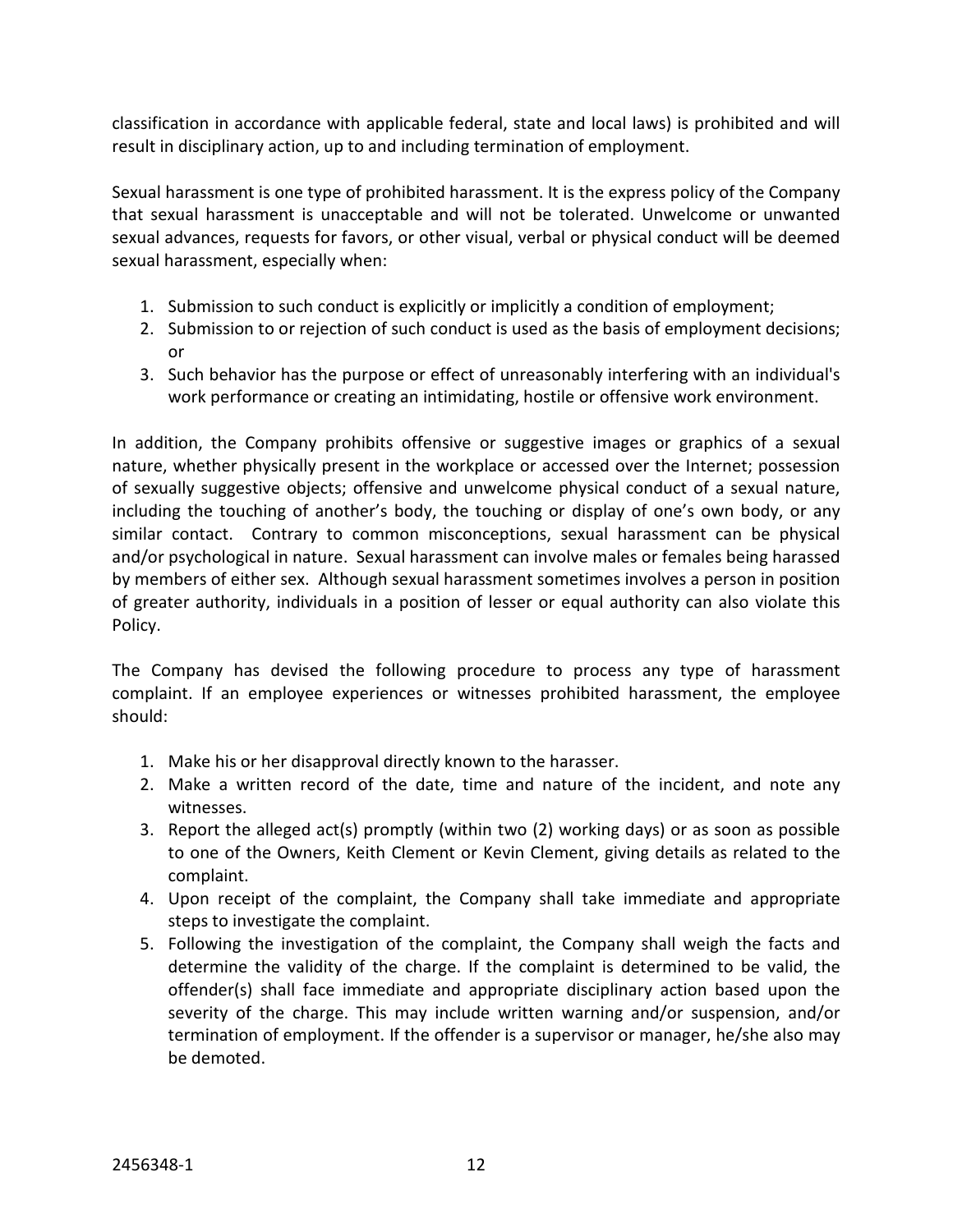The Company will take steps to ensure that any complainant is protected from unlawful retaliation. If after investigating any complaint, the Company determines that the complaint was not made in good faith or that an employee knowingly provided false information, disciplinary action will be taken against the individual who filed the complaint or provided false information.

The Company has a compelling interest in protecting the integrity of its investigations. In every investigation, the Company has a strong desire to protect witnesses from harassment, intimidation and retaliation, to keep evidence from being destroyed, to ensure that testimony is not fabricated, and to prevent a cover-up. The Company may decide in some circumstances that in order to achieve these objectives, we must maintain the investigation and our role in it in strict confidence. If the Company reasonably imposes such a requirement and you do not maintain such confidentiality, you may be subject to disciplinary action up to and including immediate termination.

# **ANTI-BULLYING**

In addition to the Company's anti-harassment policy, the Company believes it necessary to have a policy regarding workplace bullying because bullying has numerous negative effects on both individual employees and the Company as a whole. Workplace bullying may cause the loss of trained and talented employees, reduce productivity and morale, and create legal risks.

The Company believes all employees should be able to work in an environment free of bullying. Workplace bullying refers to repeated, unreasonable actions of individuals (or a group) directed towards an employee (or a group of employees), which are intended to intimidate, degrade, humiliate or undermine the employee(s), or which create a risk to the health or safety of the employee(s). Some examples of workplace bullying include repeated acts such as:

- Unwarranted or invalid criticism
- Blame without factual justification
- Being treated differently than the rest of the employees in a work group
- Being the target of cussing or disrespectful language
- Exclusion or social isolation
- Being the target of shouting or other behavior intended to humiliate the employee
- Excessive "prank" jokes or teasing of an employee

The Company considers workplace bullying unacceptable and will not tolerate it under any circumstances. Supervisors and managers are to assume the responsibility to ensure employees are not bullied. Any employee who bullies a co-worker will be subject to disciplinary action, up to and including termination of employment.

The Company encourages all employees to report workplace bullying to a supervisor or manager with whom employees are comfortable speaking or directly to his/her supervisor, manager or designee. All complaints of workplace bullying will be treated seriously and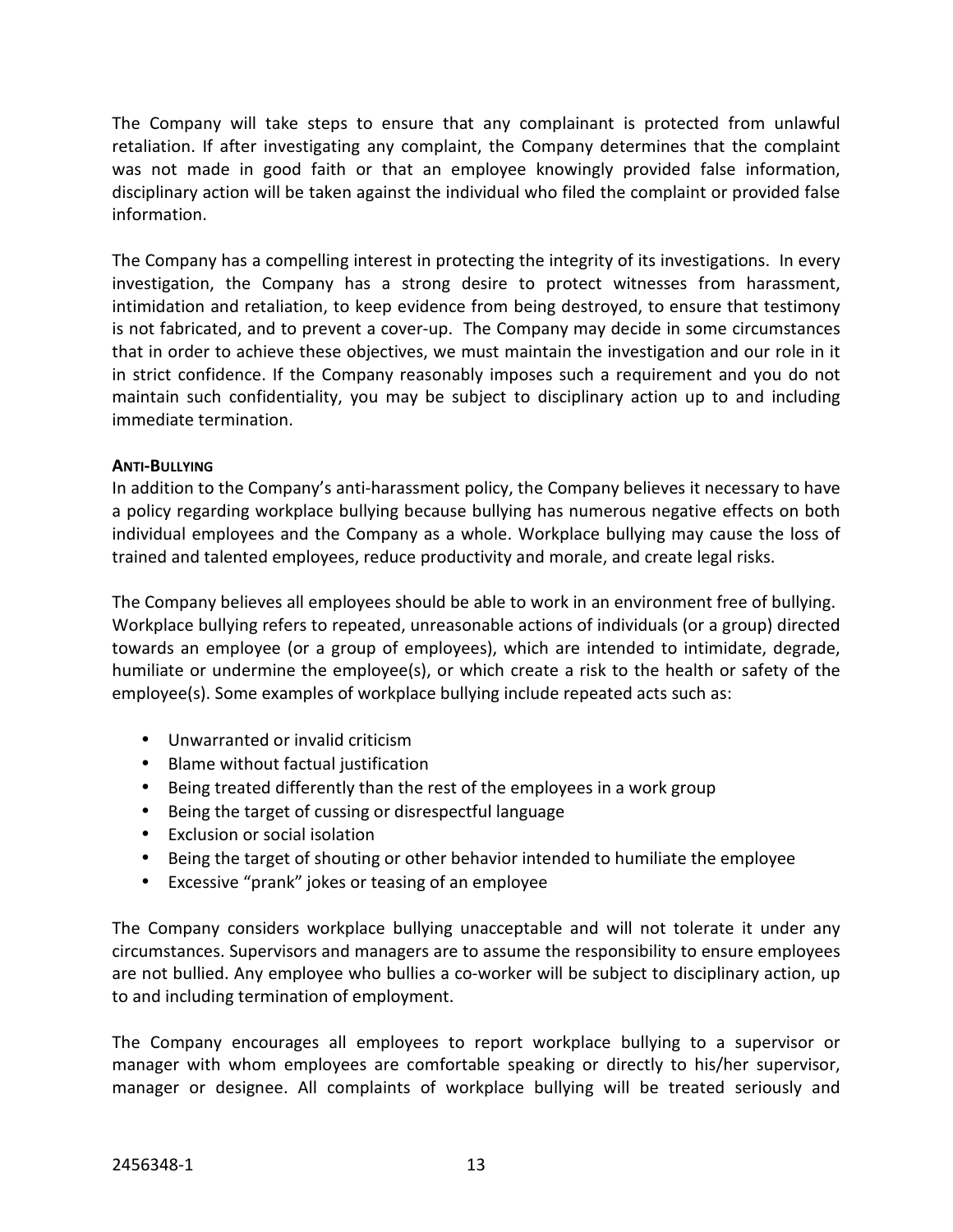investigated promptly. The Company has a compelling interest in protecting the integrity of its investigations. In every investigation, the Company has a strong desire to protect witnesses from harassment, intimidation and retaliation, to keep evidence from being destroyed, to ensure that testimony is not fabricated, and to prevent a cover-up. The Company may decide in some circumstances that in order to achieve these objectives, we must maintain the investigation and our role in it in strict confidence. If the Company reasonably imposes such a requirement and you do not maintain such confidentiality, you may be subject to disciplinary action up to and including immediate termination.

It is a violation of Company policy to retaliate or otherwise victimize an employee who makes a complaint or a witness who serves in the investigation of the workplace bullying allegation.

Nothing in this policy is intended to interfere with, restrain, or prevent employee communications regarding wages, hours, and other terms and conditions of employment or otherwise to infringe upon employee rights under Section 7 of the National Labor Relations Act (NLRA) or be incompatible with the NLRA. The Company's employees have a right to engage in or refrain from such activities.

# **COMPLAINT PROCEDURE**

The Company has an open-door policy. Employees should bring a particular complaint to their supervisor or manager for resolution. When matters cannot be handled on an informal basis, however, the Company has established a formal procedure for a fair review of any work-related controversy, dispute or misunderstanding. A complaint may be brought by one or more employees concerning any work-related problem where the complaint has not been satisfactorily resolved in an informal manner.

# Step 1

The complaint must be submitted in writing to a supervisor, manager or designee as soon as possible (preferably within three (3) working days of the incident). A written request for a meeting must be submitted simultaneously. Generally, a meeting will be held within three (3) working days of the employee's request depending upon scheduling availability. Witnesses will be allowed as necessary. If the problem is not resolved during this meeting the supervisor, manager or designee will give the employee a written resolution within three (3) working days. If the employee is not satisfied, the employee may proceed to Step 2.

# Step 2

If the employee is not satisfied after Step 1, the employee may submit a written request for review of the complaint and Step 2 solution to one of the Owners of the Company. Such a request must be made within three (3) working days following the receipt of the Step 1 resolution. The Owner or appointed representative will review the complaint and proposed solution and may call a further meeting to explore the problem. This meeting is to be attended by the employee concerned, as well as the employee's supervisor or manager. The Owner will render the final resolution within ten (10) working days after receiving the Step 2 request,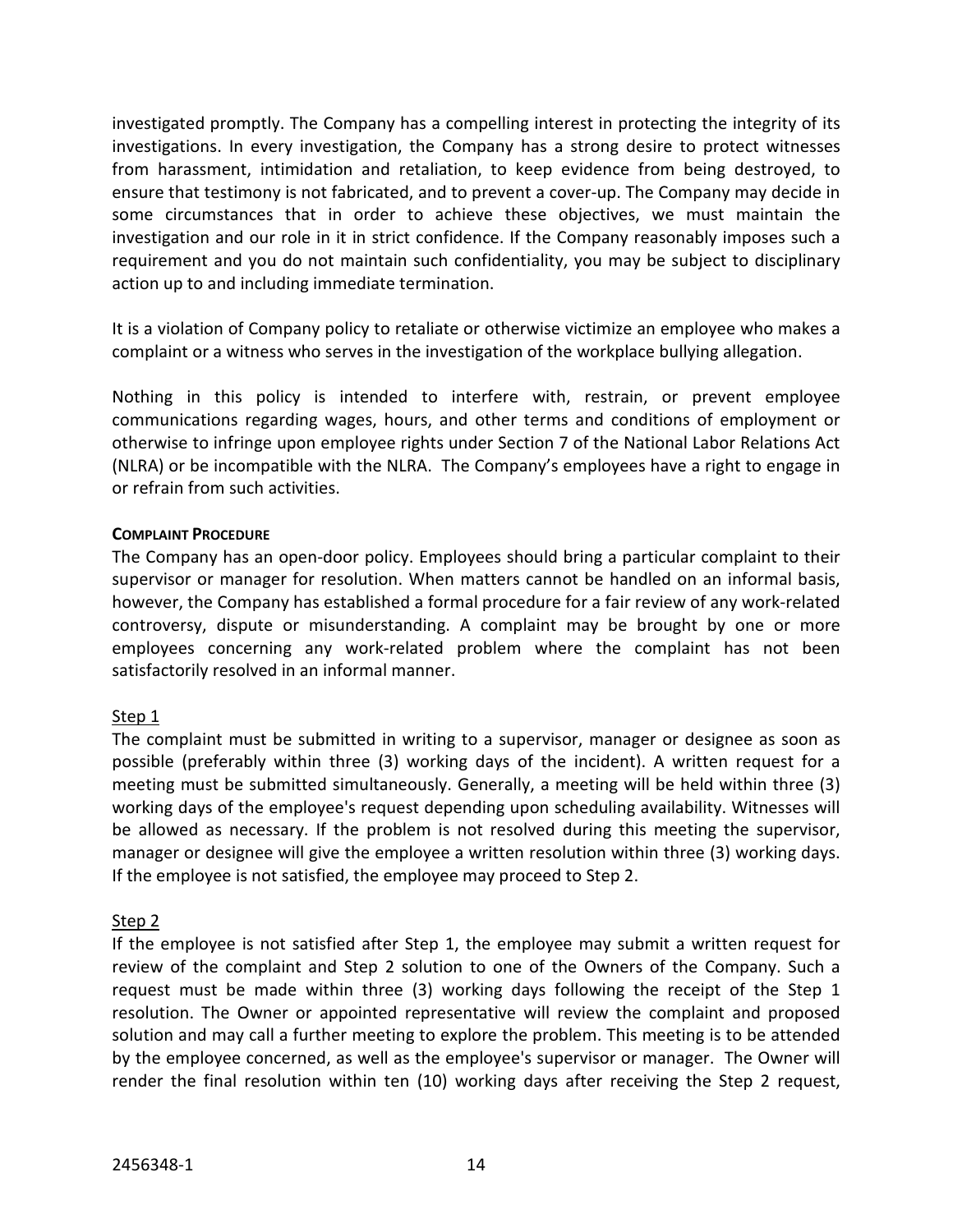assuming scheduling availability. The decision will be given to the employee in writing and will become part of the employee's personnel file.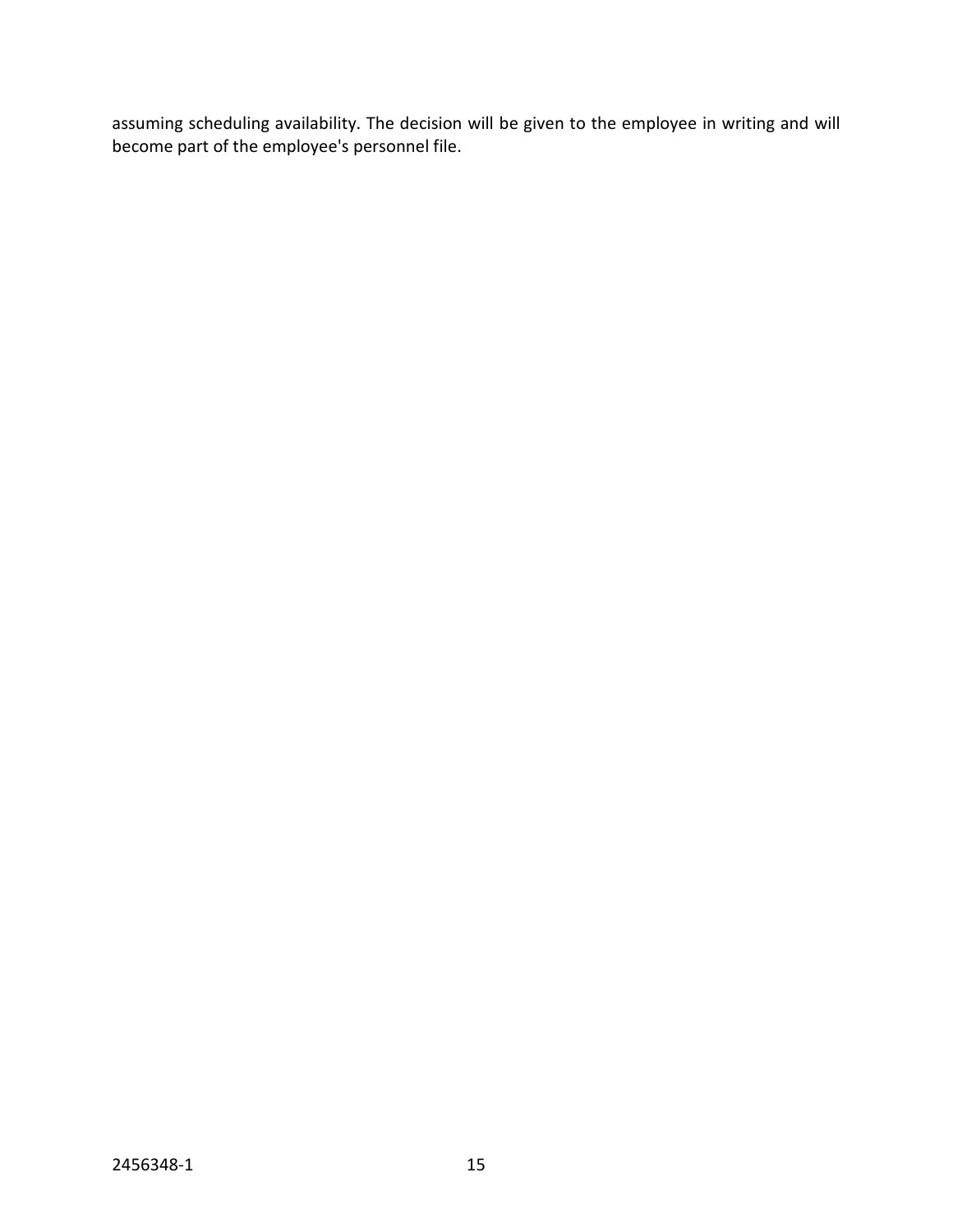### **COMPENSATION**

#### **PAY PERIODS**

The standard work week for the Company will begin at 12:01 a.m. Sunday and end at midnight the following Saturday.

The designated pay period for all employees is weekly. Generally, the pay period extends from the first day of the work week through the last day of the work week.

Paychecks are distributed on Fridays for the previous pay period. Except as otherwise provided, if any date of paycheck distribution falls on holiday, employees will be paid on the preceding scheduled workday.

#### **PAY ADJUSTMENTS**

All pay increases are based upon merit and market factors. Annual cost of living or pay adjustments to reflect current economic conditions are not automatic and are solely at the discretion of management.

Employees pay also may be adjusted downward. Pay decreases may take place when there is job restructuring, job duty changes, job transfers or adverse business economic conditions. Employees will be notified in advance of any pay decreases.

#### **OVERTIME**

The Company complies with all applicable federal and state laws with regard to payment of overtime work.

Non-exempt employees are paid overtime at the rate of one and one-half times the regular rate of pay for all hours worked over forty (40) in a work week.

Employees are required to work overtime when assigned. Any overtime worked must be authorized by a supervisor or manager, in advance. Working unauthorized overtime or the refusal or unavailability to work overtime is not acceptable work performance, and the employee may be subject to discipline, including but not limited to termination of employment.

#### **PERFORMANCE EVALUATION**

Employees will generally receive an appraisal of their job performance upon the completion of one year of employment and at a specific time of the year thereafter. This evaluation may be either written or oral. Such evaluation may not occur exactly on the anniversary date at the discretion of the supervisor or manager.

If employees are given an evaluation sheet or other written document during this evaluation, employees will be required to sign it. An employee's signature does not necessarily indicate that the employee agrees with all the comments, but merely that the employee has been given the opportunity to examine the document and fully discuss the contents of it with his/her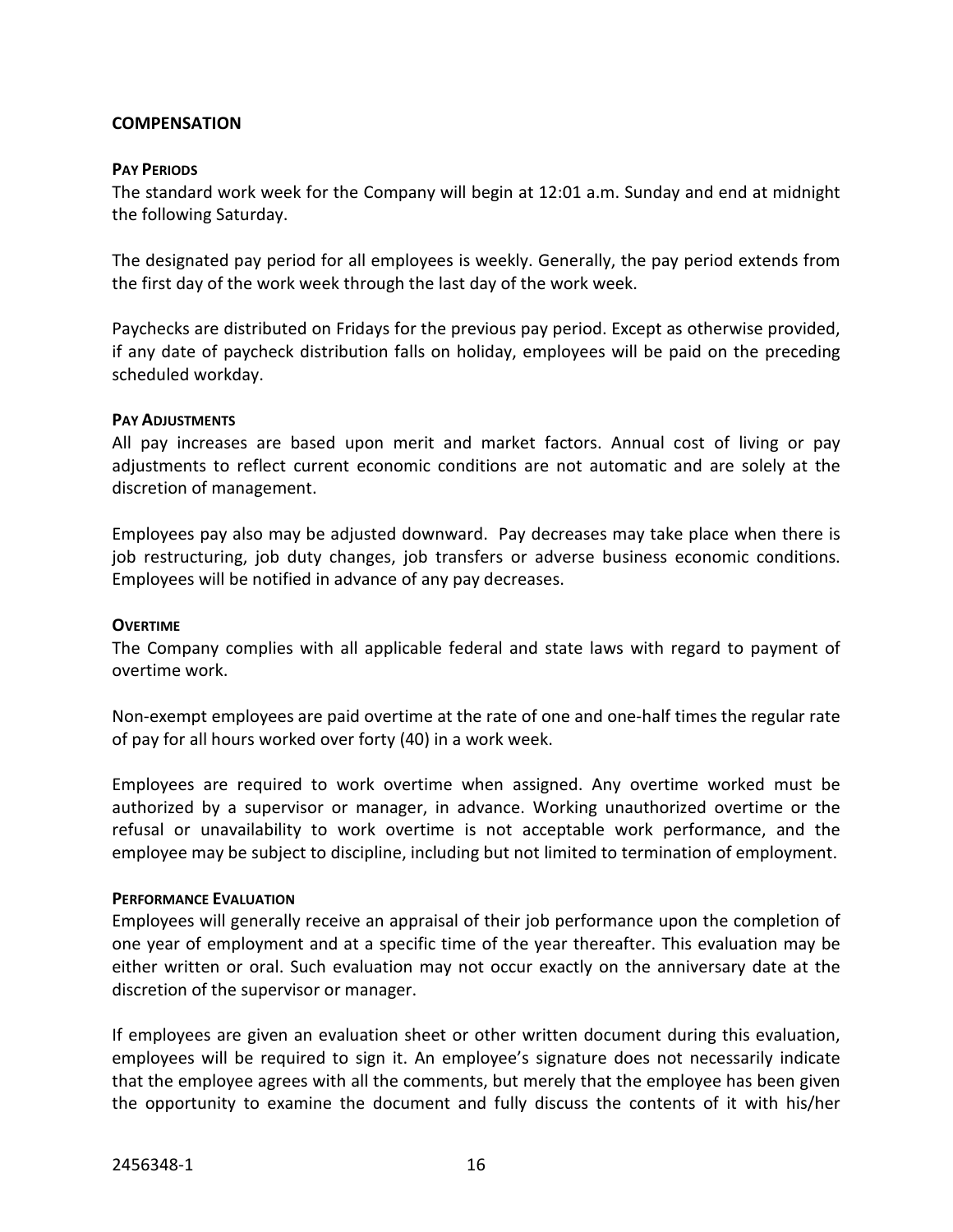supervisor or manager. The completed and signed evaluation form will be placed in the employee's personnel file and the employee will receive a copy of the performance evaluation.

Because pay increases generally are based on merit, the performance evaluation is an important element in the merit review. In addition to the formal annual review, informal counseling sessions may be conducted from time to time at the Company's discretion.

#### **WORK ASSIGNMENTS**

In addition to specific duties that may accompany an individual's job responsibilities, each job also includes "other assigned duties." From time to time, employees may be required to perform duties or tasks typically assigned to a fellow employee who is absent or for a position that is temporarily vacant. Employees will be compensated at their regular rate of pay while performing these "other assigned duties" on a temporary basis.

#### **ADVANCES AND LOANS**

The Company does not give pay advances or loans to its employees.

#### **ERRORS IN COMPENSATION**

Clement Building is committed to compensating its employees in accordance with the Fair Labor Standards Act and applicable state law. If an employee believes that an improper deduction in his or her pay has been made, the employee should immediately contact one of the Owners, Keith Clement or Kevin Clement, to formally report his or her concerns. Following an investigation, Clement Building will promptly correct any pay errors if necessary. Employees who utilize this complaint procedure shall not be retaliated against for making use of this Policy.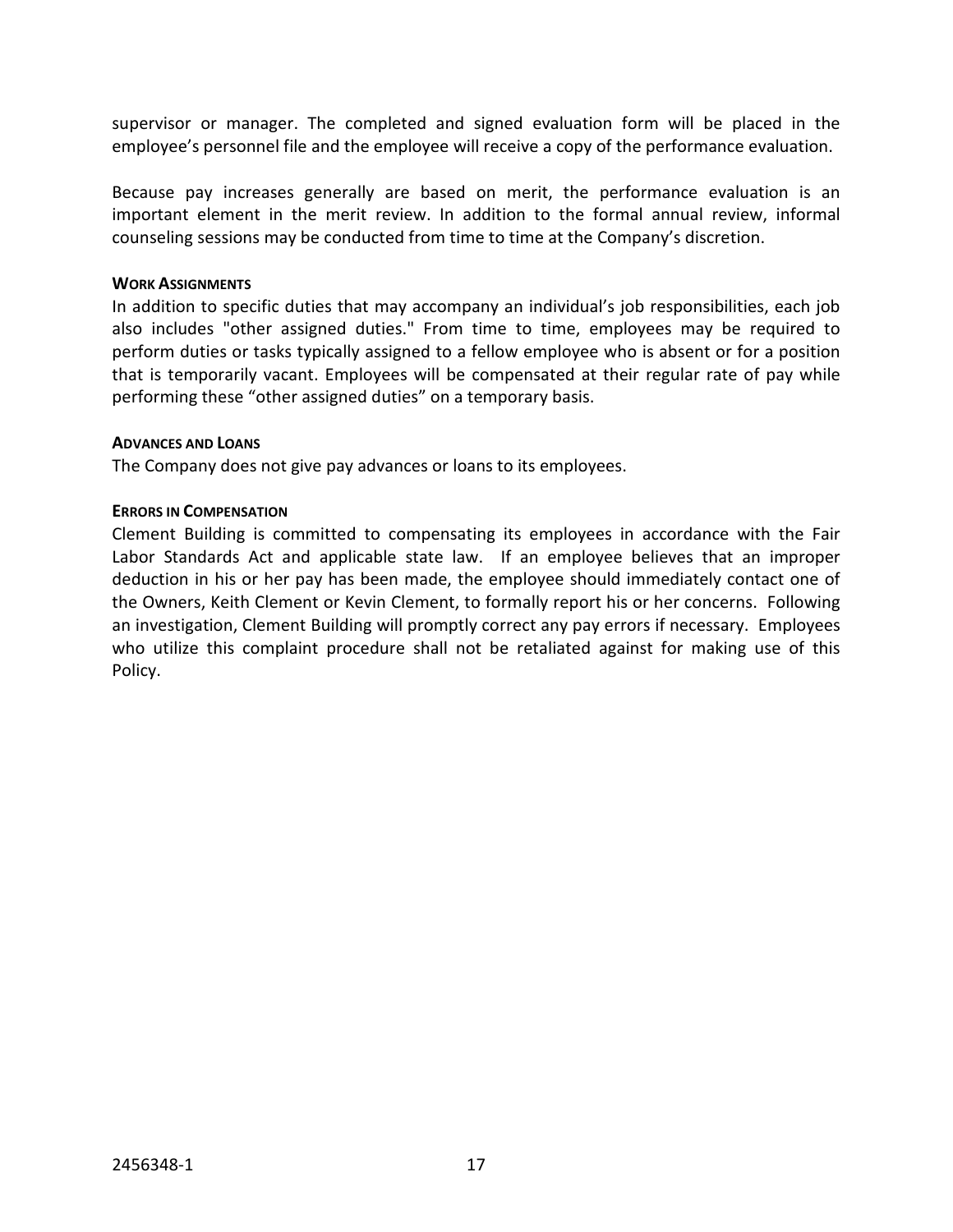# **BENEFITS**

#### **HOLIDAYS**

The Company observes the following holidays:

| <b>Holiday</b>      | Date(s)                                        |
|---------------------|------------------------------------------------|
| New Year's Day      | January 1st                                    |
| Mardi Gras Day      | Tuesday between February and March             |
| Good Friday         | Friday before Easter                           |
| <b>Memorial Day</b> | Last Monday in May                             |
| Independence Day    | July 4th                                       |
| Labor Day           | First Monday in September                      |
| Thanksgiving        | Fourth Thursday in November & following Friday |
| Christmas           | December 25 <sup>th</sup>                      |

Regular, full-time, exempt employees will be paid for these holidays, as well as any other Company-designated holiday. No holiday pay will be paid to an employee who is on an unpaid status or on any leave or absence of any type. If a holiday falls on a Sunday, the holiday will be observed on the following Monday. If the holiday falls on a Saturday, the holiday will be observed on the preceding Friday.

Regular, non-exempt full-time employees are entitled to the paid holidays observed by the Company after completing five (5) years of service.

# **VACATION**

All regular, full-time, exempt employees who have completed six months of continuous service are eligible to accrue ten (10) days of vacation each calendar year. Regular, full-time, exempt employees who have completed five years of continuous service are eligible to accrue fifteen (15) days of vacation each calendar year.

All regular, full-time, non-exempt employees who have completed six months of continuous service are eligible to accrue five (5) days of vacation each calendar year.

Employees normally working less than full-time will have their vacation accrual prorated to reflect the percentage of the full week that is worked.

Vacation is accrued at the beginning of each calendar year; for any employee who has not completed six months of continuous service at the beginning of the calendar year, the employee's vacation will be prorated following completion of six months of continuous service to the Company. Employees may not accrue vacation during unpaid leaves of absence or other period of inactive service, unless vacation accrual is required by applicable federal, state, or local law.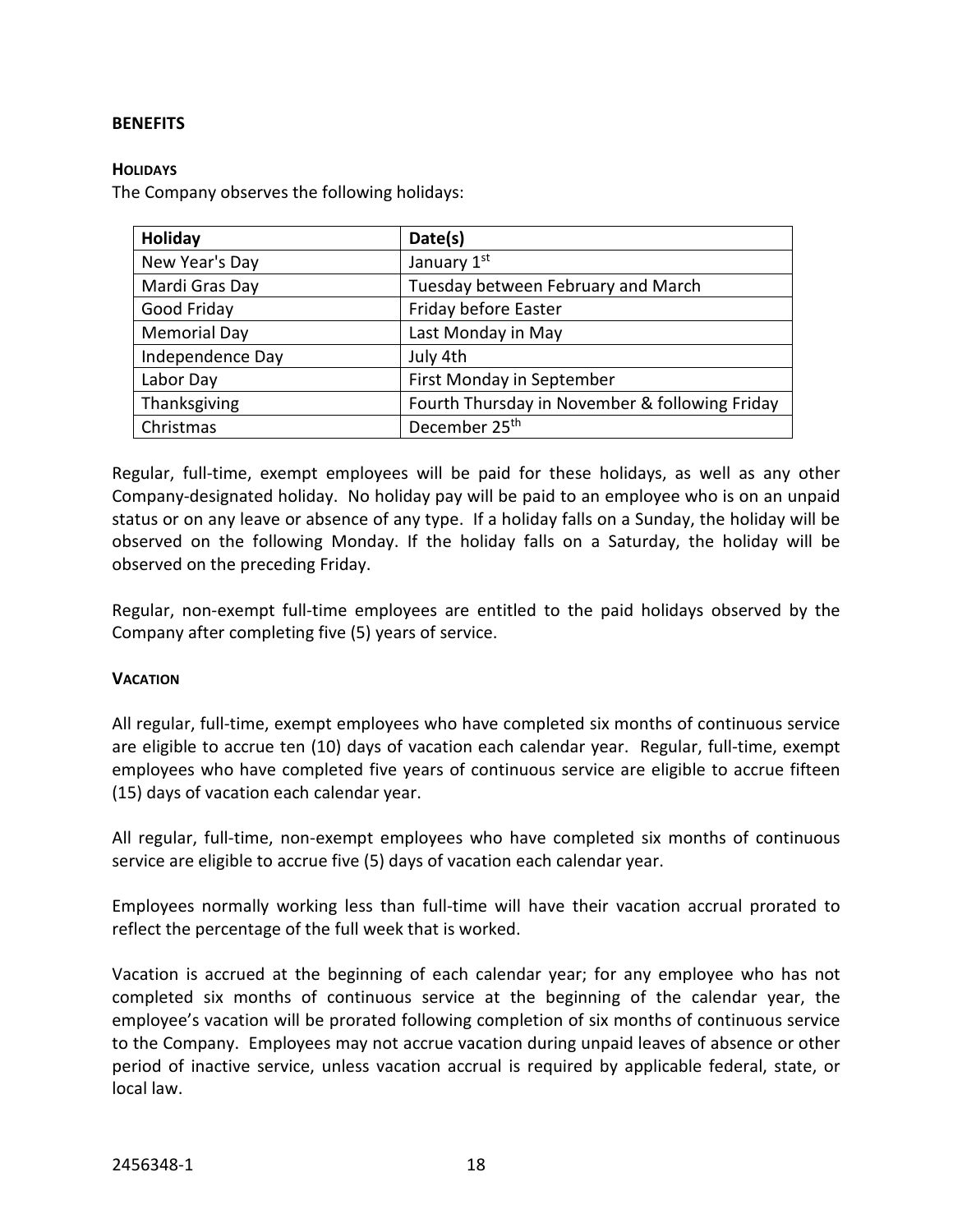Vacations provide a break beneficial to both the Company and the employee. Therefore, employees are encouraged to take vacations annually. Employees are not paid wages in lieu of unused vacation time. Any unused, earned vacation expires on December 31st of each year and may not be carried over into future years. All accrued, unused, and unexpired vacation not taken at the time an employee leaves employment will be paid upon departure.

Vacations need to be scheduled with the appropriate manager with sufficient notice so as to not disrupt the workplace. It is solely within the Company's discretion whether to allow an employee's request for vacation, even if timely submitted. Employees should be cognizant of the Company's business demands when requesting vacation.

Vacation is paid at the employee's base regular rate at the time of the leave. It does not include overtime or any special forms of compensation such as per diem, expenses, bonuses, or shift differentials, unless specifically required by applicable federal and/or state law.

# **SICK LEAVE**

Sick leave is earned on an hourly basis and may be used for illnesses and doctor or dental appointments. All regular, full-time, exempt employees are eligible to accrue a maximum of five (5) days of paid sick leave per calendar year. All regular, full-time, non-exempt employees are eligible to accrue a maximum of five (5) days of paid sick leave per calendar year after one (1) year of service.

To be eligible for paid sick leave, employees must provide proper notification of absence as discussed under the Attendance/Tardiness policy. Employees must give this notification for each day they are absent. Employees may be required to submit, in writing, the estimated date of return, whether any supplemental income payments are being received, and whether application for benefits is pending. The Company may also require, at any time, written verification from the employee's doctor.

If an employee's absence extends beyond the period of accrued sick leave, the employee may submit a request for a reasonable accommodation leave of absence. Before he/she returns to work, a written statement from the treating doctor may be required certifying the employee's fitness for duty based on the employee's job description. The Company also reserves the right to require an employee to be certified as fit for duty by a physician of the Company's choosing.

Any unused sick days expire on December 31st of each year and may not be carried over into a new calendar year.

# **REASONABLE ACCOMMODATION LEAVE**

In circumstances where an employee has exhausted his or her sick leave, the Company recognizes that a continuing medical condition may preclude an employee's return to work. In such cases, the Company does not have a predetermined specified period of time in which unpaid leave will be granted. Rather, the Company will attempt to reasonably accommodate the needs of the employee as well as the needs of the Company in accordance with applicable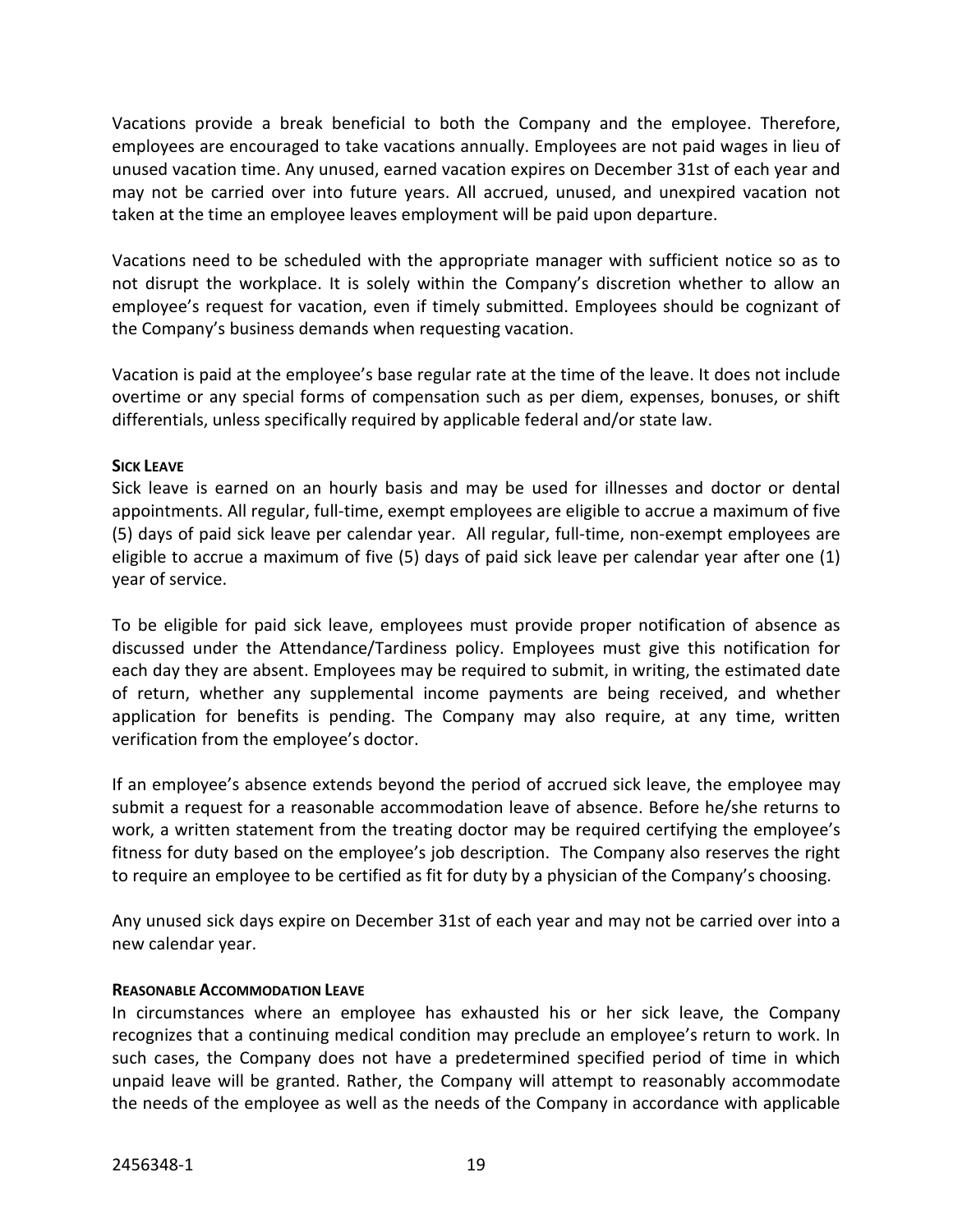federal and state law. If a leave is granted, any extensions will be subject to the same considerations.

Employees who wish to request a temporary disability leave must do so in writing. That request should be accompanied by a doctor's statement identifying the temporary disability, the date of the note, the estimated date of return and, where appropriate, diagnosis and prognosis. At any time during a temporary leave, the supervisor or manager may request that an employee's healthcare provider provide updated information. Prior to returning to employment with the Company, employees will be required to submit written medical certification of their ability to work, including any restrictions and/or submit to a fitness-for-duty examination by a medical provider selected by the Company.

The Company observes and complies with all federal and state medical leave regulations that pertain to our employees. This includes any federal or state leave provisions that might apply. The company maintains all medical information separately and confidentially.

Any unused, accrued, unexpired sick leave or vacation must be used prior to the effective date of the reasonable accommodation leave.

# **HEALTH INSURANCE**

The Company complies with all applicable federal and state laws with regard to health insurance administration. All regular, full-time employees are entitled to benefits under the Company's health and other company-sponsored insurance plans, as may be in effect from time to time. The Company currently pays 100% of each employee's health insurance premium and 50% of each employee's dependent coverage premium. The Company reserves the right to change or terminate health plans or other benefits at any time at its discretion, including the amount of payment (if any) by the Company of employee or dependent health premiums. New regular, full-time employees joining the Company will be eligible for coverage on the first of the month following the date of employment.

This description only summarizes the provisions of a formal benefit plan document. To the extent any information contained in this description (or any other, whether oral or written) is inconsistent with the official Plan document, the provisions set forth in the Plan document are controlling. For more information about the health insurance plan, please contact either of the Owners, Keith Clement or Kevin Clement.

A change in employment classification that would result in loss of eligibility to participate in the health insurance plan may qualify an employee for benefits continuation under the Consolidated Omnibus Budget Reconciliation Act (COBRA). Contact one of the Owners, Keith Clement or Kevin Clement, for additional information.

# **MILITARY LEAVE**

The Company provides military leaves of absence in accordance with the Uniformed Services Employment and Reemployment Rights Act (USERRA) and applicable state law.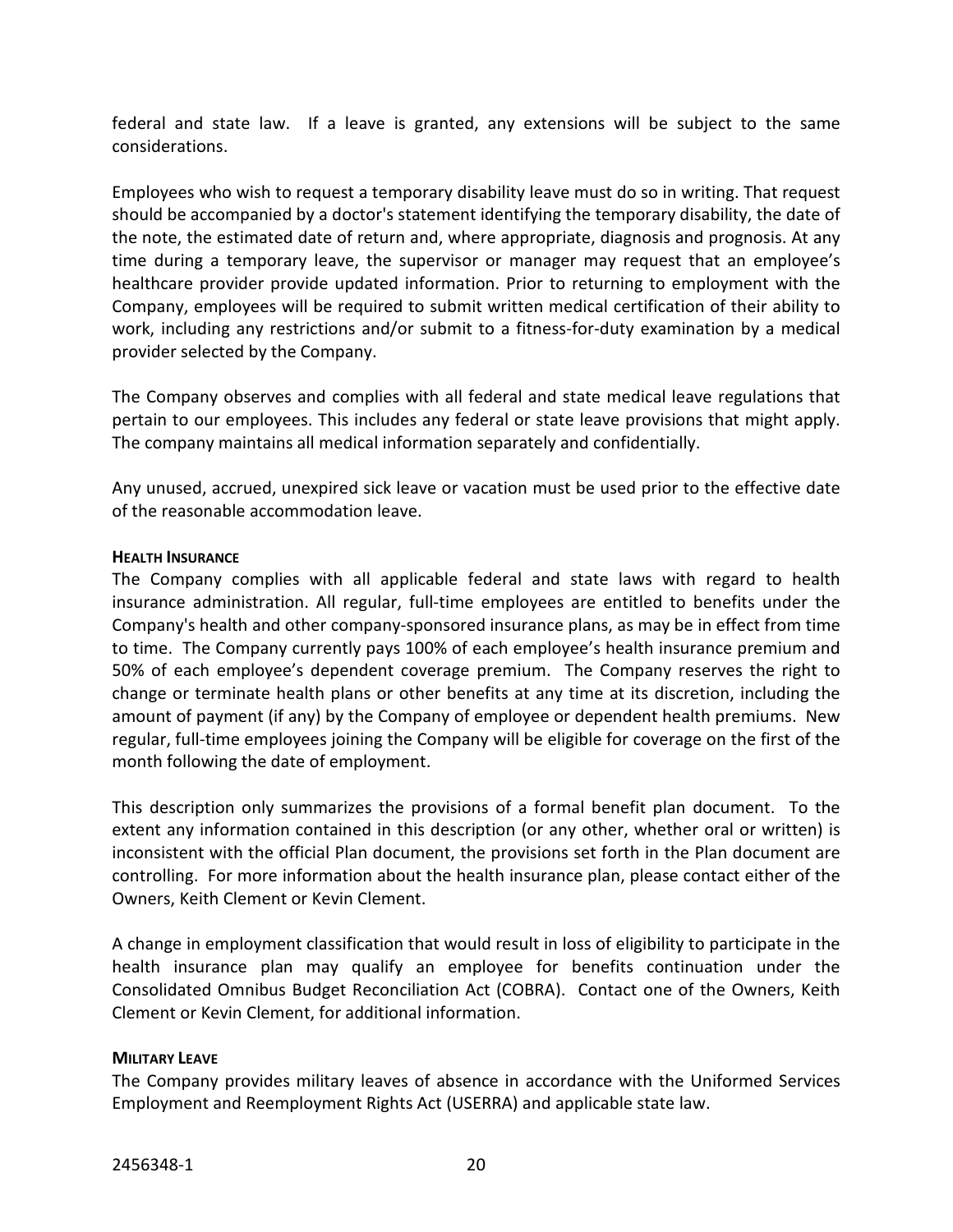If you need to take military leave, please submit a copy of your military orders, as well as a written request for leave, to one of the Owners, Keith Clement or Kevin Clement. When possible, you should give at least 30 days advance notice. If 30 days is not possible because of military necessity, you should give as much notice as possible.

You may be eligible for reemployment after your military service leave. You should return to work in accordance with the following schedule to the extent not inconsistent with applicable law:

- If your military service was for less than 31 days, you should report to work on the first regularly scheduled work day that is at least 8 hours after you return home from military service.
- If your military service was for more than 31 days, you should report to work in accordance with USERRA and other applicable state laws.

Employees returning from eligible leave will be placed in the position that they would have attained had they remained continuously employed (or a comparable one) depending on the length of service in accordance with USERRA and applicable state law. Employees will be treated as though they were continuously employed for purposes of determining benefits based on length of service. Nothing in this Policy requires the Company to reemploy individuals not eligible for reemployment rights under applicable law.

If you have any questions about compensation benefits or reemployment during and after the military leave, please contact one of the Owners, Keith Clement or Kevin Clement.

# **JURY SERVICE LEAVE**

If an employee is summoned to report for jury duty, he or she will be granted a leave of absence when the employee notifies and submits a copy of the original summons for jury duty to their supervisor or manager. The Company reserves the right to request that the employee seek to be excused from or request postponement of jury service if the absence from work would create a hardship to the Company.

Any fees received for jury duty, including travel fees, are to be retained by the employee. Employees are to report to work on any day, or portion thereof, that is not actually spent in the performance of jury service. For each week of jury duty, a certificate of jury service shall be certified by the Court and filed with the Company no later than Wednesday of the following week.

Employees will be paid their regular wages for the first day of jury duty. After the first day, leave is unpaid. Exempt employees will be paid in accordance with the Fair Labor Standards Act (FLSA) requirements.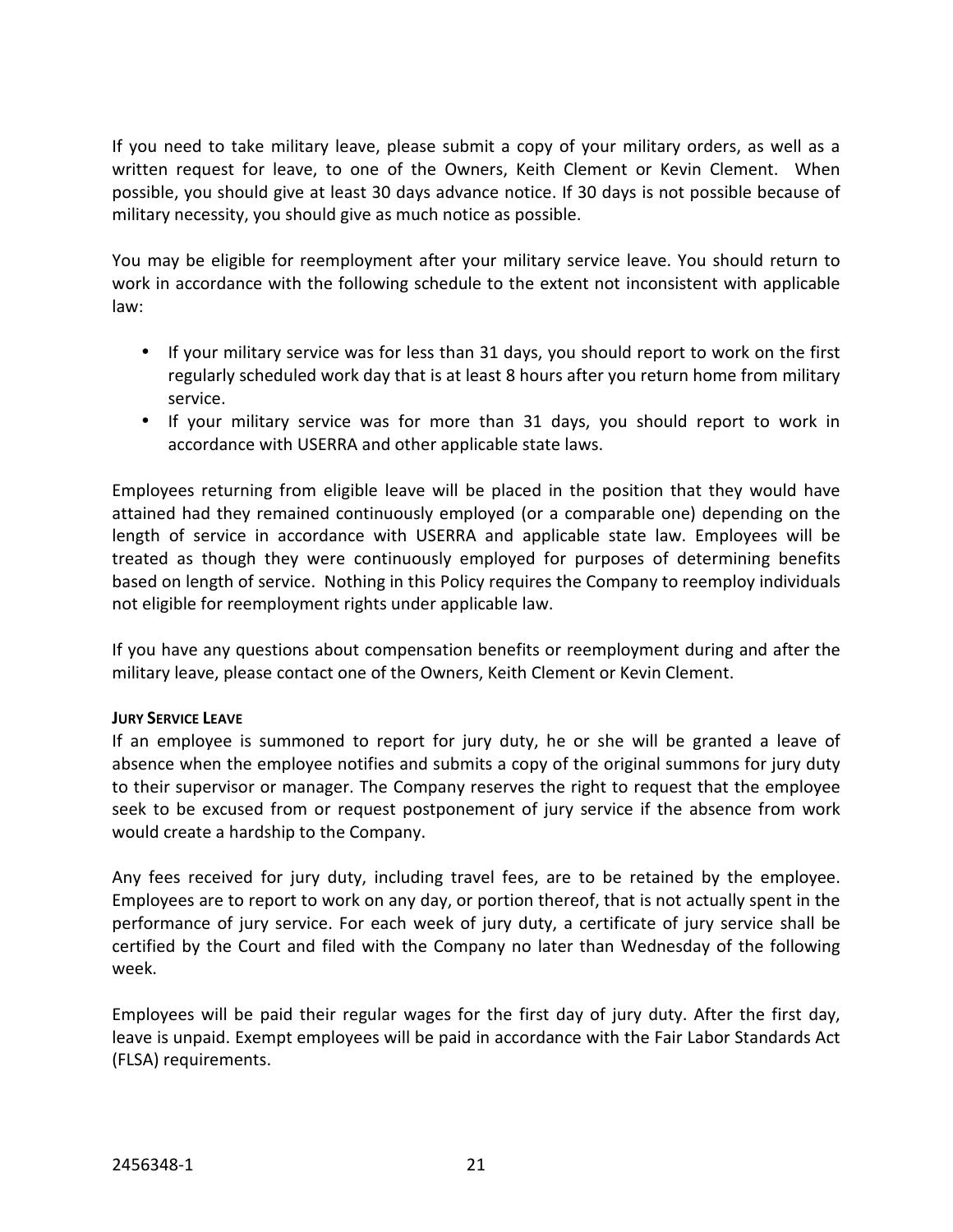#### **WITNESS LEAVE**

If an employee is requested to serve as a witness on behalf of the Company, the employee will be granted a witness leave at regular pay for such time as it is necessary to comply with the request. Paid witness leave shall not be granted to an employee subpoenaed as an expert witness, as a party in a case, or as a lay witness other than as delineated above or as required by applicable state law.

#### **EMERGENCY RESPONSE LEAVE**

Employees who are first responders to homeland security emergencies shall be granted unpaid leave while on emergency response pursuant to applicable federal and state law.

#### **BEREAVEMENT LEAVE**

All full-time employees of the Company may request a leave of absence with pay for a maximum of five (5) consecutive working days upon the death of a member of his or her immediate family. Bereavement pay is calculated based on the employee's base pay rate at the time of absence and will not include any special forms of compensation, such as incentives, commissions, bonuses, and shift differentials, unless required by applicable federal and state law. Members of the immediate family are defined as: father, mother, spouse, child, sibling, grandmother, grandfather, domestic partner, father-in-law, or mother-in-law. Special consideration will also be given to any other person whose association with the employee was similar to the above relationships. Proof of death may be required.

### **TUITION REIMBURSEMENT**

Employees are encouraged to take education and training courses related to their profession. To be eligible for tuition reimbursement, an employee must be full-time, have completed a year of service with the Company, be on the payroll when the course is completed, and have "passed" or satisfactorily completed the course (for more detail, see below). When appropriate, and with prior approval of the Company, the Company, solely within its discretion, may pay for a portion or all of such courses.

For approved tuition expenses (not including fees, books or supplies) paid to accredited schools, colleges and universities, no reimbursements will be made for grades lower than a "C" grade or for courses in which the employee can receive a grade of only "PASS" or "FAIL," unless no other grade option is available for the course.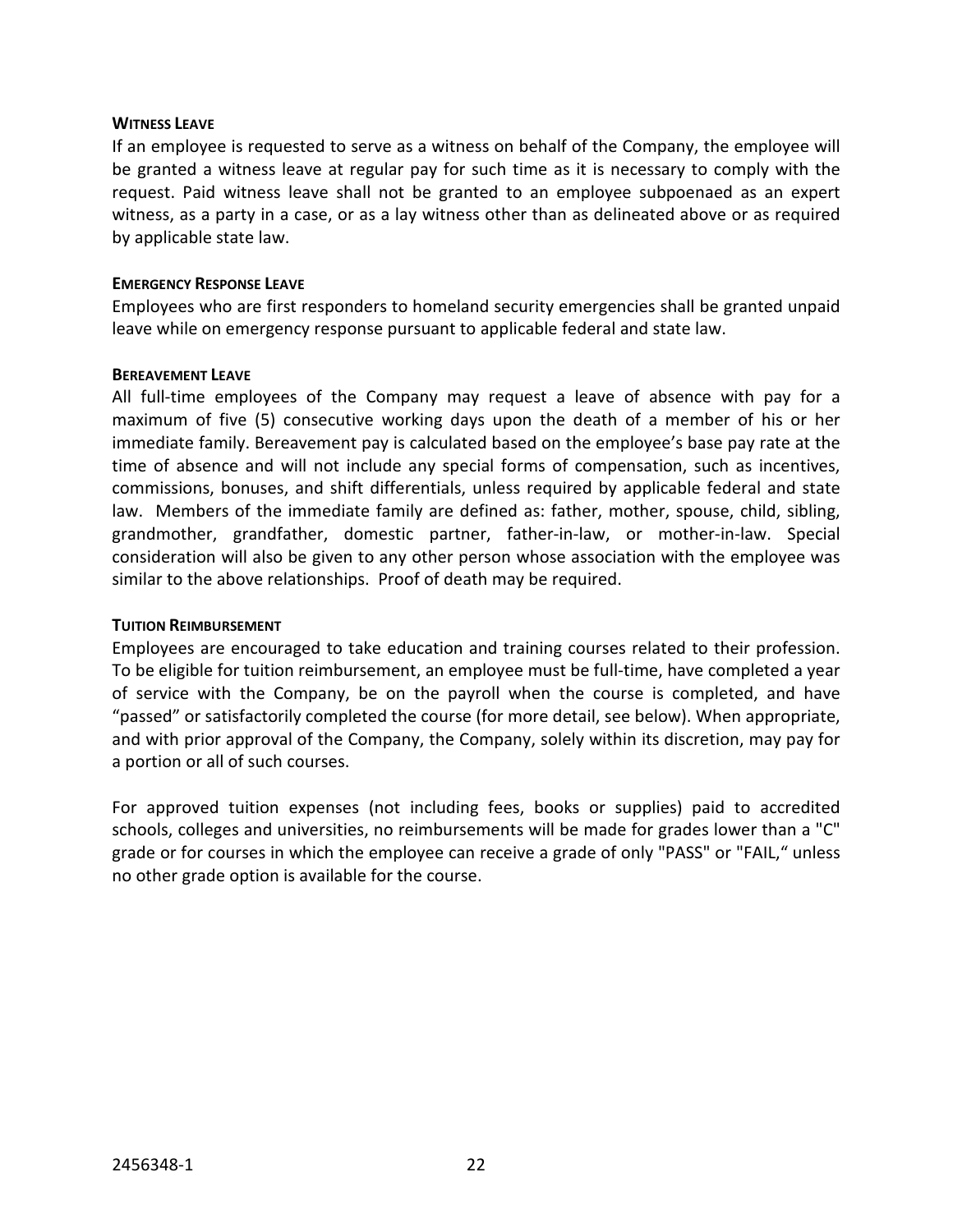# **HEALTH, SAFETY, AND SECURITY**

#### **NON-SMOKING**

Smoking is not permitted in any Company buildings or Company vehicles. Employees wishing to smoke should do so during their break times, outside Company buildings, in designated areas, and in accordance with local ordinances.

#### **DRUG AND ALCOHOL POLICY**

# Purpose of Policy

The Company is dedicated to providing employees with a workplace that is free of drugs and alcohol. The Company has a vital interest in maintaining safe and efficient working conditions for its employees. Substance abuse is incompatible with health, safety, efficiency and success at the Company. An employee who is under the influence of drugs or alcohol or who has any detectible amounts of drugs or alcohol in his or her system while at work endangers the employee's own health and safety and the health and safety of others, and also compromises Company interests. Further, the use of drugs and alcohol can cause a number of other workrelated problems, including absenteeism and tardiness, substandard job performance, increased workloads for co-workers, behavior that disrupts other employees, delays in the completion of jobs, inferior quality in our products, and disruption of our customer relations. For this reason, the Company has a zero-tolerance policy regarding drugs and alcohol.

# Statement of the Policy

While on Company Premises and while conducting business-related activities off the Company's Premises, an employee may not manufacture, use, possess, conceal, transport, distribute, dispense, sell, or be under the influence of:

- Illegal drugs, controlled substances (including trace amounts), look-alike drugs, designer or synthetic drugs, or any other substance that may have the effect on the human body of begin a narcotic, depressant, stimulant, hallucinogen, or cannabinoid (collectively "drugs");
- Alcoholic beverages (except as specifically permitted by this Policy);
- Unauthorized prescription drugs (see *Prescription Drug Policy infra*); and/or
- Drug Paraphernalia.

Employees are prohibited from being at work or reporting to work with any detectable quantity of drugs, alcohol, and/or unauthorized prescription drug in the employee's system as further defined herein.

If an employee is convicted for violation of a criminal drug statute in the workplace, the employee must notify one of the Owners within five (5) days of the conviction. The Company will notify any required contracting agency of the employee's conviction within ten (10) days. An employee convicted of violating a criminal drug statute in the workplace will be subject to discipline, up to and including termination of employment.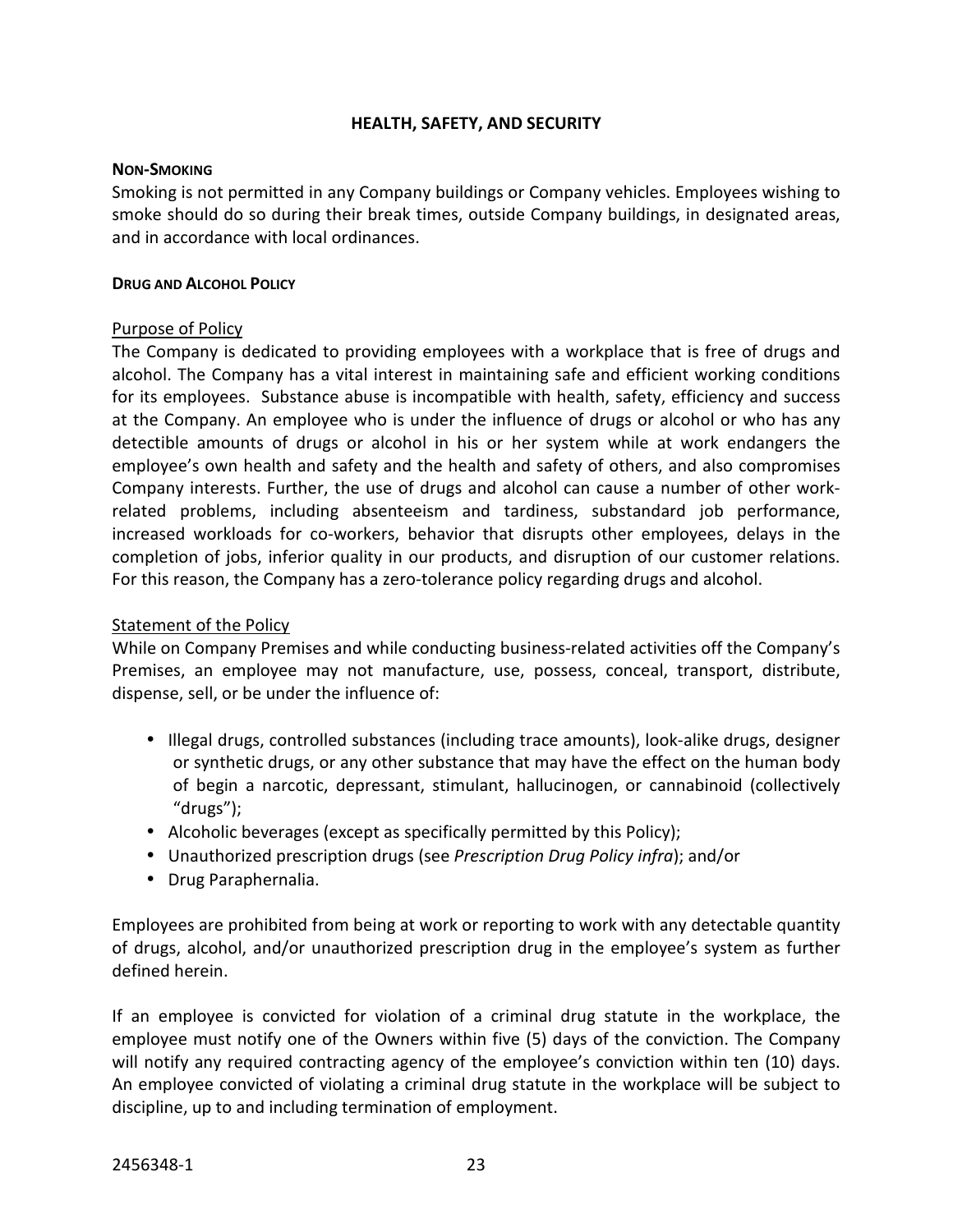Employees are prohibited from off-premises use of alcohol and possession, use or sale of drugs when such activities adversely affect job performance, job safety, or the Company's reputation in the community or otherwise violate the terms of this Policy or any other policy contained within the Employee Handbook.

"Company Premises" includes all locations at which work is performed by the Company or which are assigned to the Company for its use by a client or another contractor, including parking lots or storage areas. It further includes any automobiles, trucks, or other vehicles or equipment on the property of the Company or on a location assigned to the Company, whether these vehicles are privately-owned or leased or owned by the Company.

Any employee who violates any portion of this Drug and Alcohol Policy will be subject to disciplinary action, up to and including immediate termination of employment.

# Workplace Searches

Unless limited by applicable state law, the Company reserves the right to have authorized personnel (including drug detection dogs) conduct unannounced, random, reasonable searches or inspections of (1) the Company Premises, including all Company property and job sites; and/or (2) an employee's personal effects (including, but not limited to, lockers, baggage, briefcases, boxes, bags, purses, parcels, lunch boxes, food/beverage containers, desks, clothing, handbags, and vehicles). Searches or inspections of employee effects may occur at any time, whether while entering or exiting, or while on the Company Premises or any job site where the Company is performing work.

The Company may conduct a search or inspection for any lawful purpose, including but not limited to the determination if an employee is possessing, using, transporting, or concealing any of the items and substances prohibited under this Policy; for the prevention of workplace violence; or for the protection of the Company's trade secrets, confidential/proprietary information, and intellectual property. **Employees should have no expectation of privacy in these or similar items.** Searches may be initiated without prior notice and conducted at times and locations deemed appropriate by the Company.

Employees refusing to submit to The Company's workplace searches may be subject to disciplinary action, up to and including immediate termination of employment.

# Drug Testing

The Company reserves the right to test all employees for drug use or abuse at any time as a condition of employment or continued employment in accordance with applicable federal and state law. Unless otherwise limited by applicable state law, such drug testing may include, but not necessarily be limited to, the use of urine tests, breathalyzer tests, hair analysis tests or other examinations to determine the use of any alcohol, drugs, unauthorized prescription or over-the-counter medication or other dangerous or controlled substances. The tests generally may be utilized in circumstances including, but not limited to, the following: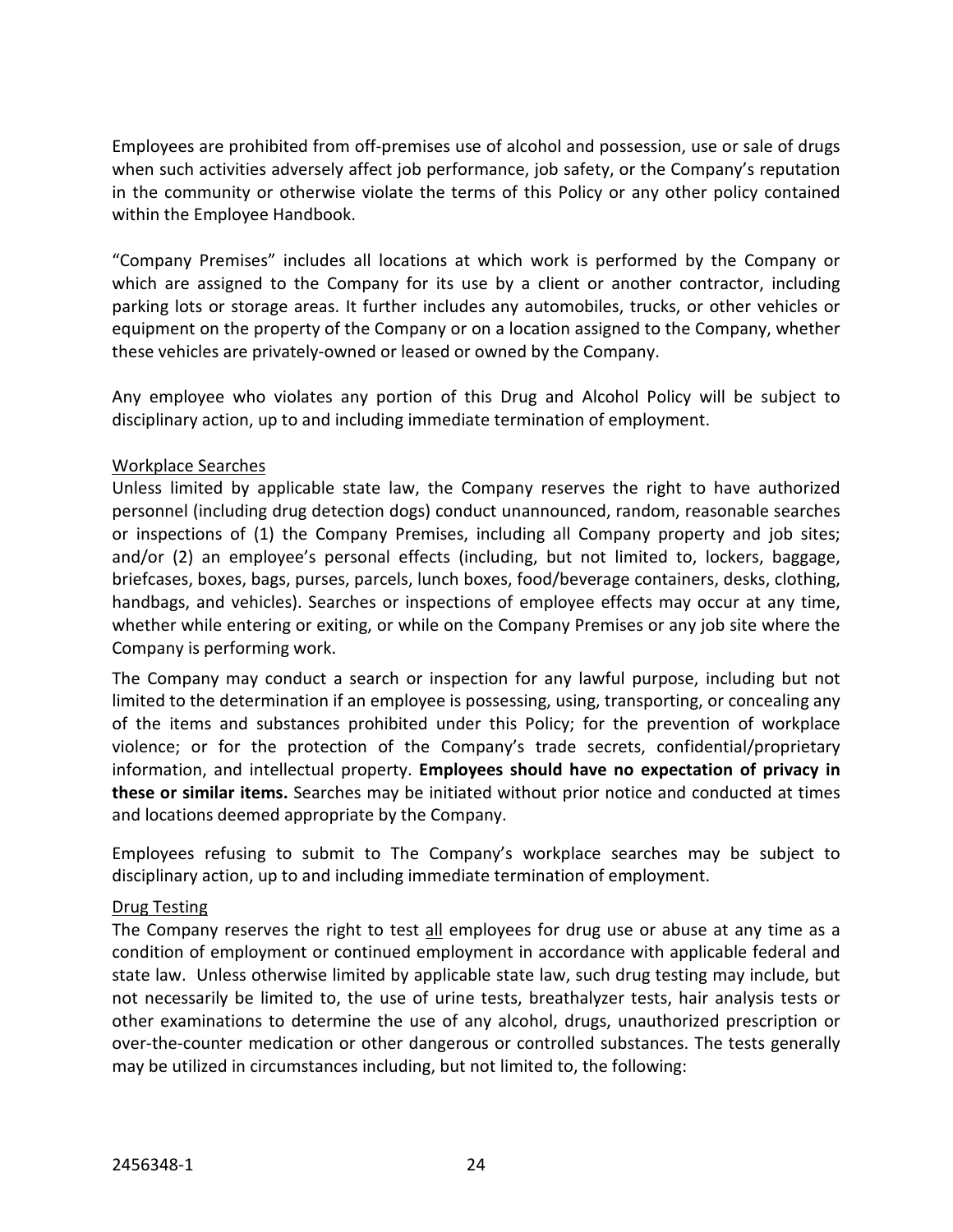- 1. Pre-employment, post-job offer testing as a condition of employment or prior to being approved to work at a particular job site;
- 2. To comply with the contractual or legal obligations of any customer or when required or permitted by any federal, state or local law, rule or regulation;
- 3. When a foreman, superintendent, or other supervisor of the Company has reasonable suspicion to suspect that an employee shows signs of possible intoxication or being under the influence of alcohol, drugs, and/or other controlled substances, or other articulable facts that would lead a prudent foreman, superintendent or supervisor to be concerned about the individual's safety or that of co-employees, the general public and others;
- 4. When an employee is found in possession of suspected drugs and alcohol or when any of these substances are found in an area controlled or used by the employee;
- 5. If an employee suffers an occupational on-the-job injury or following an accident or incident in which safety precautions were violated, equipment or property was damaged, unusually careless acts were performed, or where at least part of the cause of the accident or incident was due to the employee's failure to comply with the Company's or its customer's policies and procedures;
- 6. When returning to work from an illness, injury, extended absence, or reductionin-force; and
- 7. For routine, periodic, intermittent or random testing of employees.

A positive drug test may be confirmed by an additional drug test of the employee's original sample in accordance with applicable state law. Employees also will be given the opportunity to inform the medical review officer of any prescription or non-prescription medicine that could interfere with the test's results if required by state law. Any employee who receives a confirmed positive test will be subject to disciplinary action, up to and including immediate termination of employment.

For alcohol testing, an alcohol concentration of .02% or greater shall be considered a positive test result. Note that the moderate and lawful use of alcohol in Company-approved settings, including with business meals, travel and entertainment, is not prohibited by this Policy, so long as there is no other violation of this Policy or any applicable law.

All drug and alcohol testing will be performed with concern for each individual's personal privacy and will be confidential. Unless contrary to applicable state law, employees may not be allowed to return to work until a confirmed negative alcohol and drug test have been received. Any employee refusing to participate in a drug or alcohol test, or in any way tampering with a test specimen or result (including to alter, degrade, substitute, dilute or switch any sample or possessing any items for the purpose of doing so), will be subject to disciplinary action, up to and including immediate termination of employment. In addition, if an injured employee refuses to submit to a test for drugs or alcohol, the employee may forfeit eligibility for medical and indemnity benefits in accordance with state law.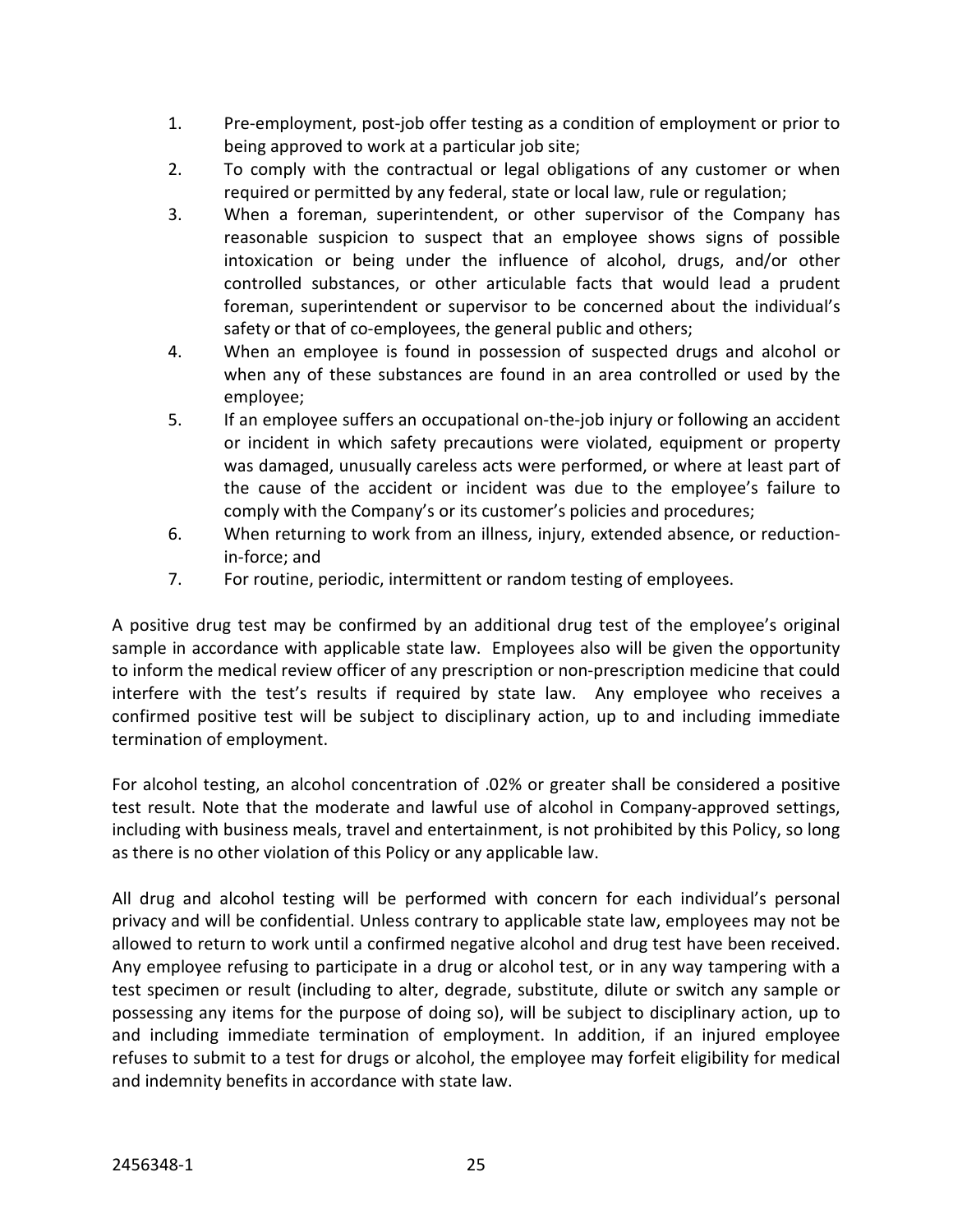# Prescription Medication

The unauthorized use of prescription or non-prescription medication is strictly prohibited during working time or on Company Premises, including but not limited to the use of prescription medication not prescribed by a physician, the use of prescription medication prescribed for an individual other than the employee, and the use of prescription or nonprescription medication not taken in accordance with a physician's instructions. The presence in the body of unauthorized prescription medication also is prohibited by this Policy.

Employees must immediately report to one of the Owners, Keith Clement or Kevin Clement, if they are taking any prescription or over-the-counter medication that may alter their physical or mental ability to safely perform their job (including the ability to safely operate any machinery or vehicles); employees are not required to provide information concerning or identifying their underlying medical condition, unless such information is job-related and consistent with business necessity. Each employee has an affirmative obligation to either know or contact a healthcare provider to determine whether any medication could affect his or her fitness-forduty. An employee may be required to provide medical information to a healthcare professional provided by the Company for the purpose of determining if the employee is able to safely perform job-related duties. Any information received will be treated as confidential. The Company reserves the right to prohibit or limit an employee's ability to work while taking any medication that limits his or her fitness for duty or ability to safely perform the job. The Company further reserves the right to discipline, up to and including termination, an employee that fails to fully or accurately disclose his or her ability to safely perform the job.

# **SAFETY**

In the event an employee becomes injured or witnesses an injury during working hours, he/she must report it immediately to the nearest available supervisor or manager. Employees are to render any assistance requested by a supervisor, manager or designee. Any questions asked by law enforcement or fire officials making an investigative report should be answered giving only factual information and avoiding speculation. Liability for personal injury or property damage should never be admitted in answering an investigatory question asked by law enforcement or fire officials. Employees should report all nonfunctioning, hazardous equipment to the nearest supervisor or manager.

An employee who fails to immediately report any injury, no matter how small, will be subject to disciplinary action, up to and including termination of employment.

For more information about the Company's safety policies and procedures, please refer to Clement Construction's Safety Manual, which is available at the main office and on each jobsite (contact your Superintendent).

# **WORKERS' COMPENSATION**

The Company provides insurance for all work-related injuries or illness. The name of the Company's workers' compensation insurance carrier and other pertinent information is posted at the main office and at each jobsite. The carrier governs all insurance benefits provided by the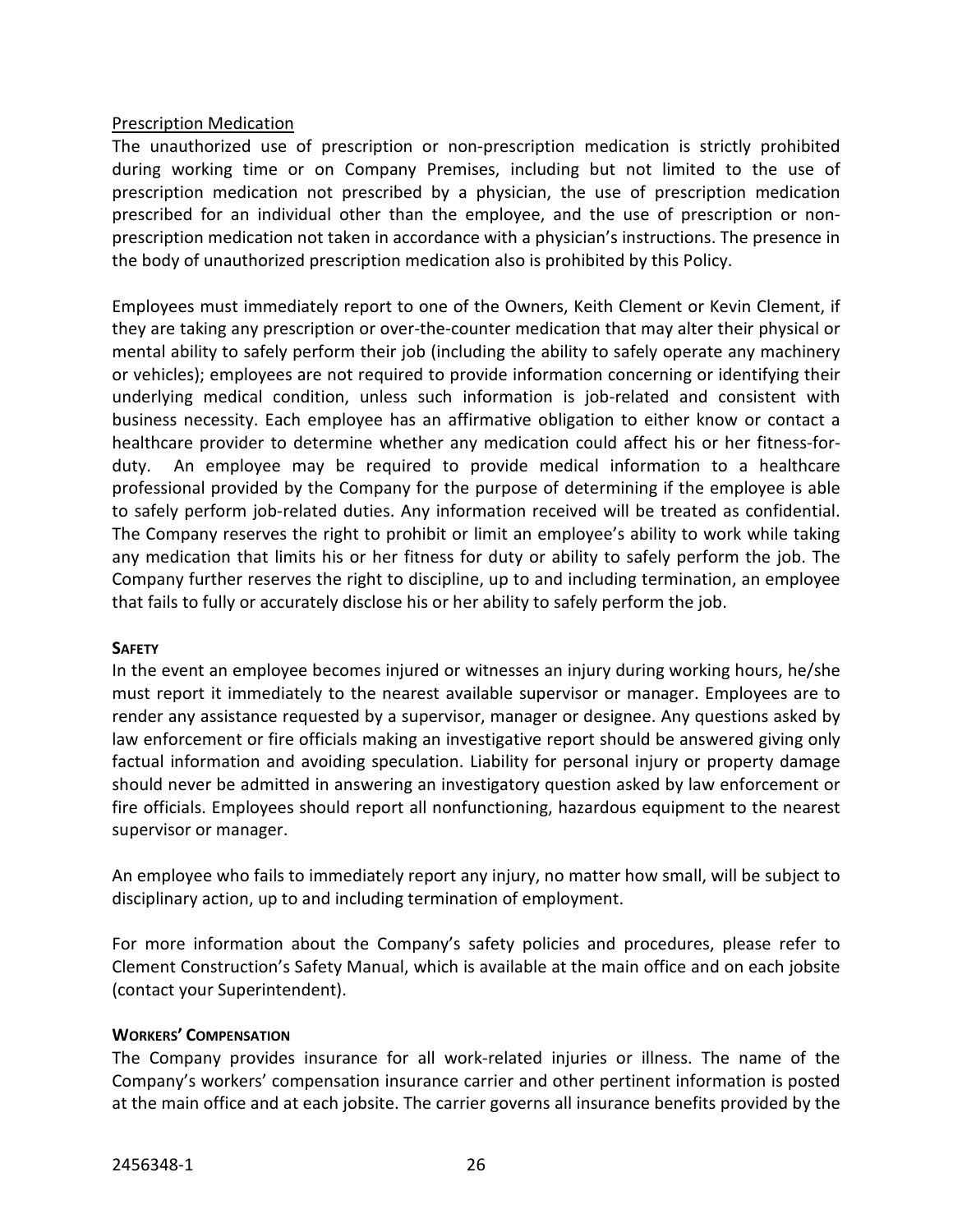Company. The insurance contract is controlling and determines the benefits, which cannot be modified by any statements or descriptions (whether oral or in writing).

# **WORKPLACE VIOLENCE AND SECURITY**

It is the intent of the Company to provide a safe workplace for employees and to provide a comfortable and secure atmosphere for customers and others with whom the Company does business. The Company has zero tolerance for violent acts or threats of violence: violence of any kind (whether actual or threatened) will not be tolerated on Company Premises or during working time.

The Company expects all employees to conduct themselves in a non-threatening, non-abusive manner at all times. Direct, conditional or veiled threat of harm to any employee or any Company property are prohibited. Acts of violence or intimidation of others will not be tolerated. Any employee who commits, or threatens to commit, a violent act against any person while on Company premises or working time, will be subject to immediate discharge.

Employees within the Company share the responsibility in identification and alleviation of threatening or violent behaviors. Any employee who is subjected to or threatened with violence, or who is aware of another individual who has been subjected to or threatened with violence, should immediately report this information to his/her supervisor or another member of management. Any threat reported will be carefully investigated and employee confidentiality will be maintained to the fullest extent possible.

To the extent not contrary to applicable state law, firearms or other weapons are prohibited on Clement Building's premises, at any Company jobsite, or in any vehicles leased or owned by the Company.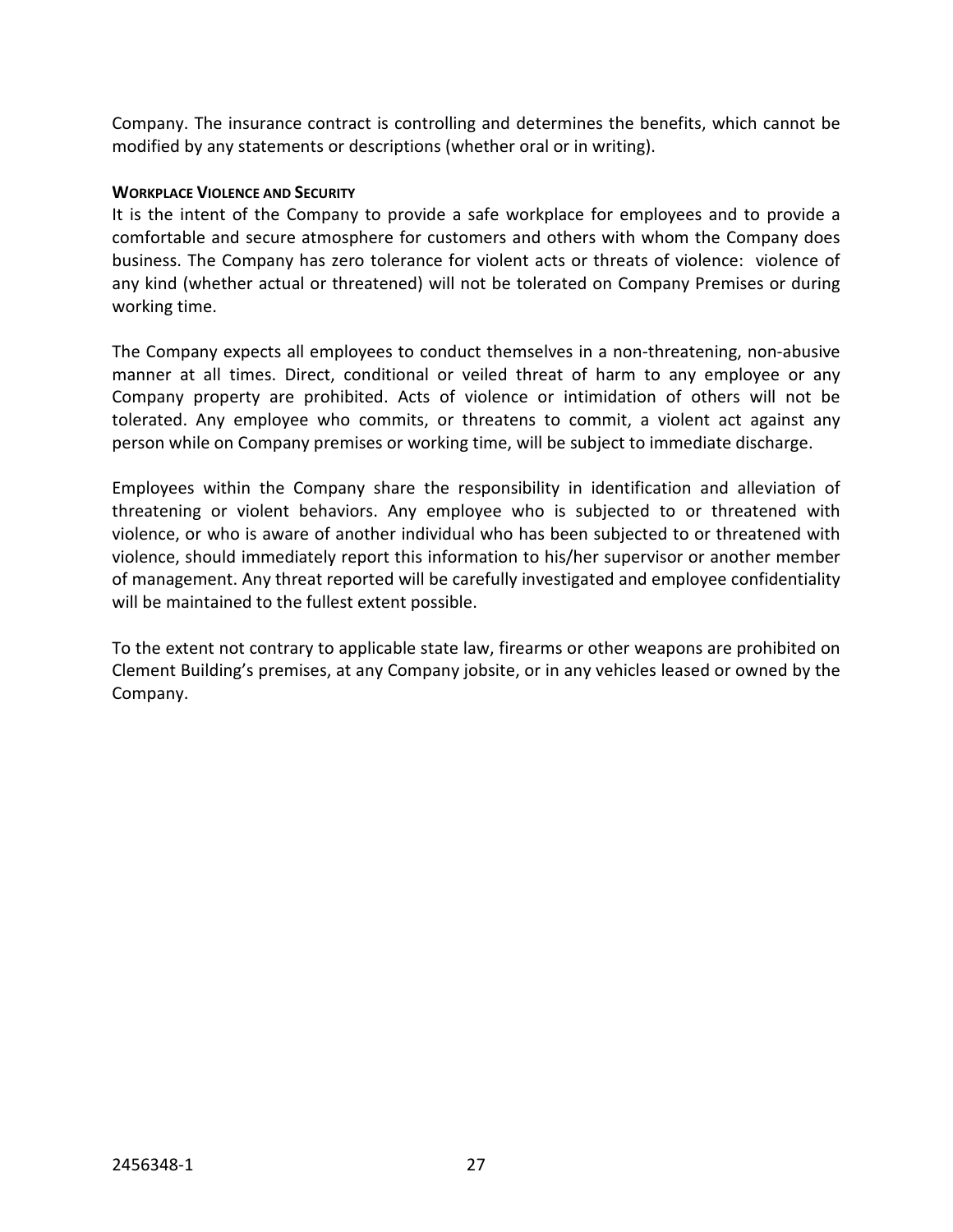# **WORKPLACE GUIDELINES**

#### **HOURS OF WORK**

The standard work week for the Company will begin at 12:01 a.m. Sunday and end at midnight the following Saturday. The normal work week for a full-time employee will consist of forty (40) hours. Employees are expected to be at their work area, ready to work at their scheduled time. Non-exempt employees are not permitted to perform any work before or after their scheduled time without prior written authorization from their supervisors.

Employees will be given their individual duty hours upon hire and at the time of any change in position. If the normal duty hours are changed or if the Company changes its operating hours, employees will be given written notice to facilitate any personal planning.

#### **MEAL PERIODS**

Non-exempt field employees are entitled to take a non-compensated, one-hour meal period each workday of eight hours. Non-exempt employees will be relieved of all active responsibilities and restrictions during their meal period, except as they pertain to general workplace and safety rules, as well as the Drug and Alcohol Policy. Supervision, at its discretion, will determine each employee's specific time for a meal period, so as to ensure that at least one employee is working at all times during the workday. The Project Superintendent must approve any variation in the normal schedule in advance.

Minors under the age of 18 shall be granted a meal period in accordance with applicable federal and state law.

# **FIELD REST PERIODS**

Full-time field employees may be allowed to take a fifteen-minute, paid rest period in the morning and afternoon. These rest periods are not guaranteed and are at the discretion of management. Minors under the age of 18 shall be granted rest periods in accordance with applicable federal and state law.

# **ATTENDANCE/TARDINESS**

Employee attendance is of primary importance to the Company. Unsatisfactory attendance, including unexcused tardiness, is unacceptable performance. Employees will be rated in their performance appraisal in the categories of attendance and punctuality.

If an employee is ill, injured or an unexpected emergency arises which prevents he or she from coming to work, the employee must notify his or her supervisor or manager no later than thirty (30) minutes before the start of his or her scheduled work day. If an employee's supervisor, manager or designee is not available, the employee should contact a member of management. If an employee is physically unable to contact the Company, they should direct another person to make the contact on their behalf. Leaving a message with a fellow staff employee or with the answering service is not considered proper notification.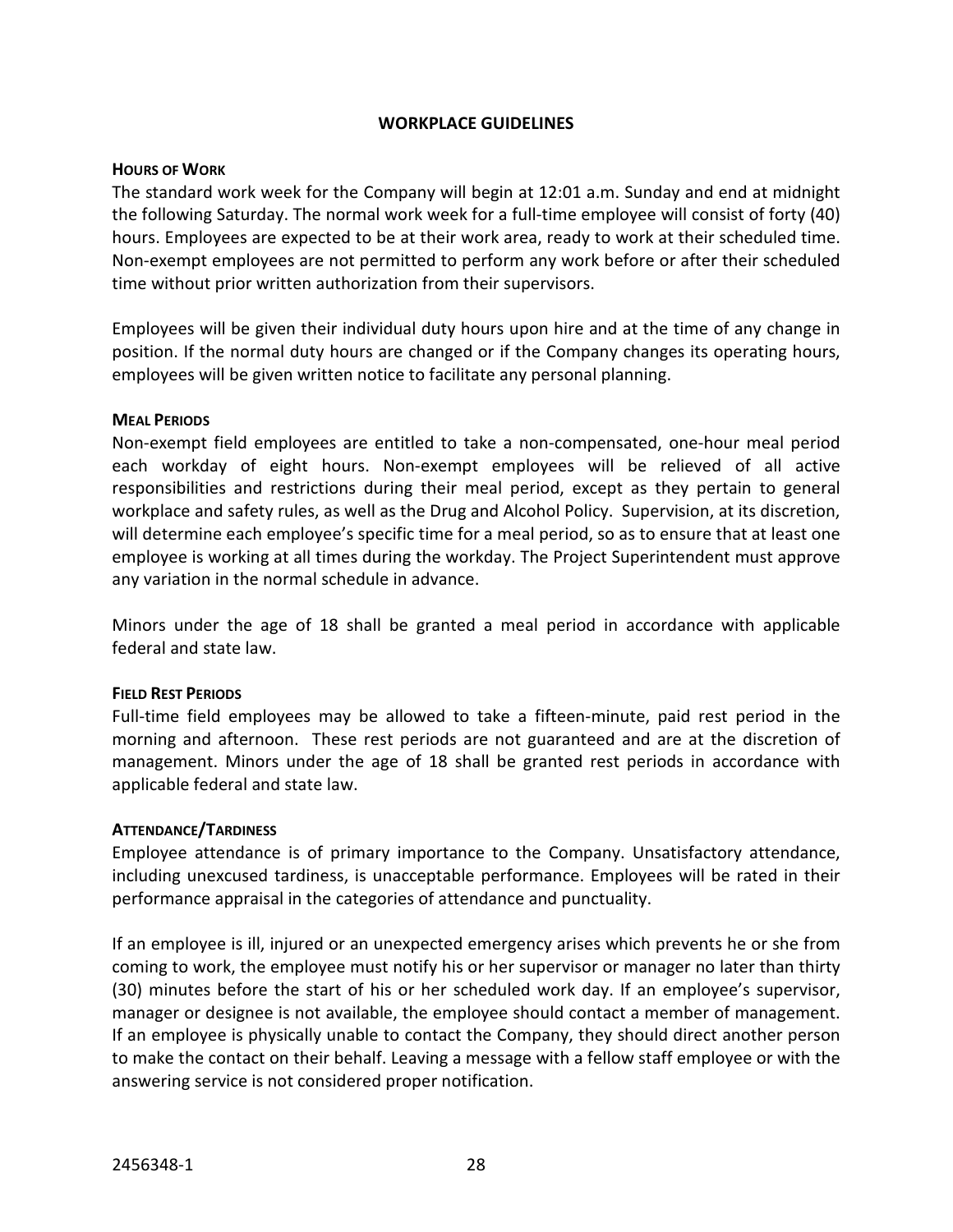When an employee calls in absent, he/she is to advise the Company of his/her expected date of return. Management reserves the right to require proof of illness, injury or accident, including a doctor's statement(s) or notice(s).

Repeated or excessive absences (beyond what is provided by the Company and/or the applicable law) qualify as unacceptable job performance. If an employee is absent for three (3) consecutive days and has not provided proper notification, the Company will assume that the employee has abandoned his or her position and may be treated as having voluntarily terminated employment with the Company.

If an employee becomes ill at work, he/she should notify his/her supervisor or manager immediately. If an employee is unable to perform his/her job task, an employee may be sent to his/her treating doctor or home for the remainder of the day or until able to work again. Employees will be paid only for time actually worked and may receive paid sick time, if eligible, unless otherwise required by the Fair Labor Standards Act or applicable state law.

Employees shall be at their workstation, ready to begin work at the start of their scheduled work time. If employees are not prepared, they will be considered tardy. Excessive tardiness constitutes unacceptable work performance. If a non-exempt employee is tardy, his/her wages will be reduced by the amount of time he/she is tardy, calculated in whole minutes according to the Company's clock. Further, exempt and non-exempt employees who are tardy may be subject to additional disciplinary action, up to and including termination.

All absences are to be arranged as far in advance as possible. This includes vacations and time off for other reasons. If a doctor or dental appointment must be scheduled during the workday, it should be scheduled as early in the morning or as late in the afternoon as possible.

Employees who use all of their allotted sick time for the year may not make up the time (including doctor's appointments). Vacation pay may not be used for sick leave unless preauthorized (such as for surgery, etc.).

# **CLIENT INTERACTIONS AND PERSONAL APPEARANCE**

The Company is a professional business based on the trust and goodwill it engenders from its clients. In addition to providing excellent services, clients only do business with the Company if they are treated with courtesy, patience and appropriate deference. Employees are to treat all clients with the utmost courtesy. Employees will be evaluated in their performance appraisal in this category.

Since clients tend to think in terms of the individual employees with whom they come in contact with at the Company, the way an employee performs his/her job and treats the individual client will determine, in part, the client's satisfaction with the Company. A good employee will approach his/her job duties and responsibilities with a positive attitude and respect. A neat personal appearance and good grooming habits reflect respect for oneself and the workplace.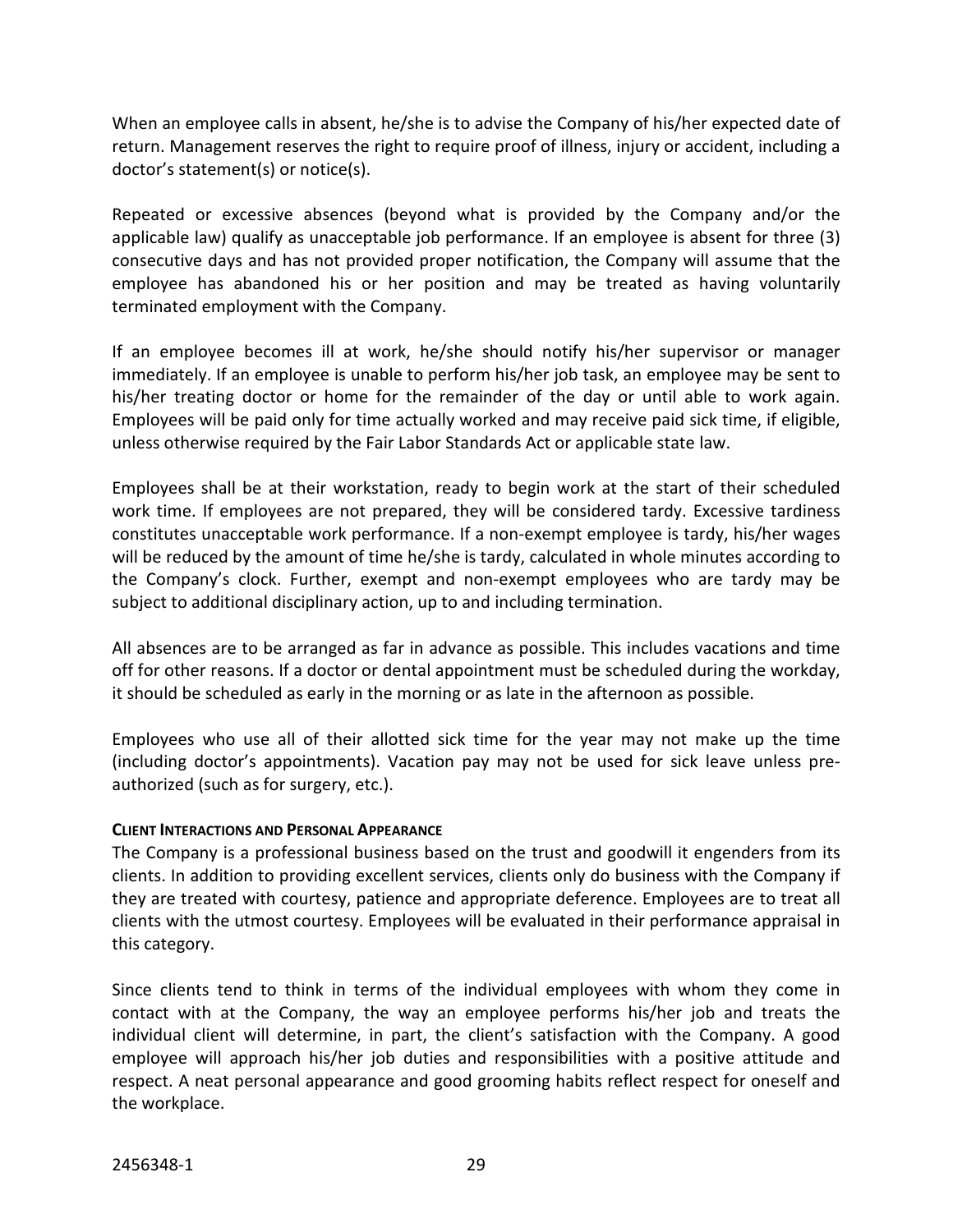Expensive clothing is not necessary for a well-groomed appearance. Office employees are to wear clothing appropriate for a professional business office. Field employees must wear at a minimum a 4" sleeve, long pants and work boots. If employees have any questions, they should contact their supervisor or manager.

#### **CONFIDENTIALITY**

There shall be no disclosure of confidential information and/or trade secrets to anyone outside the Company without the appropriate authorization. Confidential information may include, without limitation, business secrets, confidential financial data or other non-public proprietary Company information, customer lists, pricing information and strategies, marketing materials and sales figures, other information relating to client development and retention, personal identifiers or other confidential information of a client, or personal identifiers of employees. Trade secrets may include information regarding the development of systems, processes, products, design, instrument, formulas and technology. In addition, always respect financial disclosure laws and third-party intellectual property.

It is an employee's duty and responsibility to safeguard all such confidential information and trade secrets. This includes the dissemination of information orally or by any available means, including but not limited to telephone, fax and email.

When any inquiry is made regarding the employment of an employee or any former employee, the inquiry must be forwarded to a supervisor or manager without comment from the employee. When any inquiry is made regarding any client, the inquiry must be forwarded to a supervisor or manager.

Confidential information within the meaning of this Policy shall be disclosed and/or discussed only on a "need to know" basis. Conversation of a confidential nature must never be held within earshot of the public or clients.

An employee's obligation to keep confidential information and/or trade secrets shall continue even after the termination of employment, regardless of the reason.

This policy is intended to alert employees to the need for discretion at all times and is not intended to inhibit normal business communications. In addition, nothing in this policy is intended to interfere with, restrain, or prevent employee communications regarding wages, hours, and other terms and conditions of employment or otherwise to infringe upon employee rights under Section Seven (7) of the National Labor Relations Act (NLRA) or be incompatible with the NLRA. The Company's employees have a right to engage in or refrain from such activities.

# **BUSINESS GIFTS**

The Company wants at all times to avoid the appearance of impropriety in the acceptance of gifts from business contacts or clients. It is the express policy of the Company that employees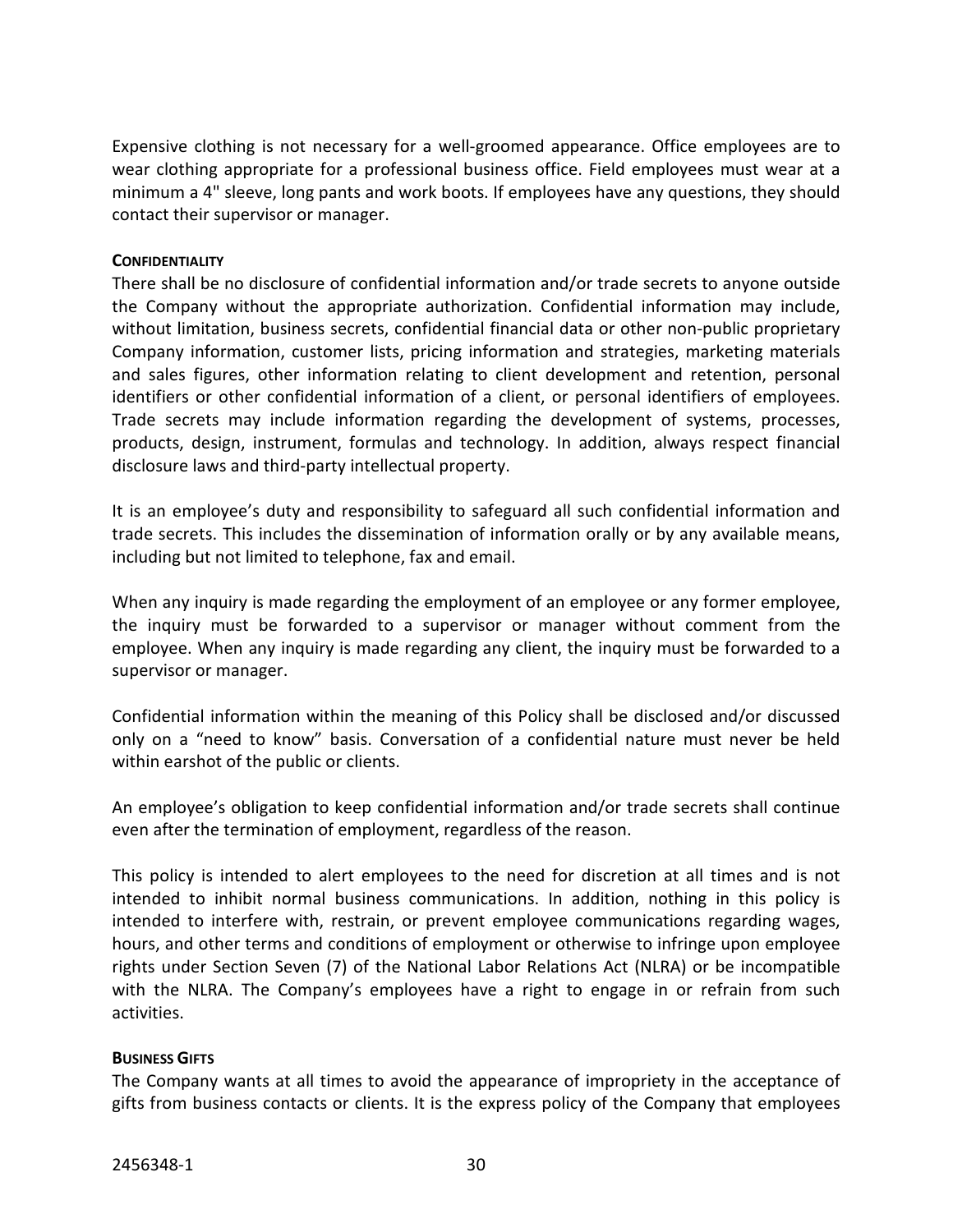are prohibited from, either directly or indirectly, asking, demanding, exacting, soliciting, or seeking, anything of value for oneself or for any other person or entity from any individual or entity with which the Company does business.

It is the express policy of the Company that employees are prohibited from, either directly or indirectly, accepting, receiving, or agreeing to receive anything of value for oneself or for any other person or entity (other than employee pay checks from the Company) for or in connection with any transaction or business of the Company that has a value of \$50 or more. If an employee is promised, offered, or given anything of value from any business contact, customer, or perspective customer for or in connection with any transaction or business of the Company, employees are to advise their supervisor or manager at once.

Similarly, employees are prohibited from giving gifts or anything of value to any individual or entity with which the Company has a business relationship, unless approved in advance by the employee's supervisor.

# **CONFLICT OF INTEREST**

The Company is judged by the collective and individual performance of its owners and employees. The Company has a particular interest in preserving its reputation and the reputation of its employees for the utmost honesty and integrity. Thus, the Company holds itself and its employees to the highest standards of lawful and ethical conduct.

Employees must be very careful that their relationship with clients or vendors or other activities do not subject oneself or the Company to question or undue criticism. Employees must refrain from engaging in any activity or having any financial interest that is inconsistent with the Company's best interests. Employees also must refrain from activities, associations, or investments that compete with the Company, interfere with one's judgment concerning the Company's best interests, or exploit one's position with the Company for personal gain. Good judgment and common sense are to supplement these provisions to avoid even the appearance of impropriety. To the extent there is a conflict or ambiguity between permissive conduct and that which is not permitted, the latter shall govern.

If an employee has questions of the propriety of a transaction or activity, they should seek guidance from their supervisor or manager. If necessary, employees should seek written approval.

# **OUTSIDE ACTIVITIES**

Employees may engage in outside employment or personal educational activities during nonworking hours, provided that such activities do not interfere with their job performance or constitute a conflict of interest. Prior to accepting outside employment, employees are to notify their supervisor or manager in writing. The notice must contain the name of the potential employer, the title and nature of the position, the number of working hours per week and the time of scheduled work hours. If the position constitutes a conflict of interest or interferes with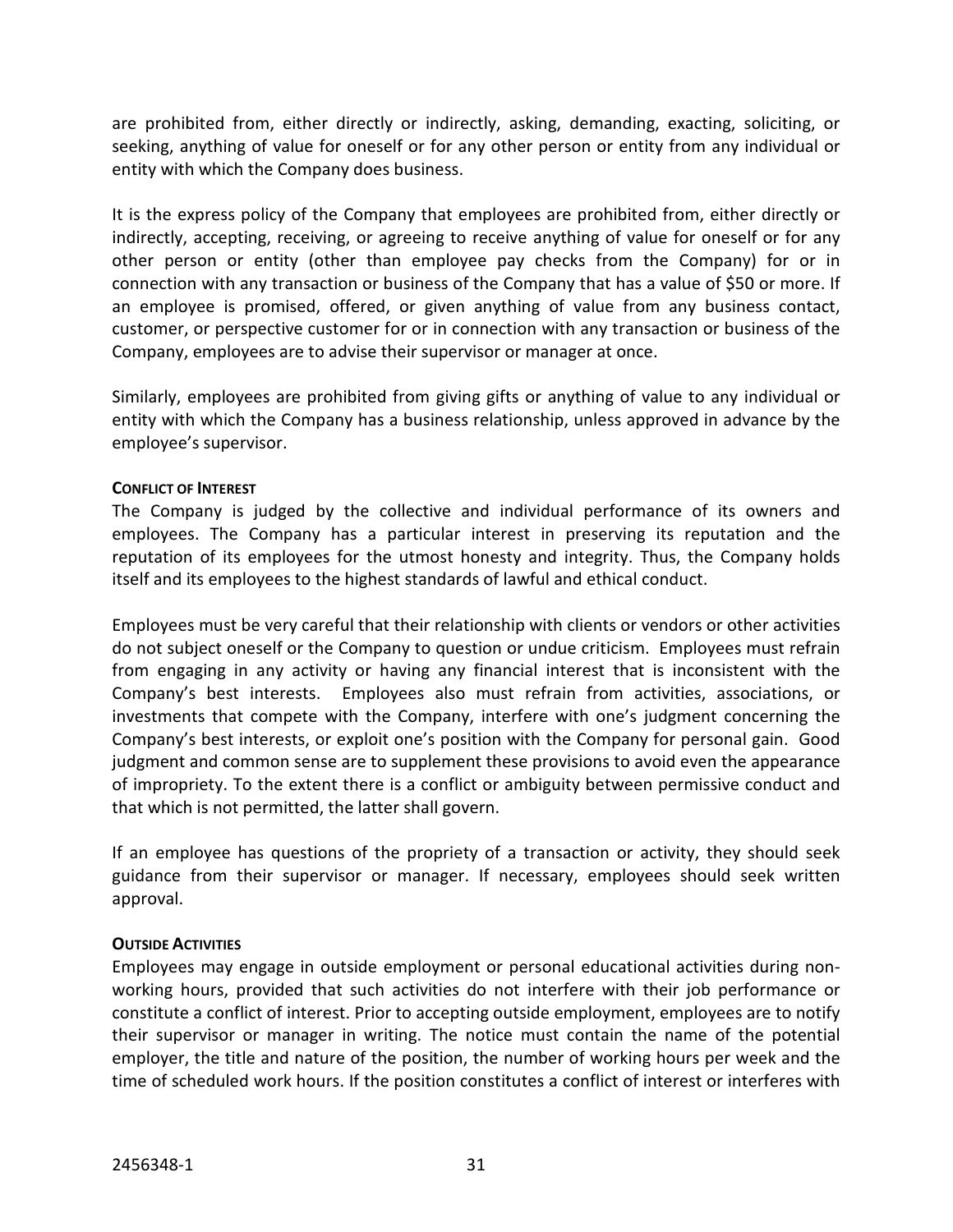the employee's job, at any time, employees may be required to curtail or terminate such activity or be subject to disciplinary action, up to and including termination of employment.

### **REPORTING IRREGULARITIES**

It is the responsibility of each employee of the Company to report, immediately, any and all irregularities indicating actual or suspected existence of loss, fraud, embezzlement or similar impairment of Company funds or property, suspicious persons or activity.

If an employee's actual or constructive knowledge of any irregularity exists, and the employee does not report it to their supervisor or manager, that employee has engaged in unacceptable job performance and may be subject to disciplinary action, up to and including termination of employment.

#### **WORKPLACE MONITORING**

Workplace monitoring may be conducted by Clement Building to ensure quality control, employee safety, security, and customer satisfaction.

All Company computers, telephones (including cellular phones), network resources, email systems, voicemail systems, and software, as well as all communications and information transmitted by, received from, or stored in these systems, are the property of Clement Building and intended for business use only, except as otherwise provided in this Handbook. Unless otherwise prohibited by applicable state law, the Company reserves the right, at its discretion, to monitor, review, and record or preserve any electronic communications or files on the employee's computer (including without limitation Internet traffic and email), on the Company's network, on the Company's telephone or voicemail system (including cellular telephones paid for by the Company), or on the Company's email server or system in accordance with applicable state and federal law. **Employees should have no reasonable expectation of privacy in any of these communications or systems.** Employees must ensure that the business information contained in all of their electronic communications, including Internet email messages and other transmissions, is accurate, appropriate, ethical and lawful. These communications may be subject to disclosure to law enforcement and third parties.

All access codes and passwords are the property of the Company; these codes and passwords should not provide you with an expectation that the transmissions made through the Company's systems are confidential. Similarly, you should not expect messages left on voicemail to be private, as your supervisor or management may need to access the system to better serve our clients or for other business needs.

Unless otherwise prohibited by applicable state law, employees (especially those who regularly communicate with customers) may have their telephone conversations monitored, reviewed, and recorded. Telephone monitoring is used to identify and correct performance problems through targeted training. Improved job performance enhances our customers' image of the Company as well as their satisfaction with our service. Employees should have no reasonable expectation of privacy in their telephone communications on Company telephones.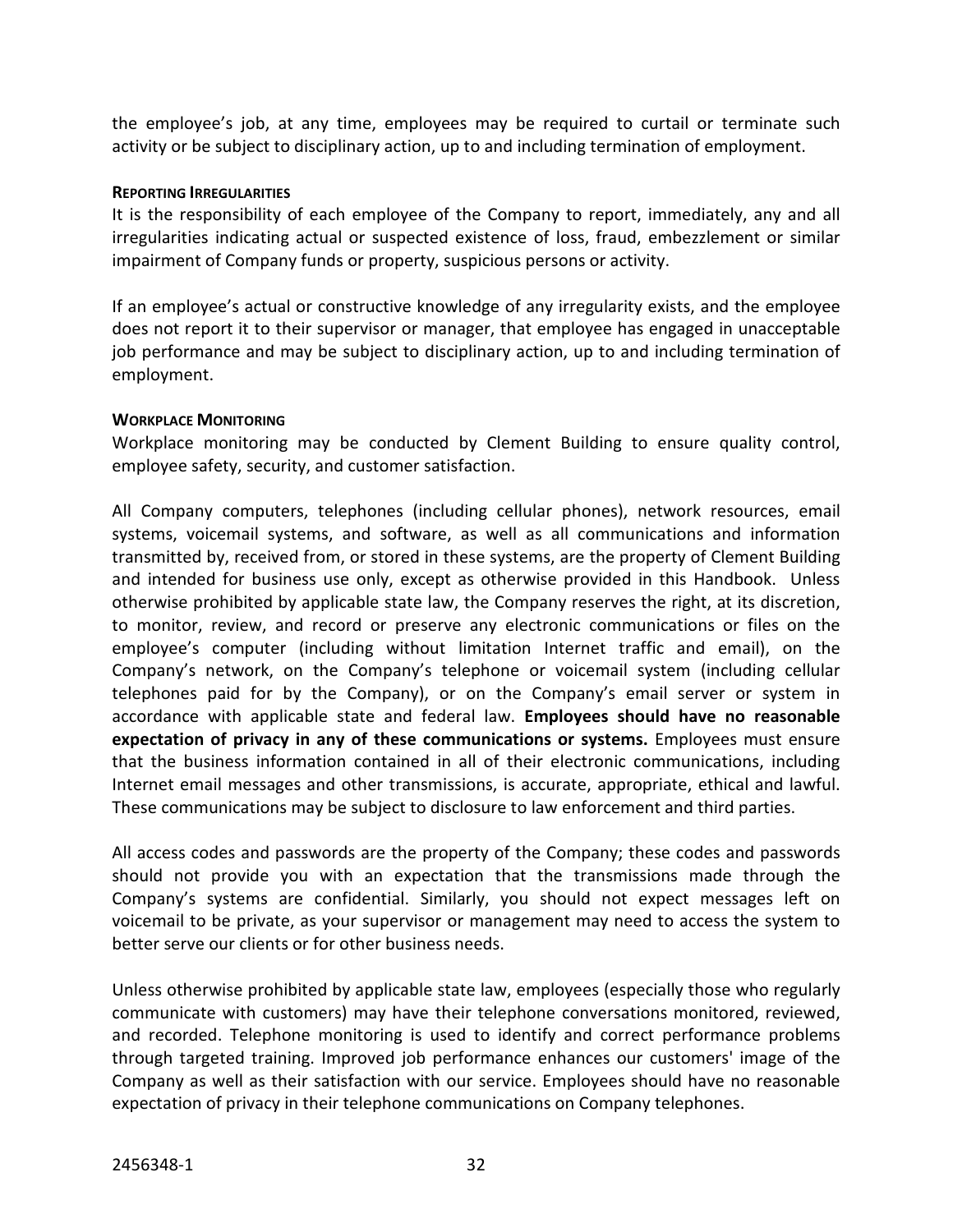#### **INTERNET AND EMAIL USAGE**

The Company recognizes that use of the Internet has many benefits for the Company and its employees. The Internet and email make communication more efficient and effective. Therefore, employees are encouraged to use the Internet appropriately. Unacceptable usage of the Internet can place the Company and others at risk.

The following guidelines have been established for using the Internet and email in an appropriate, ethical and professional manner:

- The Company Internet and email access may not be used for transmitting, retrieving or storing of any communications of a discriminatory or harassing nature or materials that are obscene, X-rated, or contain sexual content. No messages with derogatory or inflammatory remarks about an individual's race, age, sex, disability, religion, national origin, physical attributes, sexual preference or other protected classification shall be transmitted. Harassment of any kind is prohibited.
- Abusive, profane, or maliciously defamatory language and any illegal activities including piracy, cracking, extortion, blackmail, and unauthorized access to any computers on the Internet or email – are forbidden.
- Copyrighted materials belonging to entities other than the Company may not be transmitted by employees on the Company's network. All employees obtaining access to other company's or individual's materials must respect all copyrights and may not copy, retrieve, modify or forward copyrighted materials, except with permission or as a single copy to reference only. If employees find something on the Internet that may be interesting to others, they should not copy it to a network drive. Instead, give the URL (uniform resource locator or "address") to the person who may be interested in the information and have that person look at it on his/her own.
- Do not use the system in a way that disrupts its use by others. This includes excessive dial-in usage, sending or receiving many large files and "spamming" (sending email messages to all users absent a legitimate business purpose). This limitation is not intended to interfere with, restrain, or prevent employee communications regarding wages, hours, and other terms and conditions of employment or to infringe upon employee rights pursuant to the National Labor Relations Act (NLRA) or otherwise be incompatible with the NLRA.
- The Internet is full of useful programs that can be downloaded, but some of them may contain computer viruses that can extensively damage our computers. Before downloading any computer programs onto the Company's system, you must seek advance approval from one of the Owners, Keith Clement or Kevin Clement. Be sure to virus-check downloaded files immediately. Instructions on how to check for viruses are available through the IT Support. Also, many browser add-on packages (called "plugins") are available to download. There is no guarantee that such will be compatible with other programs on the network and such may cause problems; therefore, please refrain from downloading such plug-ins.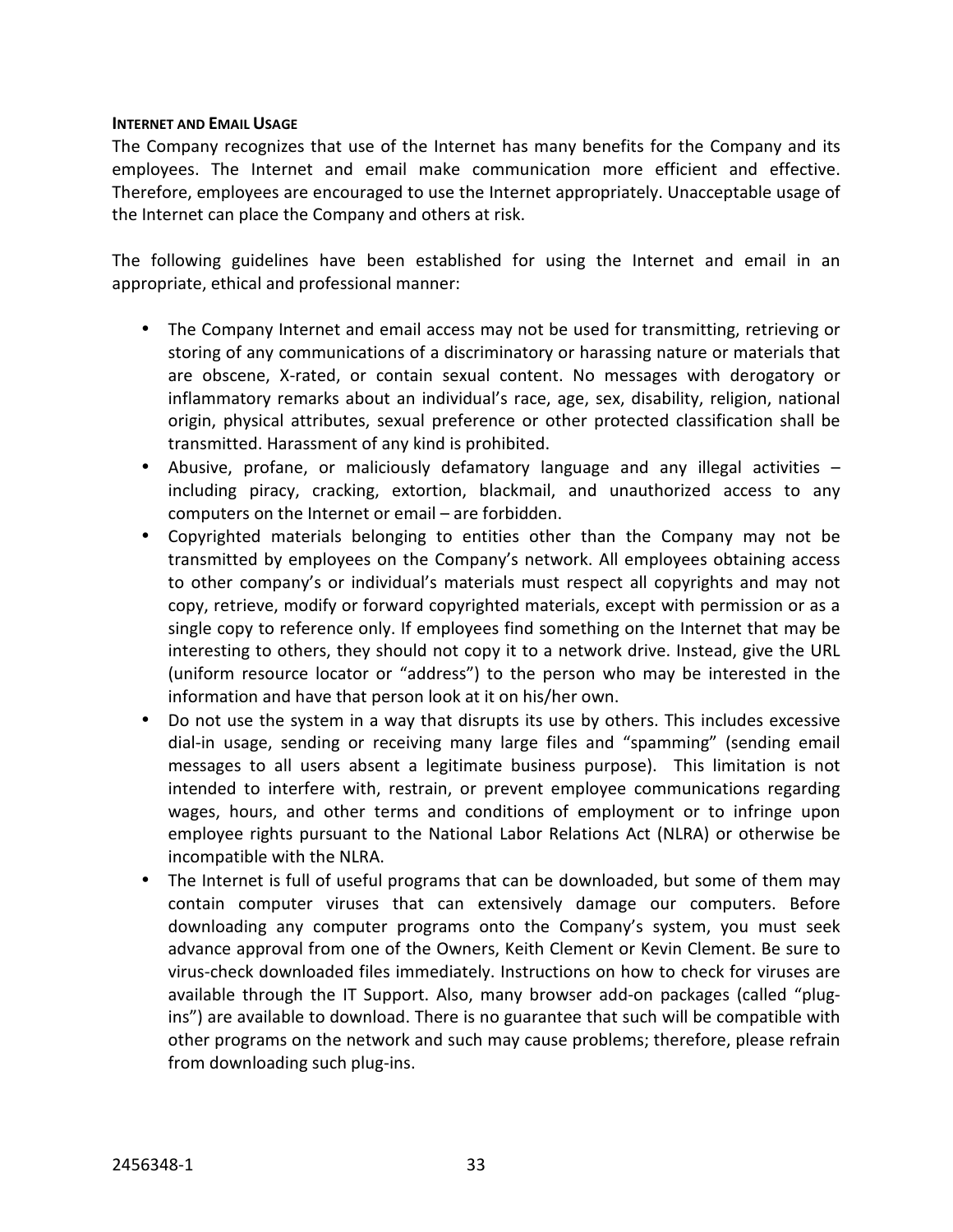- Each employee is responsible for the content of all text, audio or images that he/she places or sends over the Company's Internet and email system. No email or other electronic communications may be sent that hides the identity of the sender or represents the sender as someone else. Also, be aware that the Company's name is attached to all messages so use discretion in formulating messages.
- Email is not guaranteed to be private or confidential. All electronic communications are Company property. Therefore, the Company reserves the right to examine, monitor and regulate the employee's computer, email messages, directories and files, as well as Internet usage. Employees are specifically advised that they should not have a reasonable expectation of privacy in any of these items or areas. Also, the Internet is not secure, so don't assume that others cannot read or possibly alter messages.
- Internal and external email messages are considered business records and may be subject to discovery in the event of litigation. Be aware of this possibility when sending email within and outside the Company.

All Company-supplied technology, including computer systems and Company-related work records, belong to the Company and not the employee. The Company routinely monitors usage patterns for its email and Internet communications. Although encouraged to explore the resources available on the Internet, employees should use discretion in the sites that are accessed.

Since all the computer systems and software, as well as the email and Internet connection, are Company-owned, all Company policies are in effect at all times. Any employee who abuses the privilege of Company-facilitated access to email or the Internet, may be denied access to the Internet and, if appropriate, be subject to disciplinary action up to and including termination.

Nothing in this Internet and Email Usage Policy is intended to interfere with, restrain, or prevent employee communications regarding wages, hours, and other terms and conditions of employment or to infringe upon employee rights under the NLRA or otherwise be incompatible with the NLRA.

# **SOCIAL MEDIA**

The Company understands that social media can be a fun and rewarding way to share your life and opinions with family, friends and co-workers around the world. However, use of social media also presents certain risks and carries with it certain responsibilities. To assist you in making responsible decisions about your use of social media, we have established these guidelines for appropriate use of social media.

# **Guidelines**

In the rapidly expanding world of electronic communication, social media can mean many things. Social media includes all means of communicating or posting information or content of any sort on the Internet, including to your own or someone else's web log or blog, journal or diary, personal web site, social networking or affinity web site, web bulletin board or a chat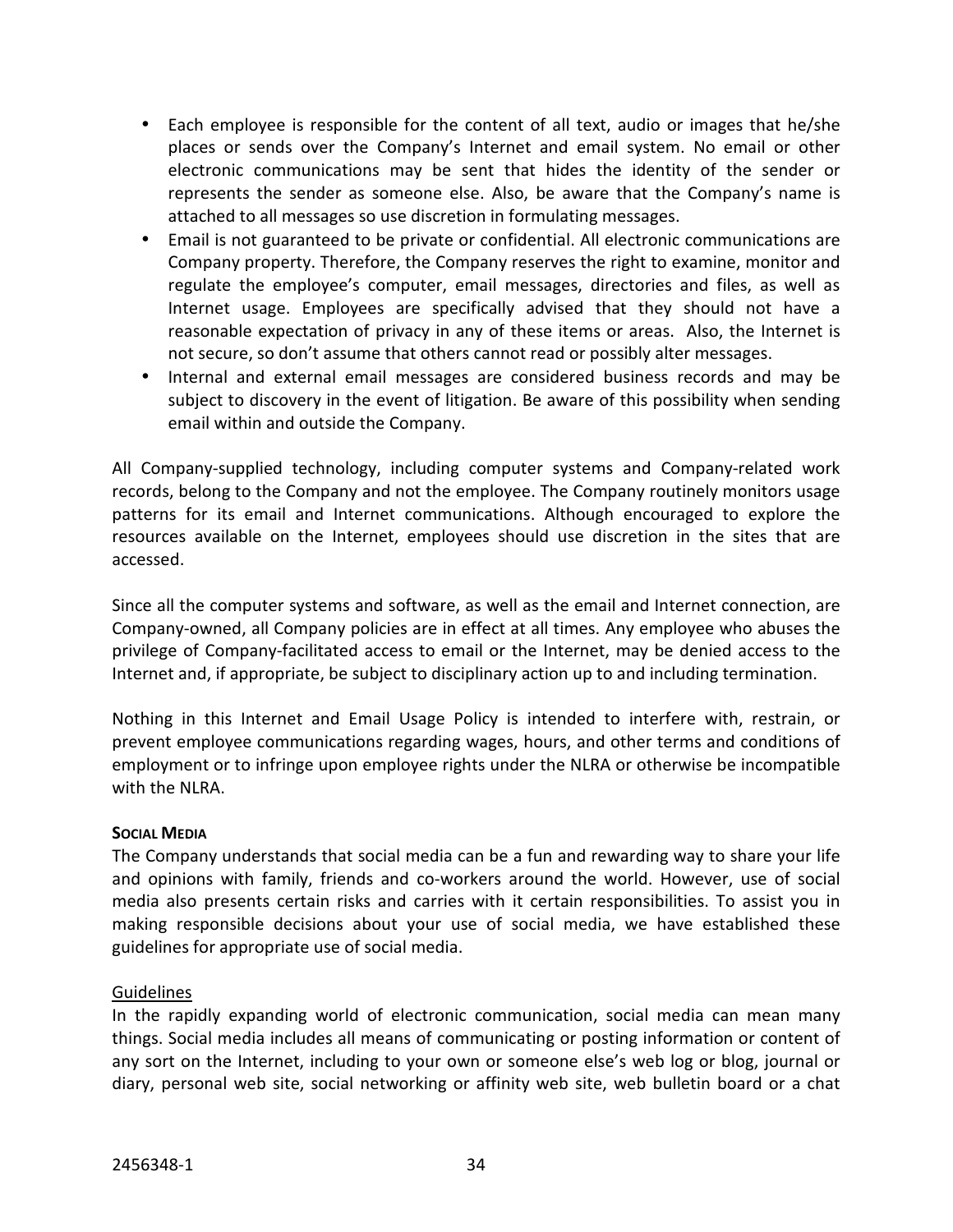room, whether or not associated or affiliated with the Company, as well as any other form of electronic communication.

The same principles and guidelines found in this Employee Handbook apply to your activities online. Ultimately, you are solely responsible for what you post online. Before creating online content, consider some of the risks and rewards that are involved. Keep in mind that any of your conduct that adversely affects your job performance or the performance of fellow employees may result in disciplinary action up to and including termination.

# Know and Follow the Rules

Carefully read this policy, the Conduct and Behavior policies, the Anti-Harassment and Anti-Bullying policies, and ensure your postings are consistent with these policies. Inappropriate postings that include discriminatory remarks, harassment, and threats of violence or similar inappropriate or unlawful conduct will not be tolerated and may subject you to disciplinary action up to and including termination.

# Be Respectful

Be thoughtful in all your communications and dealings with others. Also, keep in mind that you are more likely to resolve work-related complaints by speaking directly with your co-workers or by utilizing our Open Door Policy than by posting complaints to a social media outlet. Nevertheless, if you decide to post complaints or criticism, avoid using statements, photographs, video or audio that reasonably could be viewed as threatening, harassing (as defined in our Anti-Harassment Policy), defamatory, or libelous. Examples of such conduct might include offensive posts meant to intentionally and falsely harm someone's reputation or posts that could contribute to a hostile work environment on the basis of race, sex, disability, religion or any other status protected by law or Company policy.

# Be Honest and Accurate

Do not make knowingly false representations about your credentials or your work. Be open about any previous posts you have altered. Remember that the Internet archives almost everything; therefore, even deleted postings can be searched. Never post any information or rumors that you know to be false about the Company, fellow employees, members, customers, suppliers, and people working on behalf of the Company or competitors.

# Post Only Appropriate and Respectful Content

- Maintain the confidentiality of Company trade secrets and private or confidential information as defined in this Handbook. Trades secrets may include information regarding the development of systems, processes, products, know-how and technology..
- Do not make negative comments about our customers in any social media.
- Respect financial disclosure laws. It is illegal to communicate or give a "tip" on inside information to others so that they may buy or sell stocks or securities.
- Do not create a link from your blog, website or other social networking site to a Company website without identifying yourself as a Company employee.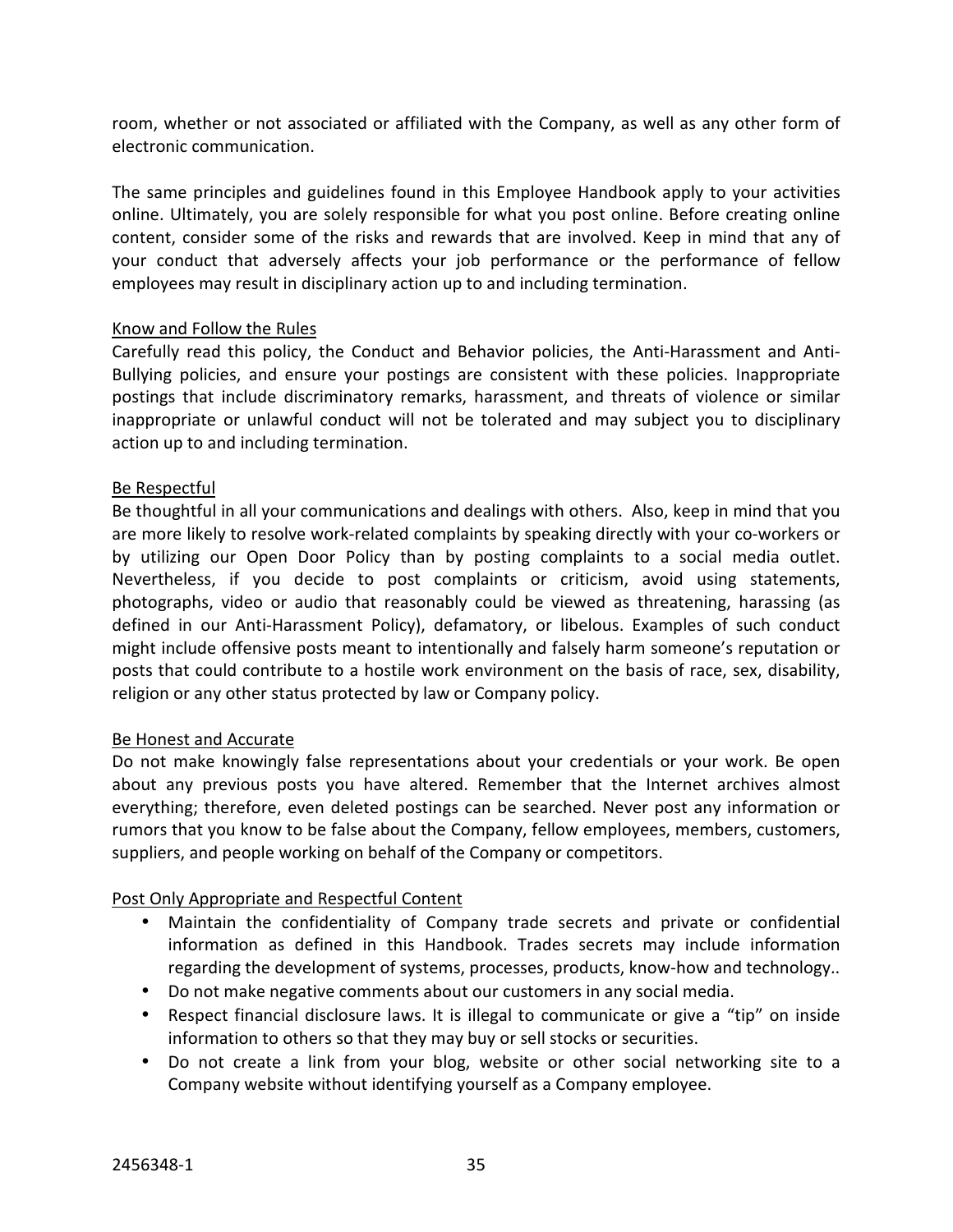• Express only your personal opinions. Never represent yourself as a spokesperson for the Company. If the Company is a subject of the content you are creating, be clear and open about the fact that you are an employee and make it clear that your views do not represent those of the Company, fellow employees, members, customers, suppliers or people working on behalf of the Company. If you do publish a blog or post online related to the work you do or subjects associated with the Company, make it clear that you are not speaking on behalf of the Company. It is best to include a disclaimer such as "The postings on this site are my own and do not necessarily reflect the views of the Company."

# Using Social Media at Work

Refrain from using social media while on work time or on equipment we provide, unless it is work-related as authorized by your manager or consistent with the Internet and Email Usage Policy. Do not use Company email addresses to register on social networks, blogs or other online tools utilized for personal use.

# Retaliation is Prohibited

The Company prohibits taking negative action against any employee for reporting a possible deviation from this policy or for cooperating in an investigation. Any employee who retaliates against another employee for reporting a possible deviation from this policy or for cooperating in an investigation will be subject to disciplinary action, up to and including termination.

# Media Contacts

Events may occur at the jobsite that draw attention from the news media. It is important that one person speak for the Company to deliver an appropriate message and avoid providing misinformation. While reporters may ask questions about a matter, good reporters identify themselves prior to asking a question. All employees should answer any media or reporter questions by stating that they are not authorized to comment for Clement Construction and referring the reporter to the Owners of the Company.

# For More Information

If you have questions or need further guidance, please contact one of the Owners, Keith Clement or Kevin Clement.

Nothing in this Handbook Policy is intended to interfere with, restrain, or prevent employee communications regarding wages, hours, and other terms and conditions of employment or otherwise to infringe upon employee rights under the National Labor Relations Act ("NLRA") or be incompatible with the NLRA.

# **COMPANY PHONE USAGE**

The telephones of the Company are to be restricted to business calls for Company business. All employees are required to be professional and conscientious at all times when using Company phones.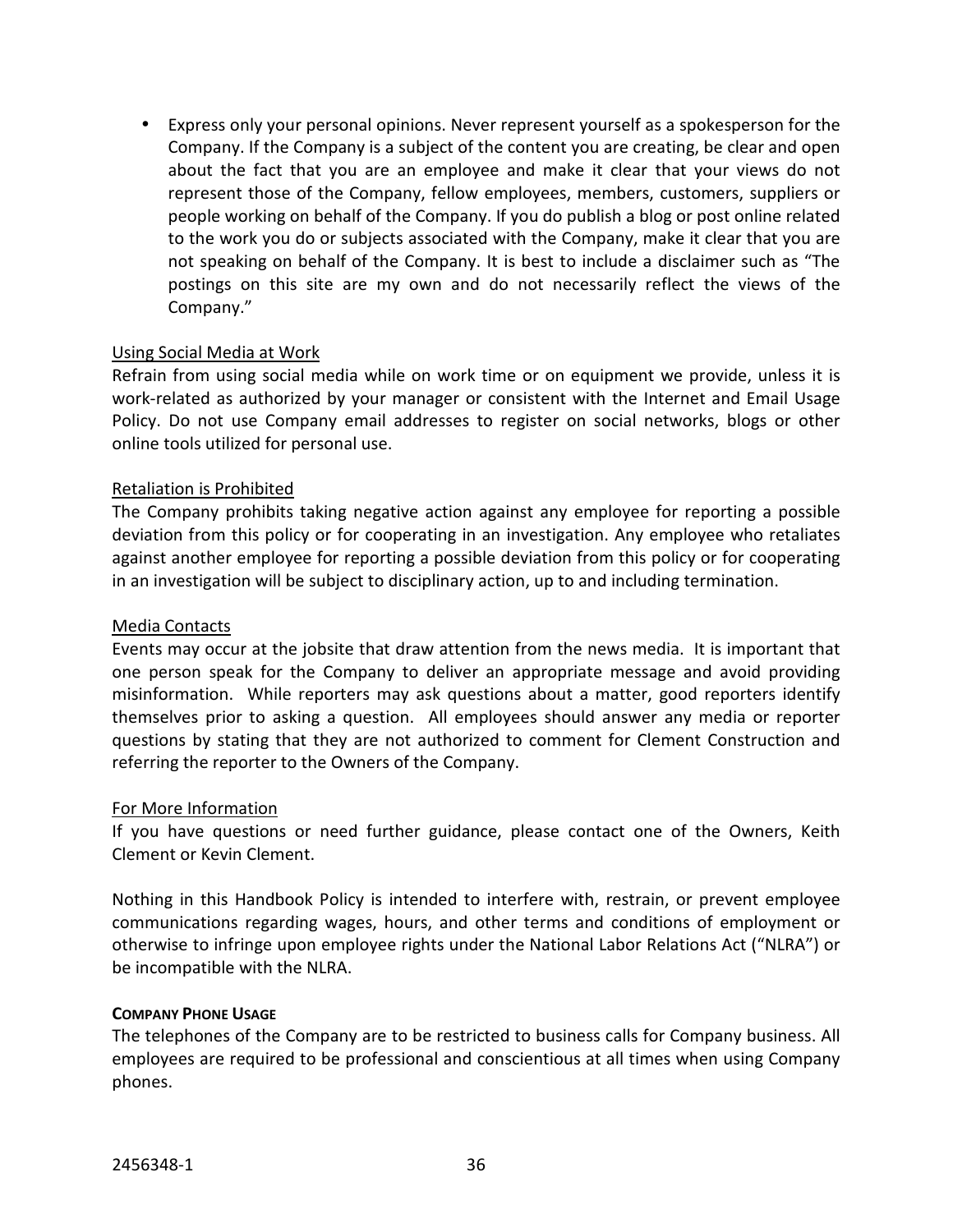#### **PERSONAL CELL PHONES OR OTHER MOBILE DEVICES**

The use of personal cell phones or other mobile devices is prohibited during working hours for personal use, including phone calls, texting and downloading of web content, except for emergency situations or as authorized by a supervisor. Employees who violate this policy are subject to disciplinary action, up to and including termination of employment.

#### **PERSONAL PROPERTY**

The Company is not liable for lost, misplaced or stolen property. Employees should take all precautions necessary to safeguard their personal possessions. Employees should refrain from having their personal mail sent to the Company because mail may be automatically opened.

Desks and office areas are to be kept as neat and organized as possible.

#### **VISITORS IN THE WORKPLACE**

To provide for the safety and security of employees and the facilities at Clement Building, visitors are only allowed in the office (or on Company property or jobsites) if they have legitimate business with the Company. Restricting unauthorized visitors helps maintain safety standards, protects against theft, ensures security of equipment, protects confidential information, safeguards employee welfare, and avoids potential distractions and disturbances.

All visitors, whether to the office or the jobsite, must be escorted at all times. All visitors to the office must enter through the reception area and be announced to the employee before they are admitted beyond the reception area. Employees are responsible for the conduct and safety of their visitors. If an unauthorized individual is observed on the Company's premises, employees should immediately notify their supervisor and, if necessary, direct the individual to the reception area.

# **SOLICITATION AND DISTRIBUTION POLICY**

In order to maintain and promote efficient operations, production, order, discipline, and security on its premises, Clement Building establishes the following rules governing solicitations and distribution of written material. Failure to obey these rules may result in disciplinary action, up to and including immediate termination of employment.

- 1. An employee may not solicit or promote support for any cause or organization during his/her working time or during the working time of the employee(s) at whom such activity is directed. This policy does not restrict activity during meal or break time. Solicitation by employees during their non-work time that in any way interferes with the work of others is prohibited.
- 2. An employee may not distribute or circulate any written or printed material in work areas at any time. An employee also may not distribute or circulate any written or printed materials during his/her working time or during the working time of the employee(s) being solicited.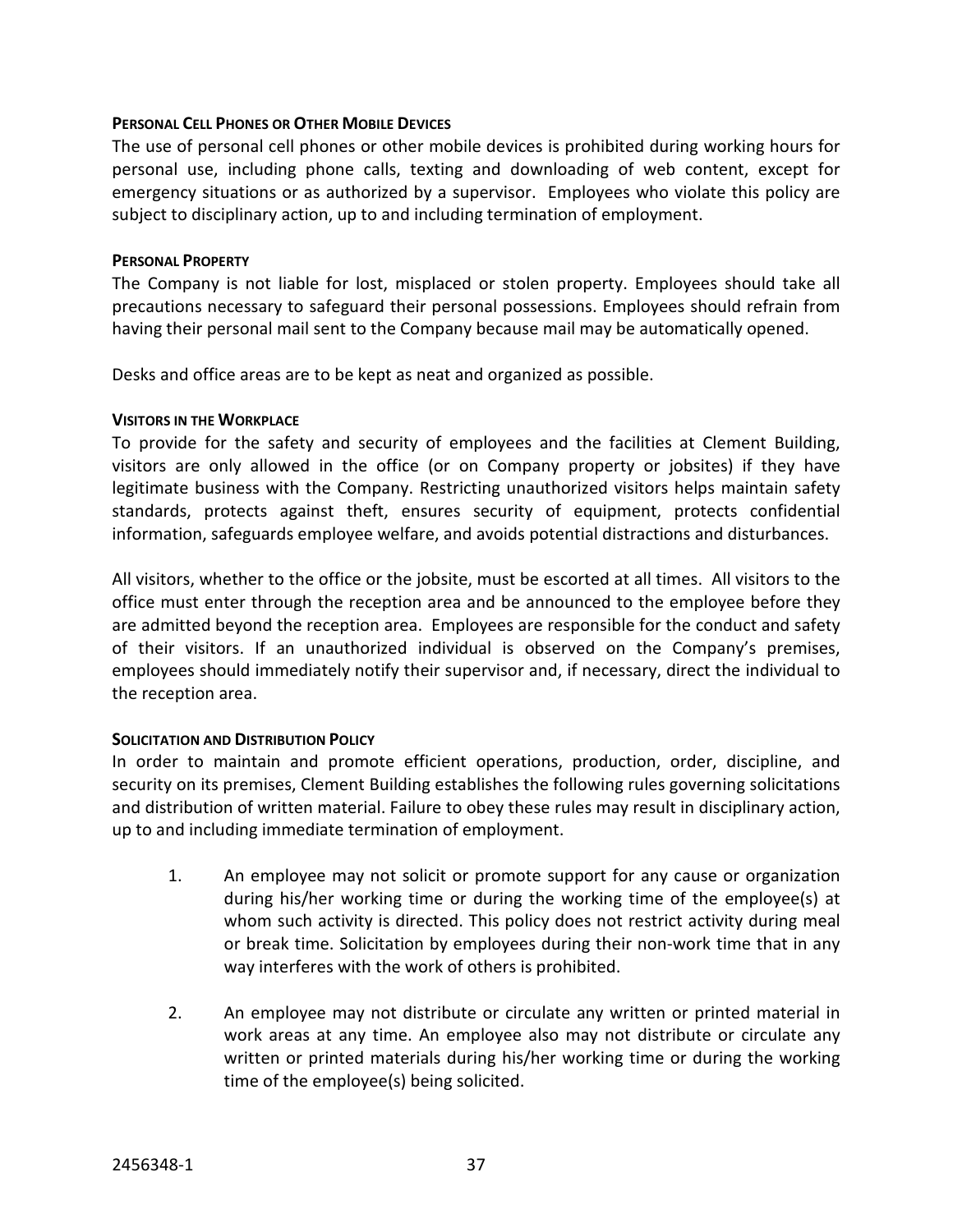3. Non-employees are not permitted to solicit or distribute written material for any purpose on Company property at any time or for any reason.

# **HIRING POLICY**

Clement Building hires applicants solely based upon merit and considers a variety of factors, including skills and ability to perform the job, prior satisfactory employment with us, employment references as to character and willingness to work, willingness to accept the offered wages, and personal interview. We do not discriminate on the basis of race, color, religion, sex, age, national origin, veteran status, disability, sexual orientation, genetic information or any other protected status. We do not discriminate on the basis of union affiliation, and no employee is required to pay dues to any labor organization to join the Company.

We do not accept group applications or photocopied forms, and we will not consider incomplete employment applications. We hire based on personal contact with individuals so that we can make sound business judgments as to the most qualified applications.

We accept job applications only when we know that there are jobs available and when we intend to fill the position(s). When openings come available, we reserve the right to review applications already on file, prior to hiring. Applications remain in an active file for 45 days. It is the applicant's responsibility to keep our hiring personnel informed of his/her availability. Applicants who are not hired are only allowed to reapply to the Company every six months.

Any applicant who falsifies or omits information on the application is disqualified from being hired. If the employee has been hired before the falsification or omission is discovered, his or her employment may be immediately terminated.

# **SAFE DRIVER POLICY**

Employees are prohibited from driving a personal or Company vehicle for Company business unless authorized to do so by management. Drivers are responsible for driving in a safe and reliable manner. Employees must know and abide by the regulations contained in this policy, as well as all other driving laws, rules, and regulations.

Since employees may be required to drive during working times, Clement Building reserves the right to check an employee's driving record following a conditional offer of employment and throughout the employee's employment, unless otherwise limited by applicable state law. The Company complies with all of the requirements of the Fair Credit Reporting Act and applicable state laws for obtaining these records, and written disclosure and authorization from the prospective employee or current employee will be obtained prior to obtaining a driving or motorvehicle report. An updated copy of an employee's driver's license and proof of insurance will be required as part of a motor-vehicle record check. Any employee with a Driving While Intoxicated (DWI) or Driving Under the Influence (DUI) Charge on his or her record may be prohibited from driving during the course and scope of employment. Moreover, any employee that has received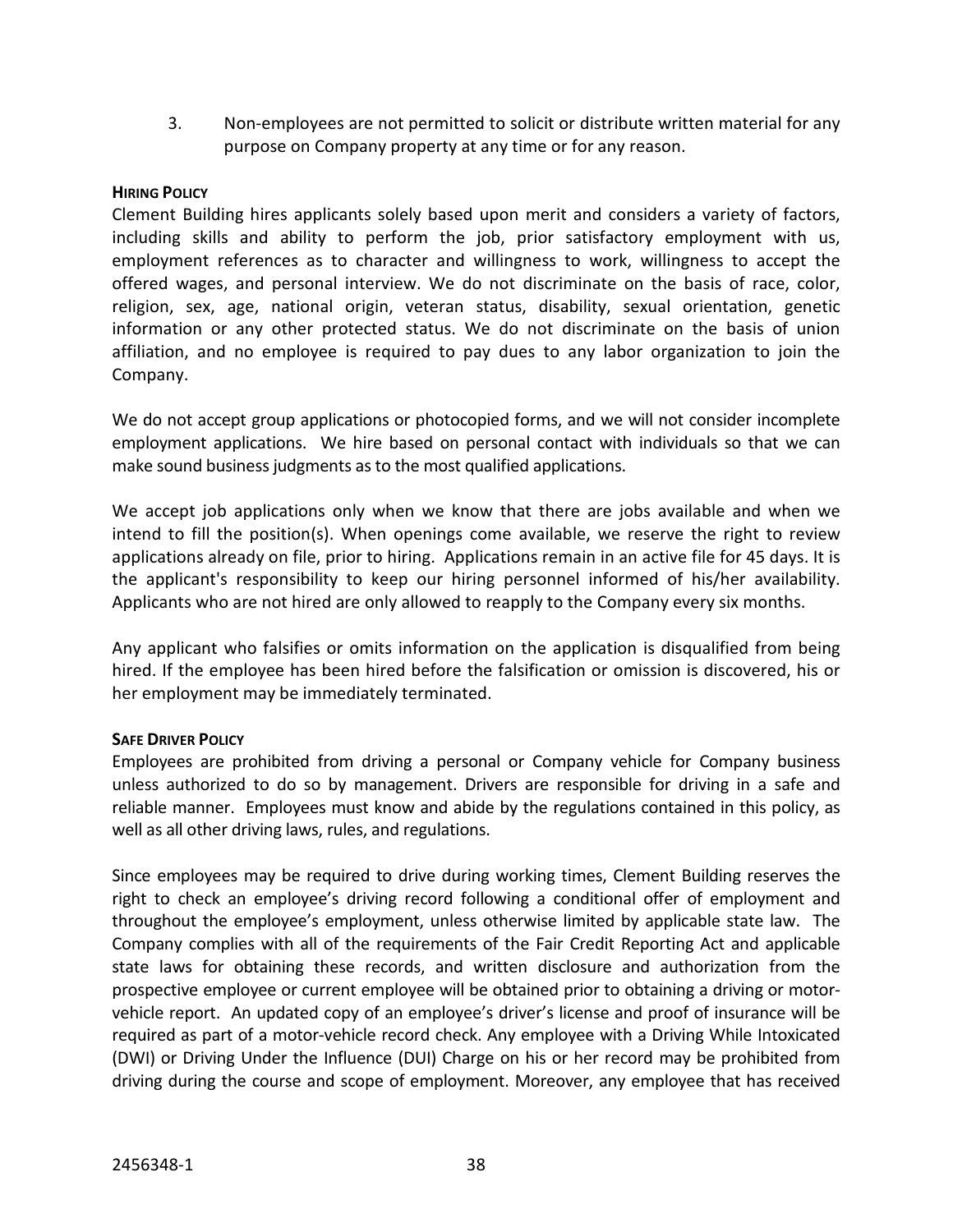two or more moving traffic violations during a two-year period may be prohibited from driving during the course and scope of employment.

No one is to drive a vehicle for work purposes without a valid driver's license. **If, for any reason, an employee's driver's license is revoked, suspended, or restricted, it is mandatory that the employee notify one of the Owners, Keith Clement or Kevin Clement, immediately.** Employees driving a personal vehicle on Company business must have current and adequate auto insurance in accordance with applicable state law.

No drugs or alcoholic beverages are allowed in Company vehicles or personal vehicles used for Company business. Similarly, no one under the influence of drugs, controlled substances, or alcohol is allowed to operate or drive vehicles. Arrest or conviction of DWI, whether or not Company related, may be grounds for suspending and/or terminating an employee's access to the Company vehicle or to an employee's ability to drive a vehicle for Company business. Employees have an affirmative duty to immediately notify one of the Owners, Keith Clement or Kevin Clement, of any arrest for DWI or DUI.

Occupancy of the vehicle is strictly limited to the number of seat belts installed in the vehicle. Seat belts must be worn by all occupants while the vehicle is in motion, without exception. It is the driver's responsibility to ensure that all occupants fasten their seat belts prior to operating the vehicle.

Employees should not operate a Company vehicle or drive on Company business while talking on a cell phone, without the use of a hands-free device. Employees are **absolutely** prohibited from using their cellular phones for any other purpose, including to text or access the Internet in any capacity, while driving a Company vehicle or driving on Company business.

Any accidents or incidents while operating a vehicle, whether a Company or personal vehicle, during the course and scope of employment at the Company must be immediately reported to the employee's supervisor, and employees should request and obtain a police report and police investigation at the scene of the accident. Employees are exclusively responsible for their own moving violations, including traffic, speeding, and parking tickets. Employees must immediately report to their direct supervisors all tickets received during the course and scope of their employment.

Company vehicles are to be used for Company use ONLY. Company vehicles are not to be driven after business hours. Only Company employees over the age of 18 are authorized to drive or be transported in Company vehicles.

Any exception to this policy must be in writing and signed by the Owners of the Company. Compliance with this policy is a condition of employment, and violations of this policy could result in disciplinary action, up to and including termination of employment. Further, failing to stop after an accident also will result in disciplinary action, up to and including termination of employment.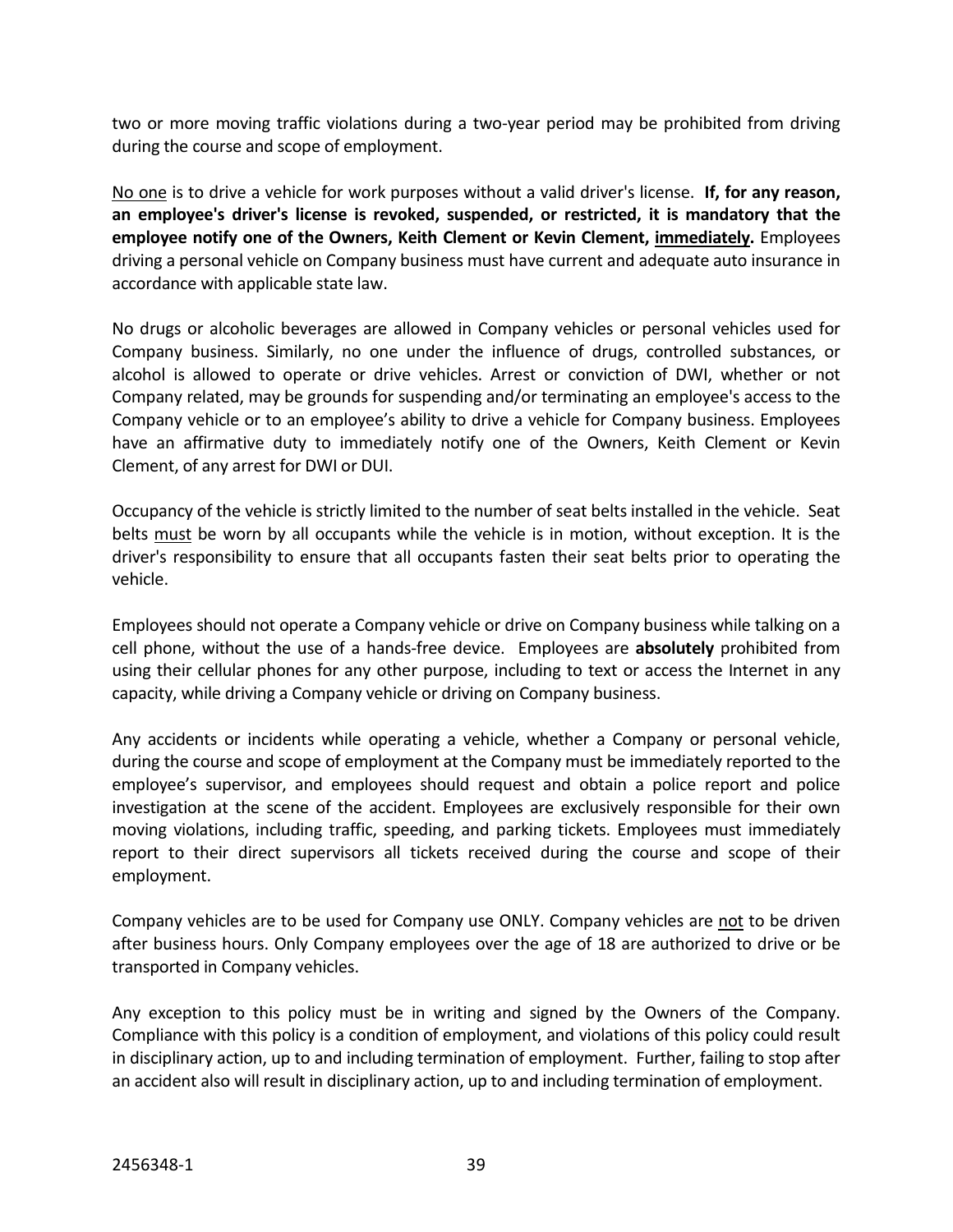### **EMPLOYMENT SEPARATION**

#### **RESIGNATION**

Employees are requested to provide a minimum of two (2) weeks' written notice of their intent to resign. An employee's notice of resignation to voluntarily terminate employment with the Company should be submitted to his/her supervisor or manager. An exit interview may be requested.

#### **TERMINATION**

All employment with the Company is "at will" employment, absent a written employment contract providing to the contrary signed by one of the Owners of the Company. This means that the employee has not been hired for a specified duration, but that he / she can terminate his / her employment with the Company or the Company can terminate the employment at any time, with or without cause, and with or without prior notice. An employee's at-will employment status cannot be changed by any oral modifications.

On termination of employment, an employee's accrued, but unused and unexpired, vacation pay will be included in the final paycheck. Health insurance coverage (if applicable) will terminate the last day of the month of the termination of employment. Employees will be required to pay their share of health insurance coverage premiums for the remainder of the month. Information regarding Consolidated Omnibus Budget Reconciliation (COBRA) continued health coverage will be provided upon termination.

# **PERSONAL POSSESSIONS & RETURN OF COMPANY PROPERTY**

Any Company property issued to employees, such as computer equipment, keys, tools, parking passes or Company credit cards, must be returned to the Company at the time of termination. Employees will be responsible for any lost or damaged items. Upon separation of employment, employees are to remove their personal possessions from Company property.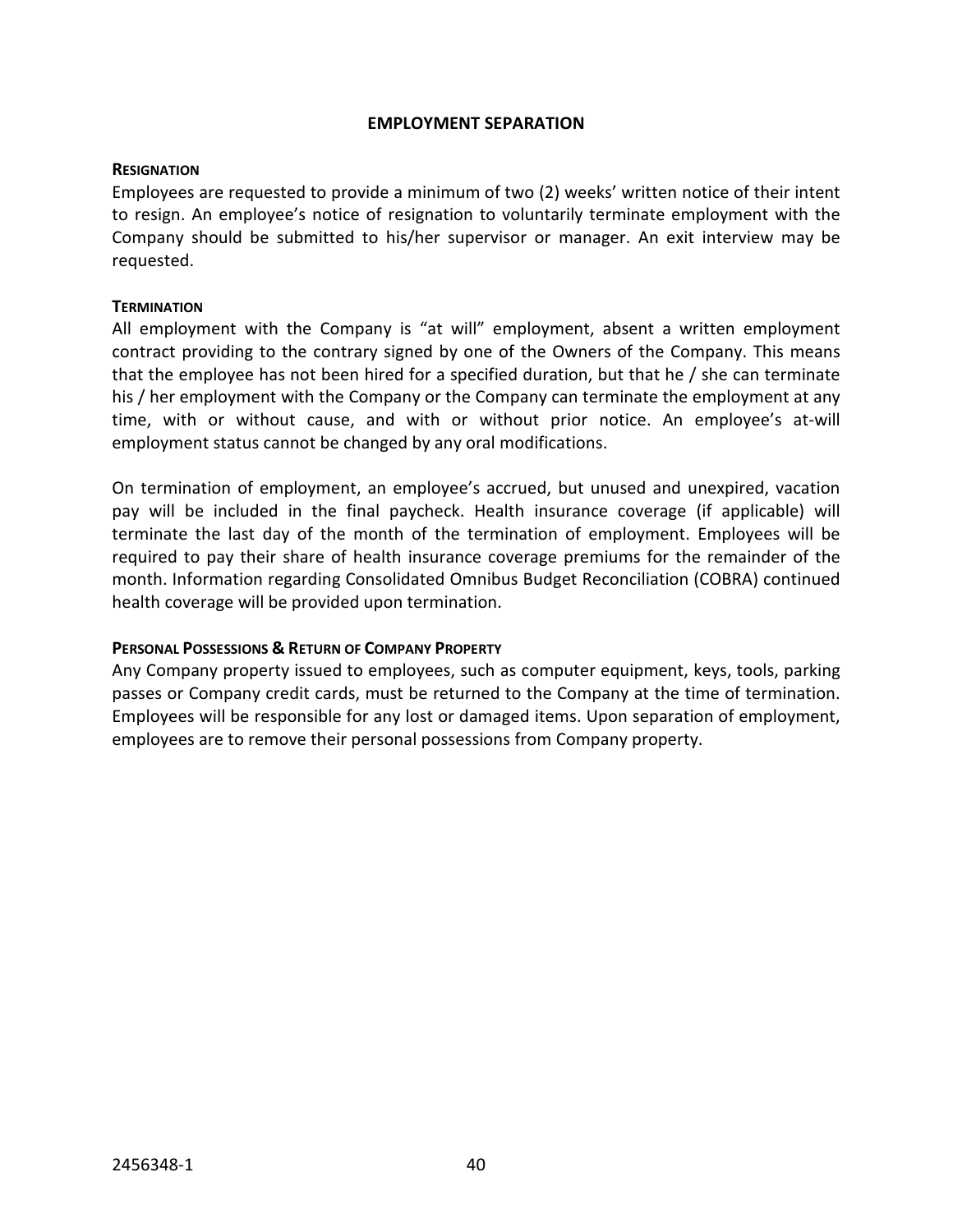#### **MISCELLANEOUS**

#### **INCLEMENT WEATHER**

This policy establishes guidelines for Company operations during periods of extreme weather and similar emergencies. The Company will remain open in all but the most extreme circumstances. Unless an emergency closing is announced, all employees are expected to report to work. However, employees should not take unwarranted risks when traveling to work in the event of inclement weather or other emergencies. Each employee should exercise their best judgment with regard to road conditions and other safety concerns.

# Designation of Emergency Closing

Only by the authorization of one of the Owners will the Company cease operations due to emergency circumstances. If severe weather conditions develop during working hours, it is at the discretion of Management to release employees. Employees will be expected to remain at work until the appointed closing time.

#### Procedures during Closings

If weather or traveling conditions delay or prevent an employee's reporting to work, the immediate supervisor should be notified as soon as possible. If possible, such notification should be made by a telephone conversation directly with the supervisor. If direct contact is not possible, leave a detailed voicemail message on any supervisor's phone.

An employee who is legitimately unable to report to work may use any accrued personal time, or take the day off without pay (unless otherwise prohibited by applicable federal or state law).

# Pay and Leave Practices

When a partial or full-day closing is authorized by Management, the following pay and vacation practices apply:

- Hourly employees will either be sent home for partial days with the option of using personal/vacation time for the remainder of the day. If personal/vacation time is not available, employees will be excused from work without pay and without disciplinary action.
- Exempt and non-exempt employees already scheduled to be off during emergency closings are charged such leave as was scheduled.
- Exempt employees will be paid in accordance with the applicable law.

# Other Work Options

Supervisors may approve requests for employees to temporarily work from home, if doing so allows completion of work assignments.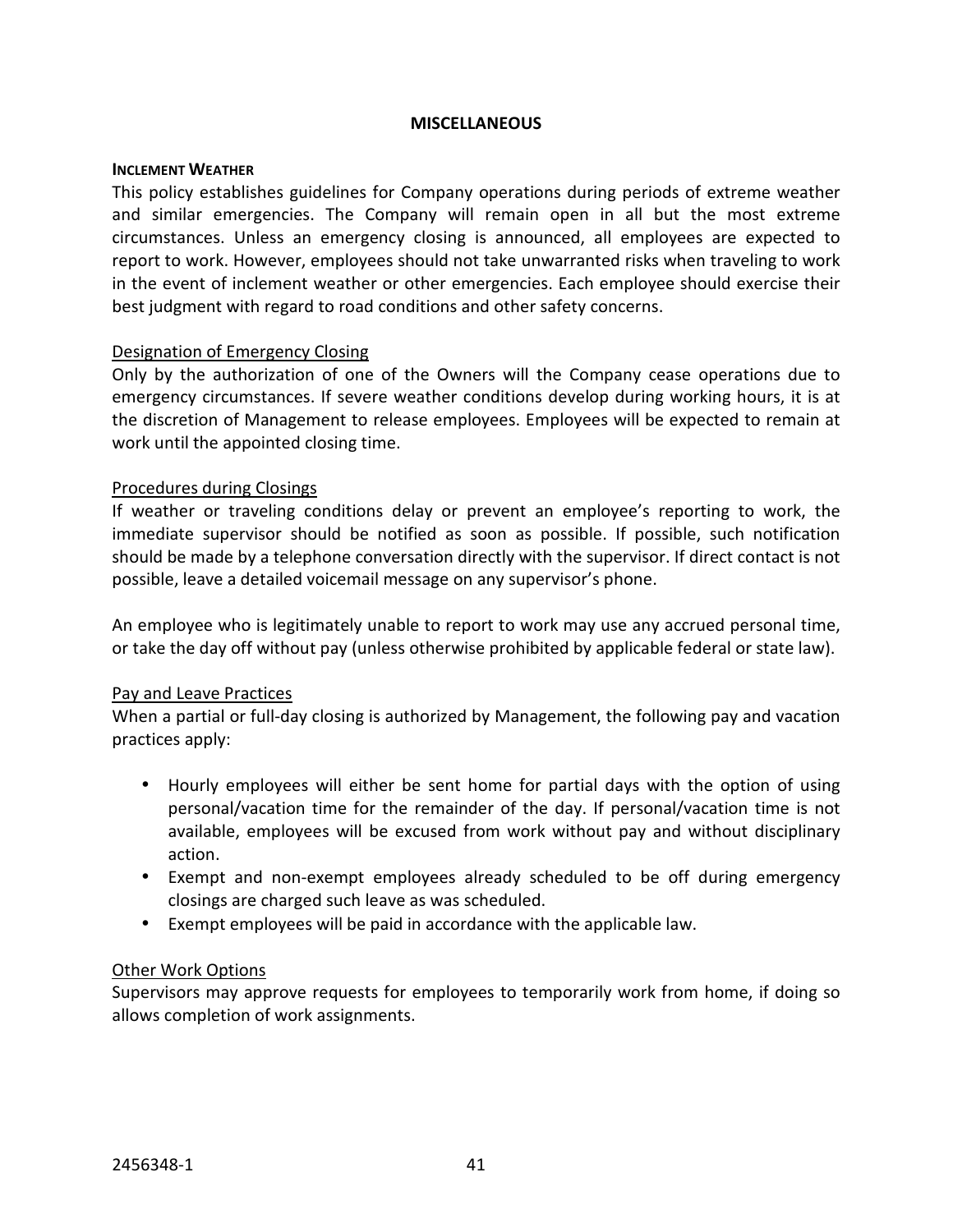# **PARKING**

All parking is at an employee's own risk. It is recommended that employees and visitors lock their vehicle and take other appropriate safeguards. Employees are not to park in areas reserved for visitors.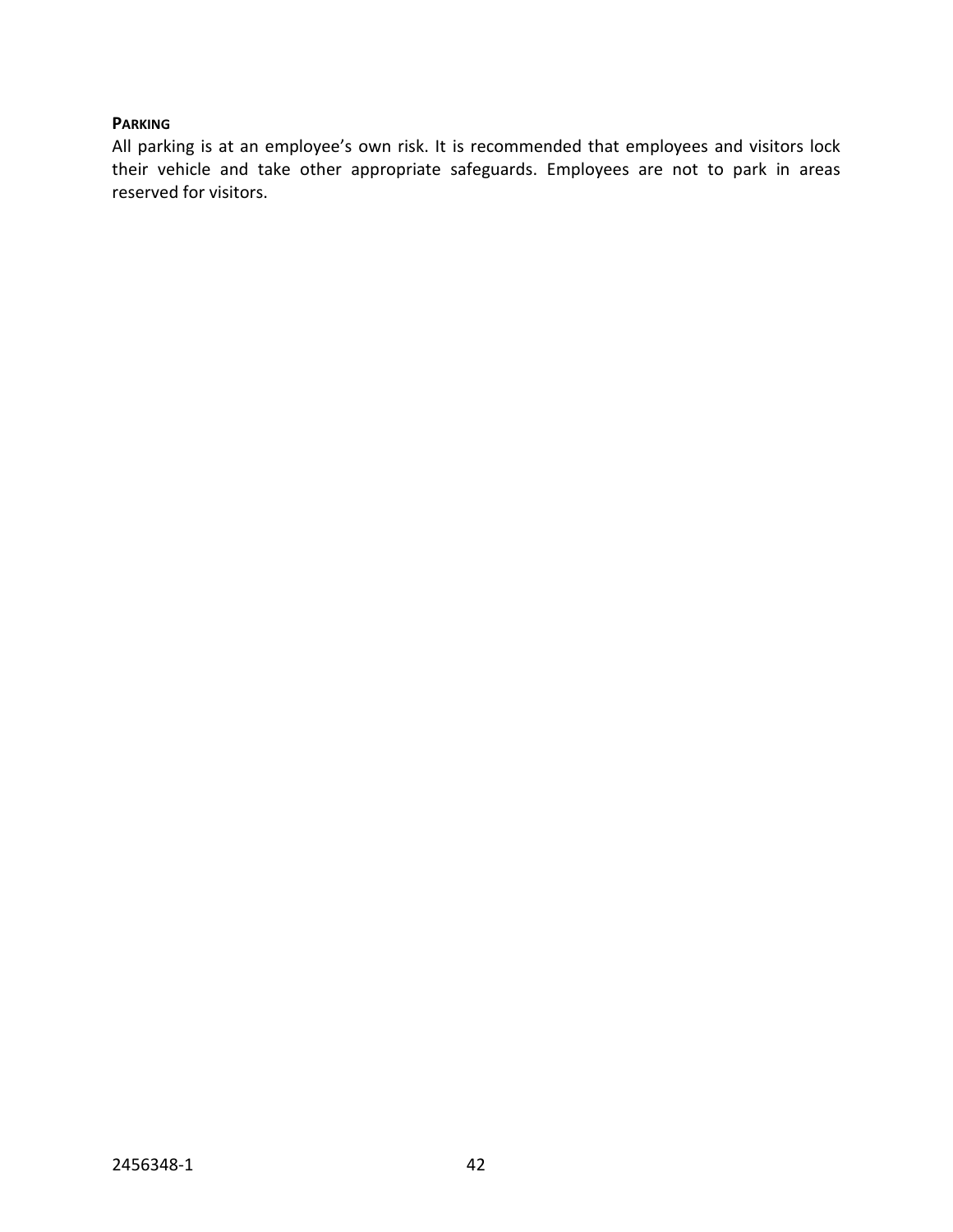### **ACKNOWLEDGEMENT**

The undersigned acknowledges receipt of the Clement Building Company, L.L.C.'s ("the Company") Employee Handbook.

The contents of the Employee Handbook are presented as a matter of information. Except for the at-will provisions, the Handbook can be amended at any time. The undersigned agrees to read the Handbook and to follow the guidelines and policies set forth in the Handbook and any amendments to the Handbook along with the other policies and procedures of the Company.

It is specifically understood and agreed that the Handbook is not intended to create a contract, nor is it a contract of employment or continued employment between myself and the Company. It is further understood that neither the Handbook nor any policy of the Company is a guarantee or promise of employment or continuing employment. Unless I have a written employment agreement to the contrary signed by one of the Owners of the Company, I understand that I am not being hired for any definite period of time even though my wages are paid regularly. I further understand that I am an at-will employee and my employment can be terminated at any time, with or without cause and, unless otherwise provided in a written employment contract signed by one of the Owners of the Company, with or without prior notice either by the Company or myself. No promises or representations have been made to me that I can be disciplined or discharged from my employment with the Company only under certain circumstances or after certain events.

I also acknowledge receipt and have read the Company's policy regarding Workplace Monitoring (Section 703). I understand that the Company may periodically monitor, record and review communications (including both incoming and outgoing telephone calls and email messages) made on Company phones or throughout the Company system. I also understand that the Company may monitor, review and preserve any electronic files on Company computers, the Company network, the Company's telephone or voicemail system (including cellular telephones paid for by the Company), or the Company's email server. I do not have a reasonable expectation of privacy in any of these systems or communications.

AS A CONDITION OF MY EMPLOYMENT, I AGREE TO COMPLY WITH CLEMENT BUILDING COMPANY, L.L.C.'S POLICIES IN THIS EMPLOYEE HANDBOOK OR ELSEWHERE. I UNDERSTAND THAT MY FAILURE TO DO SO MAY RESULT IN DISCIPLINARY ACTION, UP TO AND INCLUDING TERMINATION OF MY EMPLOYMENT.

\_\_\_\_\_\_\_\_\_\_\_\_\_\_\_\_\_\_\_\_\_\_\_\_\_\_\_\_\_\_\_\_\_\_\_ \_\_\_\_\_\_\_\_\_\_\_\_\_\_\_\_\_\_\_\_\_\_\_\_\_\_\_\_\_\_\_\_\_\_\_\_

 $\overline{\phantom{a}}$  , and the contract of the contract of the contract of the contract of the contract of the contract of the contract of the contract of the contract of the contract of the contract of the contract of the contrac

Dated Signature

Print Name